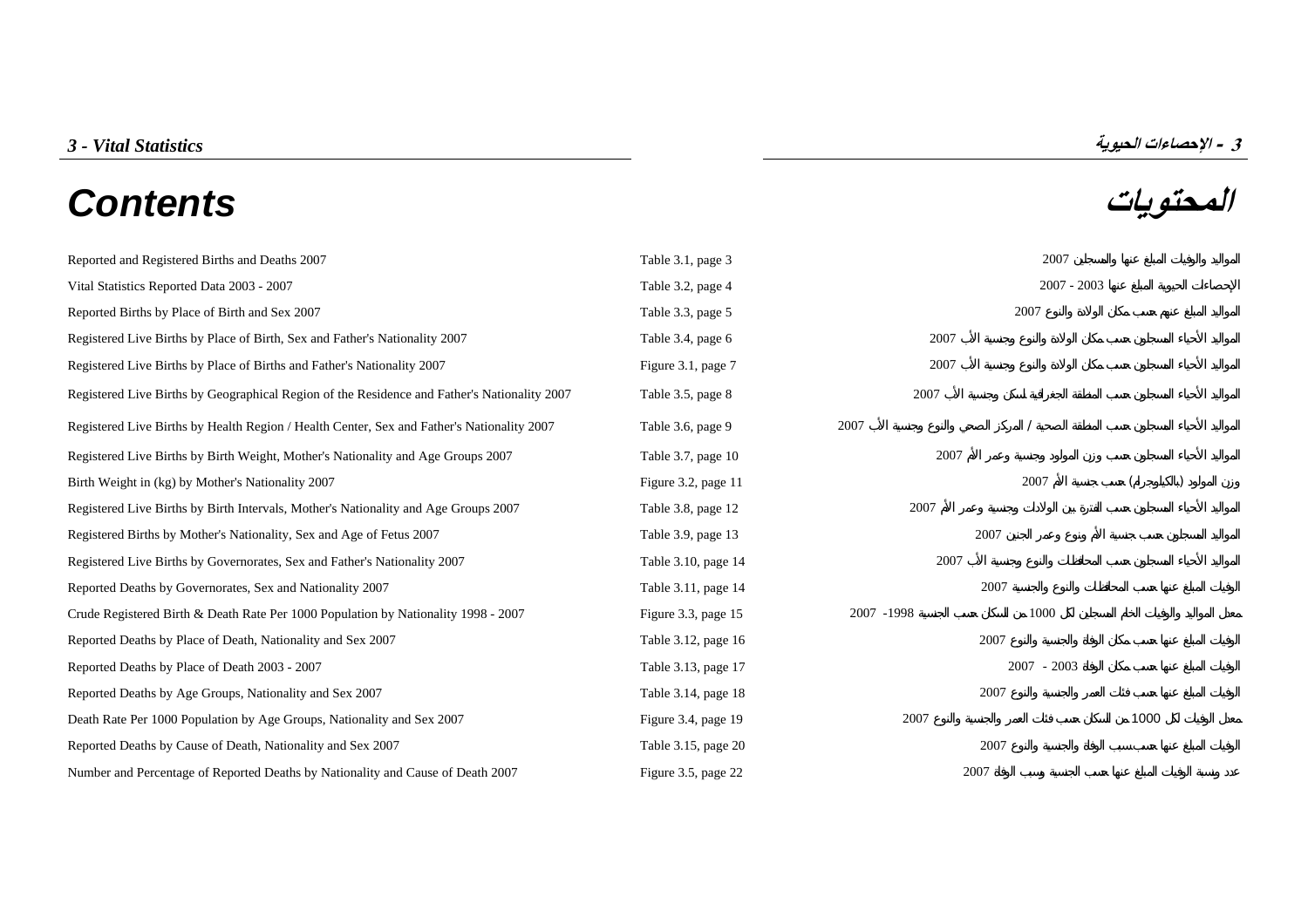# *3 - Vital Statistics … (cont'd)* **(تابع (....الحيوية الإحصاءات - <sup>3</sup>** [Reported Deaths by Geographical Region and Age Groups 2007 Table 3.16, page 23 2007](#page-23-0) [Reported Deaths by Health Region / Health Center and Age Groups 2007 Table 3.17, page 24 2007](#page-24-0) 2007 [Reported Deaths by Cause of Death and Age Groups 2007 Table 3.18, page 25 2007](#page-25-0) [Reported Deaths by Geographical Region and Cause of Death 2007 Table 3.19, page 27 2007](#page-27-0) [Death Rates Per 100,000 Population by Cause of Death and Nationality 2003 - 2007 Table 3.20, page 29 2007](#page-29-0) - 2003 2007 - 2003 100,000 The Top Ten Leading Causes of Death Per 100,000 Population 2003 - 2007 <br>
Table 3.21, page 31 2007 - 2003 100,000 [The Top Ten Leading Causes of Death Rates Per 100,000 Population 2003 - 2007 Figure 3.6, page 32 2007](#page-32-0) - 2003 100,000 [The Top Ten Leading Causes of Death by Principal Diagnosis, Nationality and Sex 2007 Table 3.22, page 35](#page-35-0) 2007 [Infant Top Ten Leading Causes of Death by Principal Diagnosis, Nationality and Sex 2007 Table 3.23, page 36](#page-36-0) 2007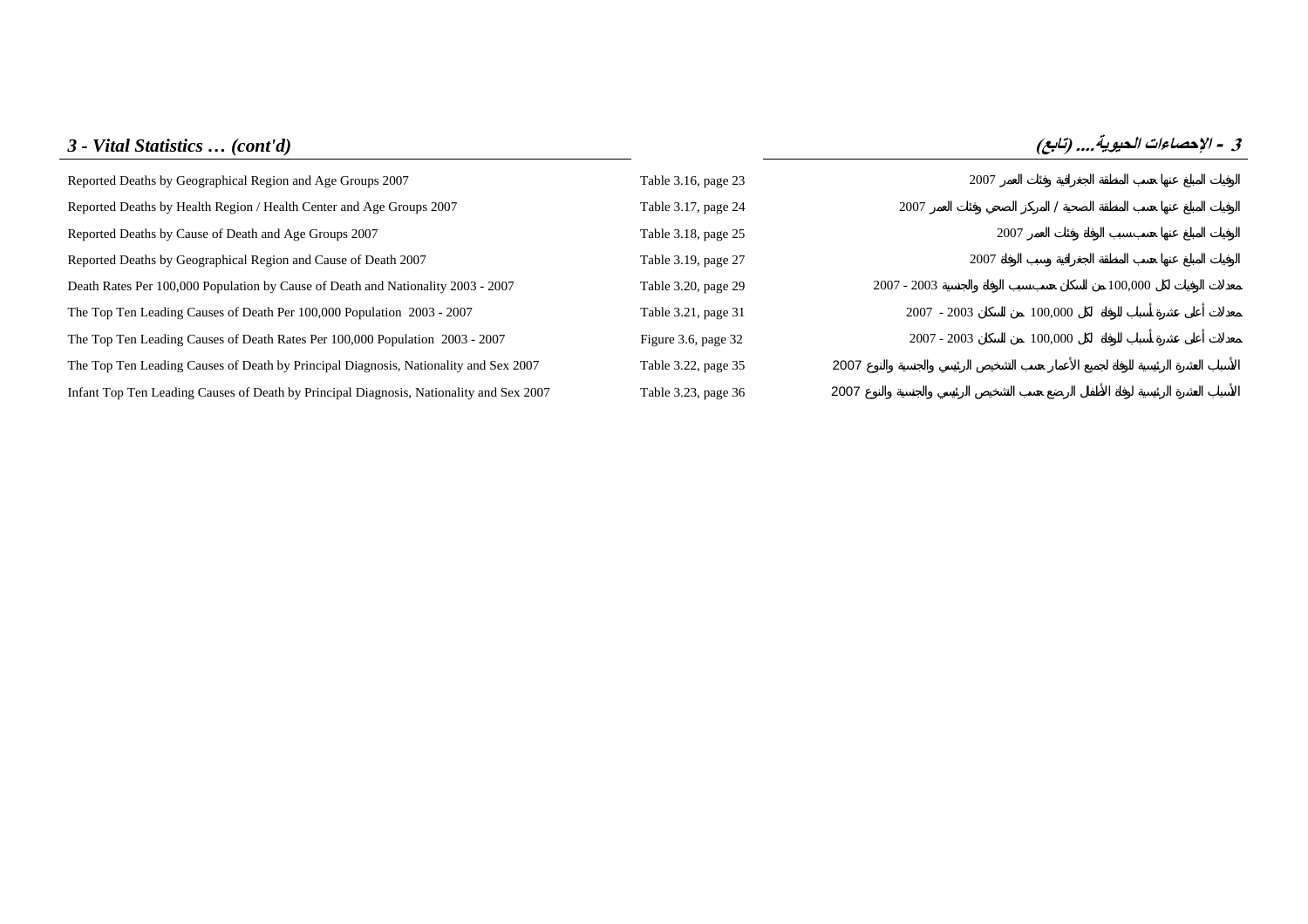# **الإصطلاحات** *Conventions*

*Reported Births*: are births notified by Maternity hospitals in the Kingdom without issuing Birth certificate.

*Registered Births:* are births registered at Births & Deaths Registration Office at Public Health Directorate when a birth certificate is sought for a child. This is all births in the year including those that took place in the year and were registered during the 1<sup>st</sup> three months of the following year.

Total reported births figure is used in calculating births rates. .

Three auditing studies were conducted on Infant Mortality to review 2004 data, and accordingly the data was reviewed and modified.

The population is based on Central Population Registry (CPR) August, 2007 adjusted year as for 2007 mid population (1st July 2007). The increase in population in 2007 has direct impacts on rates.

|   |                        |                   |      | $\cdot$ | ÷                    |  |
|---|------------------------|-------------------|------|---------|----------------------|--|
|   |                        |                   |      |         | $\ddot{\phantom{a}}$ |  |
|   | $\bullet$<br>$\bullet$ |                   |      |         |                      |  |
| ٠ |                        |                   | 2004 |         |                      |  |
|   | 2007                   | 2007<br>$\bullet$ |      |         | . ( $2007\,$         |  |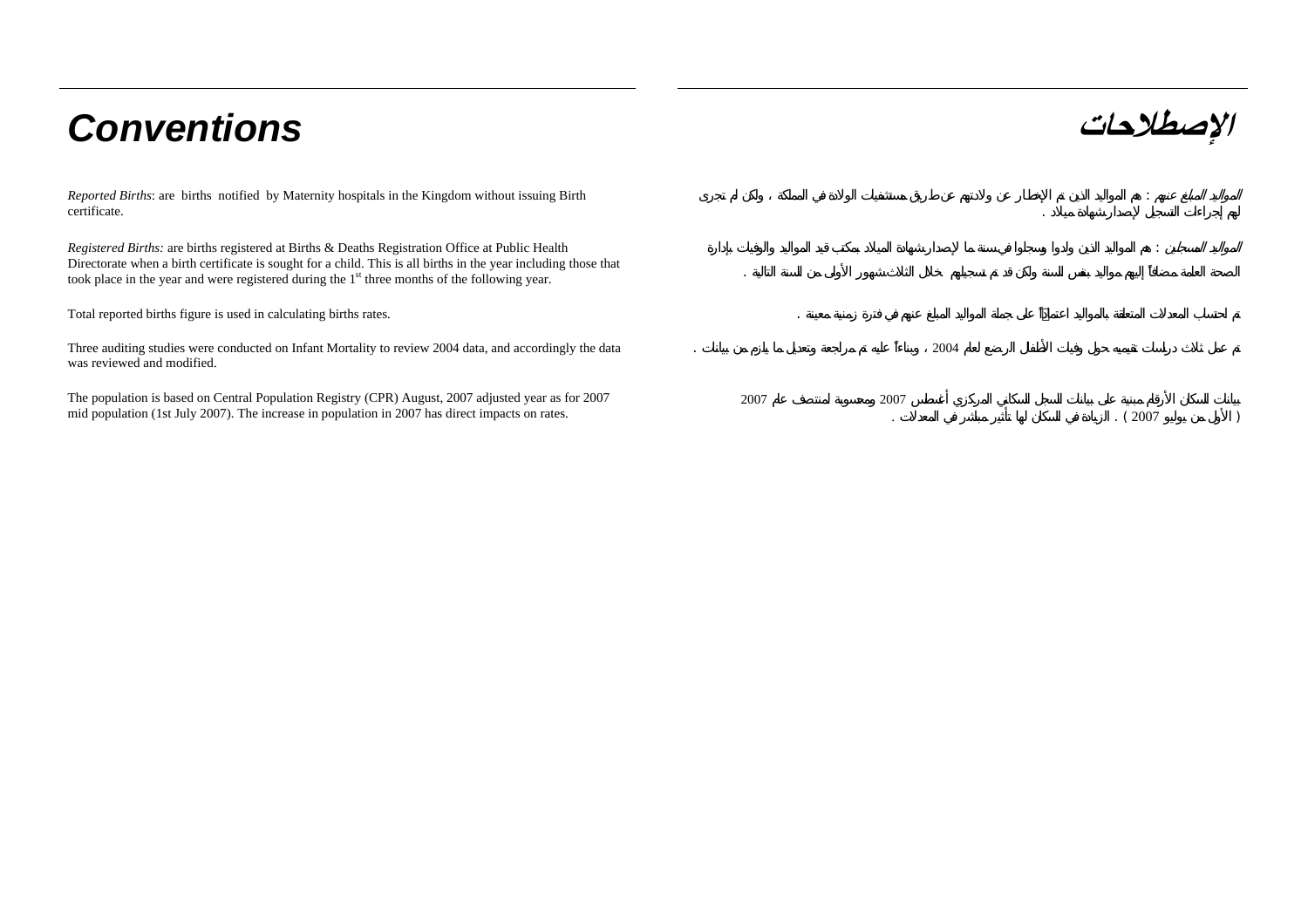#### **2007 Reported and Registered Births and Deaths 2007**

<span id="page-3-0"></span>

|               |                   | Registered   |        |             | Reported     |        |             |
|---------------|-------------------|--------------|--------|-------------|--------------|--------|-------------|
|               |                   |              |        |             |              |        |             |
|               | <b>Indicators</b> |              |        |             |              |        |             |
|               |                   | <b>Total</b> | Female | <b>Male</b> | <b>Total</b> | Female | <b>Male</b> |
|               | Live              | 16,062       | 7,877  | 8,185       | 15,968       | 7,842  | 8,126       |
| <b>Births</b> | <b>Still</b>      | 19           | 4      | 15          | 109          | 50     | 59          |
|               | <b>Total</b>      | 16,081       | 7,881  | 8,200       | 16,077       | 7,892  | 8,185       |
|               |                   |              |        |             |              |        |             |
| Deaths        |                   | 2,179        | 811    | 1,368       | 2,270        | 847    | 1,423       |

*Note: Reported Births excluding born abroad .* . :

Source: Birth and Death Registration Section - Public Health Directorate.

*Latest analysis done on 26ht June 2008.* . *2008* يونيو *26*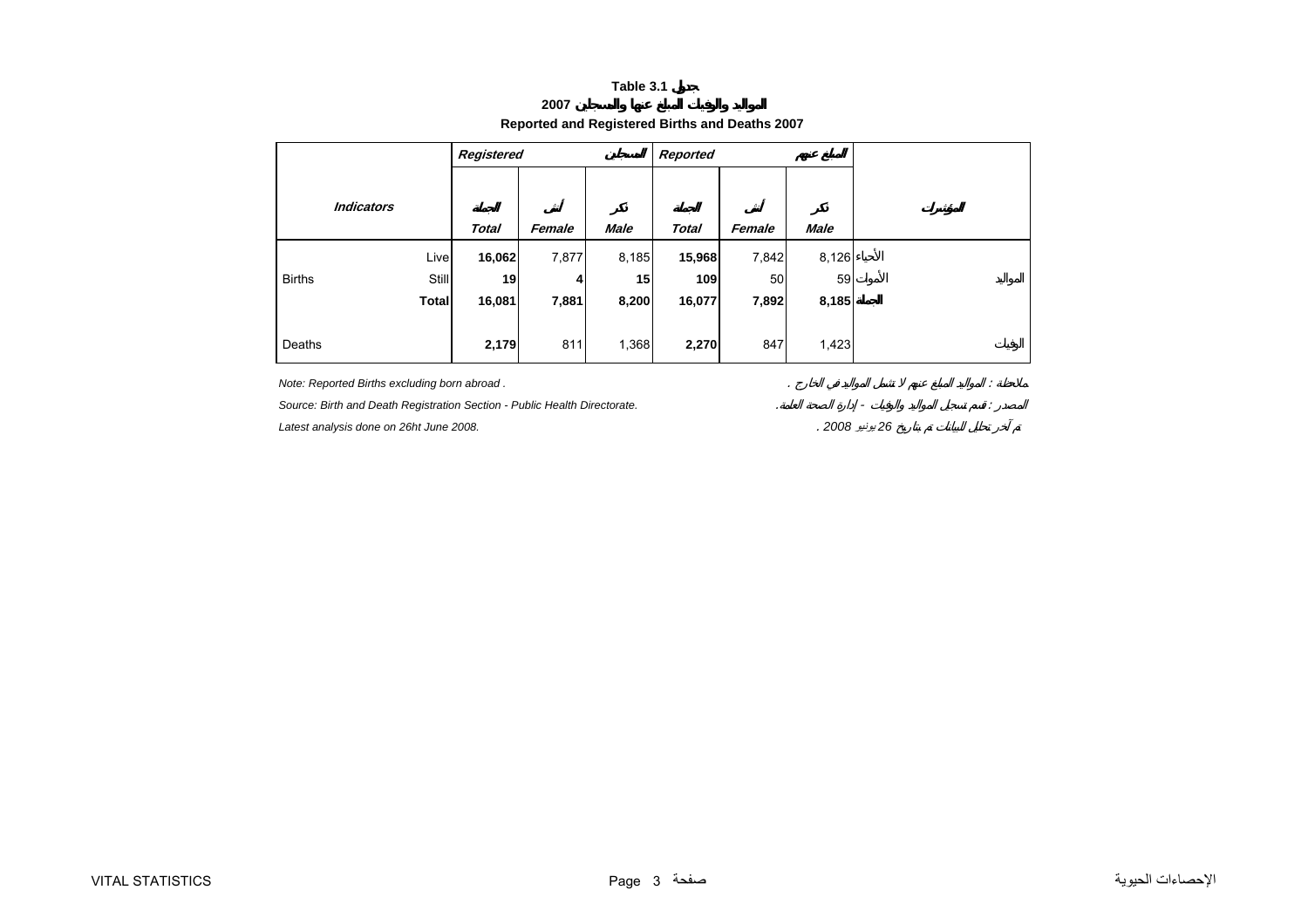**2007 - 2003**

**Vital Statistics Reported Data 2003 - 2007** 

<span id="page-4-0"></span>

| <b>Indicator</b>                             | 2007   | 2006           | 2005   | 2004   | 2003   |      |                 |
|----------------------------------------------|--------|----------------|--------|--------|--------|------|-----------------|
| <b>Number</b>                                |        |                |        |        |        |      |                 |
| Live births                                  | 15,968 | 15,034         | 15,123 | 14,915 | 14,568 |      |                 |
| Still births                                 | 109    | 94             | 112    | 124    | 106    |      |                 |
| Total births (live & still births)           | 16,077 | 15,128         | 15,235 | 15,039 | 14,674 |      |                 |
| Premature births                             | 1,757  | 1,542          | 1,489  | 1,617  | 1,624  |      |                 |
| Deaths among children < 5 Years              |        |                |        |        |        |      |                 |
| < 7 days                                     | 53     | 34             | 43     | 54     | 45     |      |                 |
| 7 days to $<$ 4 wks                          | 26     | 22             | 33     | 31     | 28     | 4    |                 |
| 4 wks to $<$ 1 yr                            | 54     | 59             | 58     | 50     | 34     | 4    |                 |
| < 1 yr                                       | 133    | 115            | 134    | 135    | 107    |      |                 |
| $1-4$ yrs                                    | 32     | 37             | 31     | 26     | 31     | 4    |                 |
| $< 5$ yrs                                    | 165    | 152            | 165    | 161    | 138    | 5    |                 |
| Maternal deaths                              | 3      | $\overline{c}$ |        | 3      | 3      |      |                 |
| Total deaths                                 | 2,270  | 2,317          | 2,221  | 2,215  | 2,112  |      |                 |
| <b>Rates</b>                                 |        |                |        |        |        |      |                 |
| Crude birth rate/1000 population             | 15.4   | 20.2           | 20.9   | 21.1   | 21.1   |      | 1000            |
| Still birth rate/1000 births                 | 6.8    | 6.2            | 7.4    | 8.2    | 7.2    |      | 1000            |
| Premature birth rate/1000 live births        | 110.0  | 102.6          | 98.5   | 108.4  | 111.5  |      | 1000            |
| Sex ratio at birth : Male / (per 100 Female) | 103.6  | 102.6          | 103.8  | 100.5  | 101.6  | 100  | ) /<br>$\sim$ 1 |
| Mean of life expectancy at birth             | 74.8   | 74.8           | 74.8   | 73.8   | 73.8   |      |                 |
| Prenatal mortality rate/1000 births          | 10.1   | 8.5            | 10.2   | 11.8   | 10.3   | 1000 |                 |
| Neonatal mortality rate/1000 live births     | 4.9    | 3.7            | 5.0    | 5.7    | 5.0    |      | 1000            |
| Postneonatal mortality rate/1000 live births | 3.4    | 3.9            | 3.8    | 3.4    | 2.3    | 1000 |                 |
| Infant mortality rate/1000 live births       | 8.3    | 7.6            | 8.9    | 9.1    | 7.3    |      | 1000            |
| Under 5 yrs mortality/1000 live births       | 10.3   | 10.1           | 10.9   | 10.8   | 9.5    | 1000 | 5               |
| Under 5 yrs mortality/1000 child<5yrs old    | 2.2    | 2.4            | 2.7    | 2.6    | 2.2    | 5    | 5               |
| Maternal mortality rate/100,000 live births  | 18.8   | 13.3           | 6.6    | 20.1   | 20.6   |      | 100,000         |
| Crude death rate/1000 population             | 2.2    | 3.1            | 3.1    | 3.1    | 3.1    |      | 1000            |

*Note: a) All data excluding abroad births.* . ( :

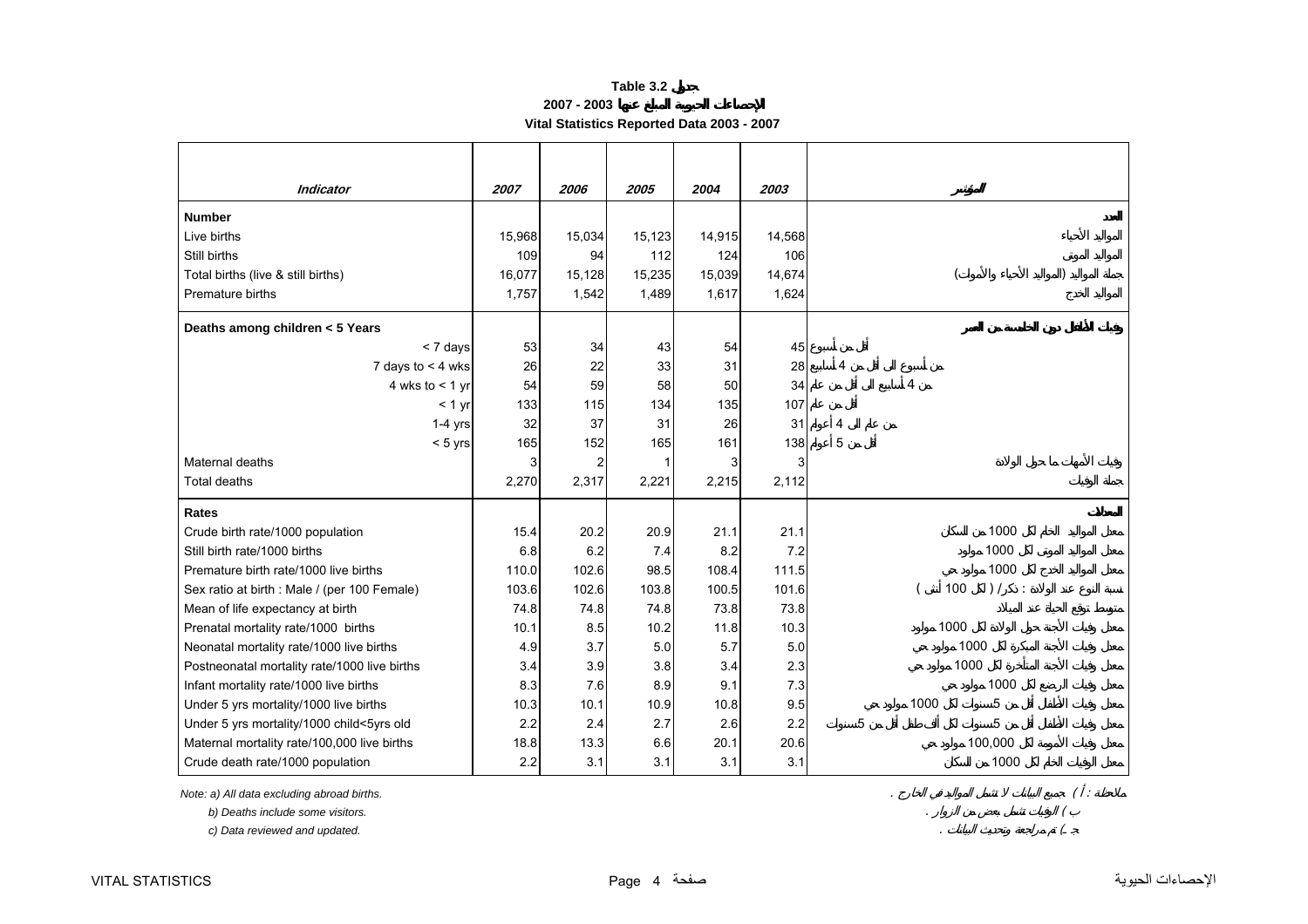**2007**

# **Reported Births by Place of Birth and Sex 2007**

<span id="page-5-0"></span>

|                                   | <b>Multiple Births</b> |                 |                  | <b>Total Births</b> |        |             | <b>Still Births</b> |             | <b>Live Births</b> |             |         |
|-----------------------------------|------------------------|-----------------|------------------|---------------------|--------|-------------|---------------------|-------------|--------------------|-------------|---------|
|                                   |                        |                 |                  |                     |        |             |                     |             |                    |             |         |
|                                   |                        |                 |                  |                     |        |             |                     |             |                    |             |         |
| <b>Place of Birth</b>             | Quadruplets            | <b>Triplets</b> | <b>Twins</b>     | <b>Total</b>        | Female | <b>Male</b> | Female              | <b>Male</b> | Female             | <b>Male</b> |         |
| <b>MOH Hospitals</b>              |                        |                 | 153              | 10,674              | 5,215  | 5,459       | 33                  | 45          | 5,182              | 5,414       |         |
| Salmaniya Medical Complex         |                        |                 | 147              | 6,145               | 3,043  | 3,102       | 29                  | 35          | 3,014              | 3,067       |         |
| Muharraq Maternity Hospital       |                        |                 |                  | 1,088               | 532    | 556         |                     |             | 531                | 555         |         |
| Jidhafs Maternity Hospital        |                        |                 | $6 \overline{6}$ | 3,407               | 1,622  | 1,785       | 3                   |             | 1,619              | 1,776       |         |
| Sitra Maternity Hospital          |                        |                 |                  | 18                  | 11     |             |                     |             | 11                 |             |         |
| Western Region Maternity Hospital |                        |                 |                  | 10                  |        |             |                     |             |                    |             |         |
| Riffa Maternity Hospital          |                        |                 |                  |                     |        |             |                     |             |                    |             |         |
| <b>Military Hospital</b>          |                        |                 | 53               | 3,627               | 1,810  | 1,817       | 14                  | 10          | 1,796              | 1,807       |         |
| <b>Private Hospitals</b>          |                        |                 | 13               | 1,684               | 820    | 864         | 2                   |             | 818                | 860         |         |
| International Hospital of Bahrain |                        |                 | $\mathbf{2}$     | 235                 | 107    | 128         |                     |             | 107                | 128         |         |
| American Mission Hospital         |                        |                 | 5                | 637                 | 296    | 341         |                     |             | 295                | 340         |         |
| Awali Hospital                    |                        |                 |                  | 125                 | 65     | 60          |                     |             | 65                 | 60          |         |
| Ibn Al-Nafees Hospital            |                        |                 |                  | 120                 | 59     | 61          |                     |             | 59                 | 61          |         |
| Bahrain Specialist Hospital       |                        |                 | 4                | 500                 | 261    | 239         |                     |             | 260                | 238         |         |
| Noor Specialist Hospital          |                        |                 |                  | 52                  | 24     | 28          |                     |             | 24                 | 26          |         |
| Al-Hilal Hospital                 |                        |                 |                  | 15                  |        |             |                     |             |                    |             |         |
| At Home and On Route to Hospital  |                        |                 |                  | 92                  | 47     | 45          |                     |             | 46                 | 45          |         |
| Total *                           |                        | 11              | 219              | 16,077              | 7,892  | 8,185       | 50                  | 59          | 7,842              | 8,126       | $\star$ |

*Source: Birth and Death Registration Section - Public Health Directorate.* . - :

*\** لا تشمل المواليد في الخارج . *. abroad born Excluding\**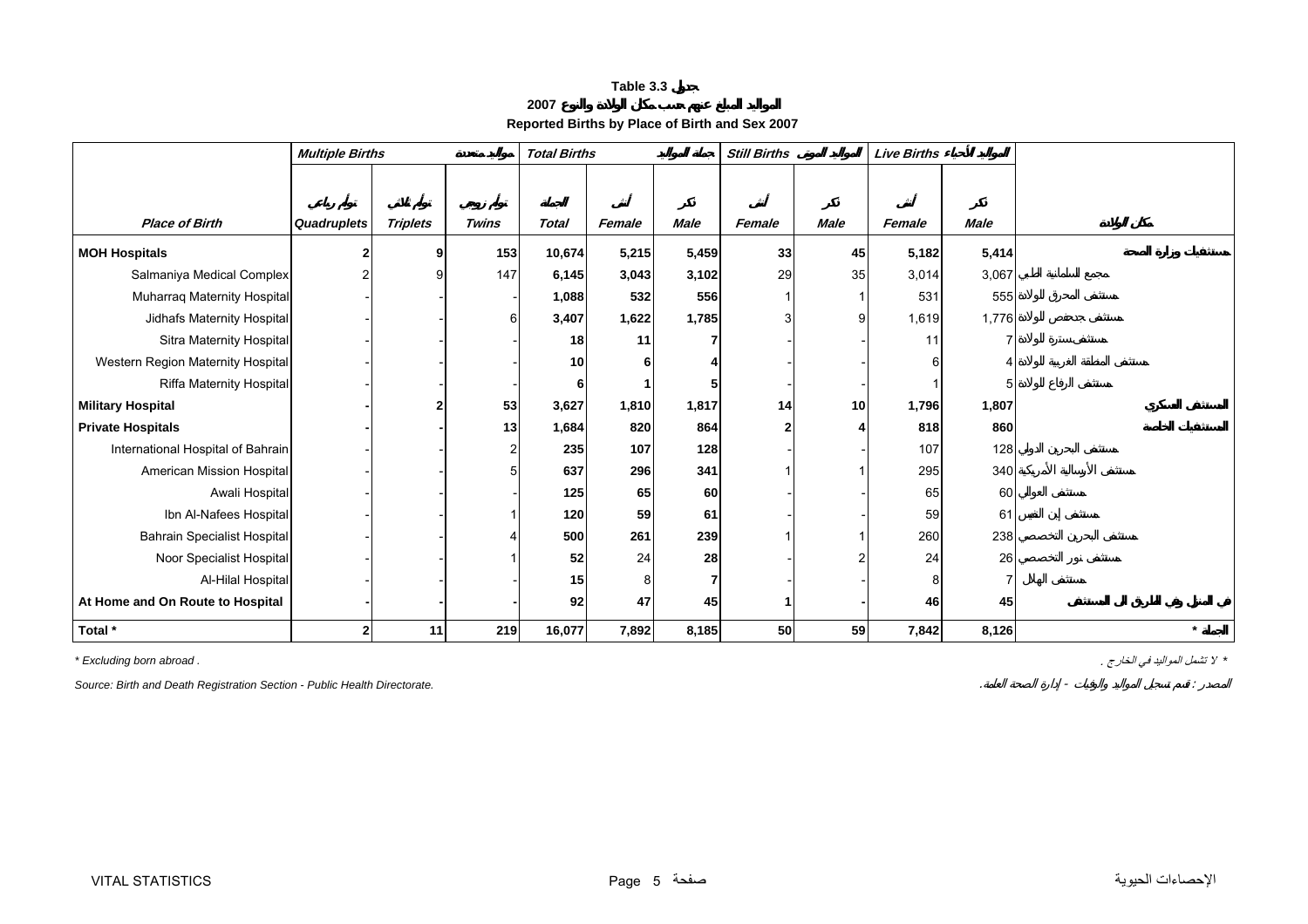#### **2007 Registered Live Births by Place of Birth, Sex and Father's Nationality 2007**

<span id="page-6-0"></span>

|                                              | <b>Total</b> |                |                | Non-Bahraini |              |             | <b>Bahraini</b> |        |                |  |
|----------------------------------------------|--------------|----------------|----------------|--------------|--------------|-------------|-----------------|--------|----------------|--|
|                                              |              |                |                |              |              |             |                 |        |                |  |
|                                              |              |                |                |              |              |             |                 |        |                |  |
| <b>Place of Birth</b>                        | <b>Total</b> | Female         | <b>Male</b>    | <b>Total</b> | Female       | <b>Male</b> | <b>Total</b>    | Female | <b>Male</b>    |  |
| <b>Ministry of Health</b>                    | 10,423       | 5,081          | 5,342          | 1,867        | 918          | 949         | 8,556           | 4,163  | 4,393          |  |
| Salmaniya Medical Complex                    | 5,960        | 2,929          | 3,031          | 1,019        | 507          | 512         | 4,941           | 2,422  | 2,519          |  |
| Muharraq Maternity                           | 1,066        | 526            | 540            | 303          | 153          | 150         | 763             | 373    | 390            |  |
| Jidhafs Maternity                            | 3,362        | 1,607          | 1,755          | 541          | 257          | 284         | 2,821           | 1,350  | 1,471          |  |
| Sitra Maternity                              | 18           | 11             | 7              |              |              |             | 18              | 11     |                |  |
| <b>Western Region Maternity</b>              | 10           | 6              | Δ              |              |              |             | 10 <sup>1</sup> |        |                |  |
| <b>Riffa Maternity</b>                       | 6            |                |                |              |              |             |                 |        |                |  |
| <b>Health Centers</b>                        |              |                |                |              |              |             |                 |        |                |  |
| <b>Military Hospital</b>                     | 3,583        | 1,790          | 1,793          | 1,259        | 620          | 639         | 2,324           | 1,170  | 1,154          |  |
| <b>Private Hospitals</b>                     | 1,641        | 791            | 850            | 667          | 328          | 339         | 974             | 463    | 511            |  |
| International Hospital of Bahrain            | 226          | 101            | 125            | 51           | 21           | 30          | 175             | 80     | 95             |  |
| American Mission Hospital                    | 620          | 283            | 337            | 330          | 149          | 181         | 290             | 134    | 156            |  |
| Awali Hospital                               | 121          | 62             | 59             | 64           | 34           | 30          | 57              | 28     | 29             |  |
| Ibn Al-Nafees Hospital                       | 120          | 58             | 62             | 44           | 22           | 22          | 76              | 36     | 40             |  |
| <b>Bahrain Specialist Hospital</b>           | 490          | 255            | 235            | 163          | 91           | 72          | 327             | 164    | 163            |  |
| Noor Specialist Hospital                     | 49           | 24             | 25             | 7            | 6            |             | 42              | 18     | 24             |  |
| Al-Hilal Hospital                            | 15           | 8              | $\overline{7}$ | 8            | 5            | 3           | $\overline{7}$  |        | $\overline{4}$ |  |
| At Home and on Route to Hospital             | 51           | 30             | 21             | 5            | $\mathbf{2}$ |             | 46              | 28     | 18             |  |
| <b>Born Abroad (Bahraini only)</b>           | 364          | 185            | 179            | <b>NA</b>    | <b>NA</b>    | <b>NA</b>   | 364             | 185    | 179            |  |
| Other Countries of Gulf Co-operation Council | 225          | 126            | 99             | <b>NA</b>    | <b>NA</b>    | <b>NA</b>   | 225             | 126    | 99             |  |
| <b>Other Arabic Countries</b>                | 83           | 36             | 47             | <b>NA</b>    | <b>NA</b>    | <b>NA</b>   | 83              | 36     | 47             |  |
| <b>Asian Countries</b>                       | 12           | 5              | $\overline{7}$ | <b>NA</b>    | <b>NA</b>    | <b>NA</b>   | 12              |        | $\overline{7}$ |  |
| <b>European Countries</b>                    | 19           | 9              | 10             | <b>NA</b>    | <b>NA</b>    | <b>NA</b>   | 19              |        | 10             |  |
| <b>American Countries</b>                    | 16           | 7              | 9              | <b>NA</b>    | <b>NA</b>    | <b>NA</b>   | 16 <sup>1</sup> |        | 9              |  |
| <b>Other Countries</b>                       | 9            | $\overline{2}$ | 7              | <b>NA</b>    | <b>NA</b>    | <b>NA</b>   | 9               |        |                |  |
| <b>Total</b>                                 | 16,062       | 7,877          | 8,185          | 3,798        | 1,868        | 1,930       | 12,264          | 6,009  | 6,255          |  |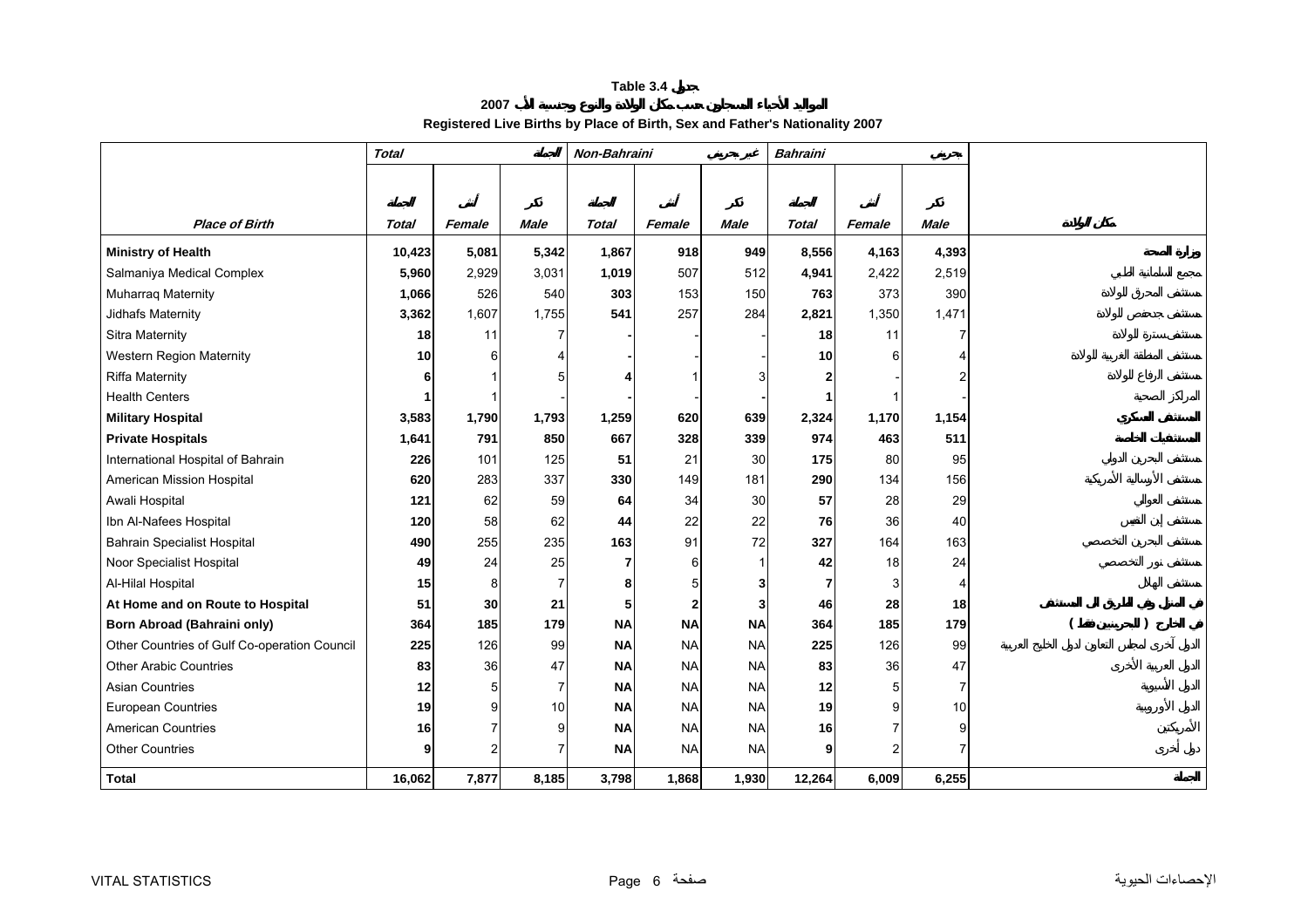# **Figure 3.1**





<span id="page-7-0"></span>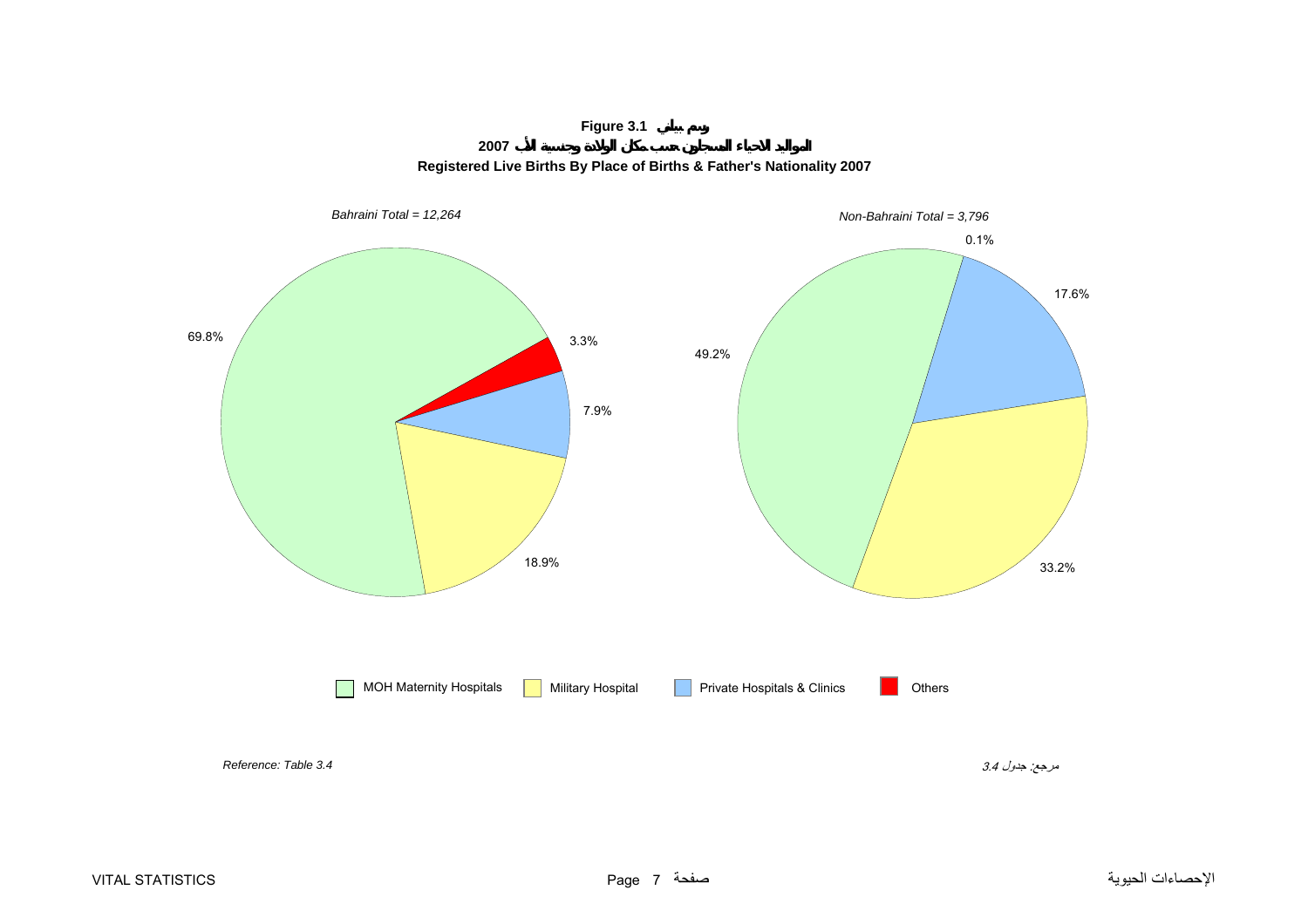#### **2007 Registered Live Births by Geographical Region of the Residence and Father's Nationality 2007**

<span id="page-8-0"></span>

|                                  |              |                 | <b>Geographical Region</b> |         |                       |                 |         |                |                 |           |       |                  |             |  |
|----------------------------------|--------------|-----------------|----------------------------|---------|-----------------------|-----------------|---------|----------------|-----------------|-----------|-------|------------------|-------------|--|
|                                  |              |                 |                            |         |                       |                 |         |                |                 |           |       |                  |             |  |
|                                  |              |                 |                            |         |                       |                 |         |                |                 |           |       |                  |             |  |
|                                  | <b>Total</b> |                 | Hamad                      |         |                       |                 |         |                |                 |           |       |                  |             |  |
| <b>Place of Birth</b>            |              | <b>Southern</b> | Town                       | Western | Riffa                 | <b>Isa Town</b> | Central | <b>Sitra</b>   | <b>Northern</b> | Jidhafs   |       | Manama Muharraq  | <b>Hidd</b> |  |
| <b>Bahraini</b>                  |              |                 |                            |         |                       |                 |         |                |                 |           |       |                  |             |  |
| <b>Govermnent Hospitals</b>      | 10,880       | 50              | 1059                       | 739     | 1223                  | 673             | 1172    | 1005           | 1038            | 1210      | 1012  | 1514             | 185         |  |
| Private Hospitals                | 974          | 5               | 39                         | 18      | 110                   | 66              | 132     | 27             | 75              | 89        | 181   | 202              | 30          |  |
| At Home and On route to Hospital | 46           |                 |                            | 8       | $\boldsymbol{\Delta}$ |                 |         | 6              | 6               |           | 6     | $\boldsymbol{4}$ |             |  |
| Others                           | 364          | $\overline{c}$  | 45                         | 13      | 92                    | 26              | 20      | 9              | 25              | 17        | 49    | 55               | 11          |  |
| <b>Total</b>                     | 12,264       | 57              | 1,147                      | 778     | 1,429                 | 766             | 1,328   | 1,047          | 1,144           | 1,319     | 1,248 | 1,775            | 226         |  |
| Non-Bahraini                     |              |                 |                            |         |                       |                 |         |                |                 |           |       |                  |             |  |
| <b>Govermnent Hospitals</b>      | 3,126        | 26              | 138                        | 48      | 834                   | 73              | 93      | 30             | 69              | 55        | 1092  | 610              | 58          |  |
| Private Hospitals                | 667          |                 | 6                          | 9       | 27                    | 6               | 25      | $\overline{2}$ | 114             | 41        | 390   | 44               | 3           |  |
| At Home and On route to Hospital | 5            |                 |                            |         |                       |                 |         |                |                 |           |       |                  |             |  |
| Others                           |              |                 |                            |         |                       |                 |         |                |                 |           |       |                  |             |  |
| <b>Total</b>                     | 3,798        | 26              | 144                        | 57      | 861                   | 79              | 118     | 32             | 183             | <b>96</b> | 1,483 | 657              | 62          |  |
| <b>Total</b>                     |              |                 |                            |         |                       |                 |         |                |                 |           |       |                  |             |  |
| <b>Govermnent Hospitals</b>      | 14,006       | 76              | 1,197                      | 787     | 2,057                 | 746             | 1,265   | 1,035          | 1,107           | 1,265     | 2,104 | 2,124            | 243         |  |
| Private Hospitals                | 1,641        | 5 <sub>5</sub>  | 45                         | 27      | 137                   | 72              | 157     | 29             | 189             | 130       | 571   | 246              | 33          |  |
| At Home and On route to Hospital | 51           |                 |                            | 8       | $\overline{4}$        |                 |         | 6              |                 |           |       | $\overline{7}$   |             |  |
| Others                           | 364          | $\mathbf{2}$    | 45                         | 13      | 92                    | 26              | 20      | 9              | 25              | 17        | 49    | 55               | 11          |  |
| <b>Total</b>                     | 16,062       | 83              | 1,291                      | 835     | 2,290                 | 845             | 1,446   | 1,079          | 1,327           | 1,415     | 2,731 | 2,432            | 288         |  |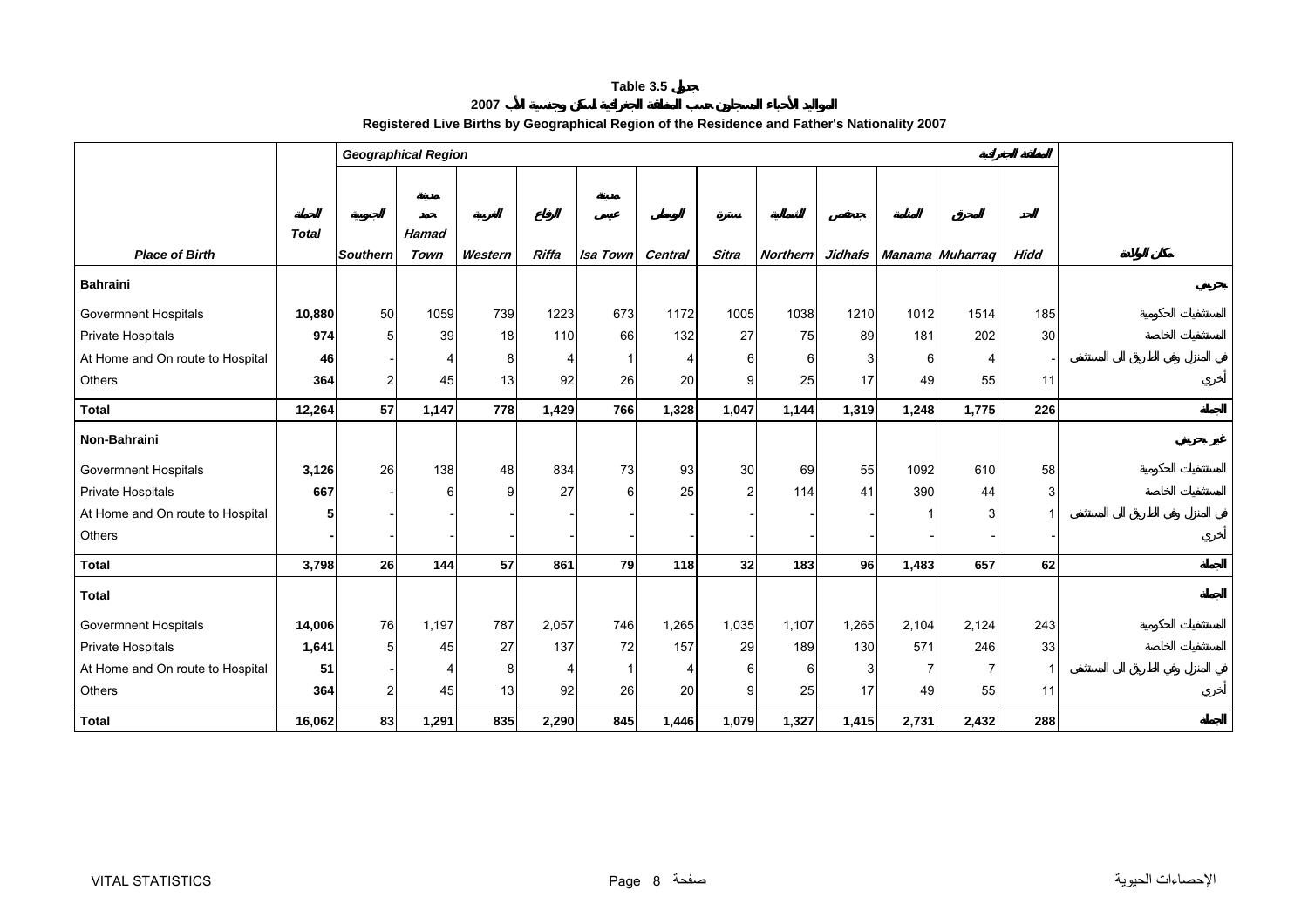# **2007 / Registered Live Births by Health Region / Health Center, Sex and Father's Nationality 2007**

<span id="page-9-0"></span>

|                                      | <b>Total</b> |           |           | Non-Bahraini |           |           | <b>Bahraini</b> |           |             |                        |
|--------------------------------------|--------------|-----------|-----------|--------------|-----------|-----------|-----------------|-----------|-------------|------------------------|
|                                      |              |           |           |              |           |           |                 |           |             |                        |
|                                      |              |           |           |              |           |           |                 |           |             |                        |
| <b>Health Region / Health Center</b> | Total        | Female    | Male      | Total        | Female    | Male      | Total           | Female    | <b>Male</b> | Ι                      |
| <b>Health Region I</b>               | 2,726        | 1,355     | 1,371     | 718          | 358       | 360       | 2,008           | 997       | 1,011       | المنطقة الصحية الأولى  |
| Muharraq                             | 828          | 423       | 405       | 323          | 165       | 158       | 505             | 258       | 247         |                        |
| Sh.Salman                            | 744          | 351       | 393       | 286          | 131       | 155       | 458             | 220       | 238         |                        |
| National Bank of Bahrain - Arad      | 666          | 330       | 336       | 82           | 46        | 36        | 584             | 284       | 300         |                        |
| National Bank of Bahrain - Dair      | 488          | 251       | 237       | 27           | 16        | 11        | 461             | 235       | 226         |                        |
| <b>Health Region II</b>              | 2,396        | 1,179     | 1,217     | 1,457        | 701       | 756       | 939             | 478       | 461         | المنطقة الصحية الثانية |
| Naim                                 | 795          | 399       | 396       | 460          | 225       | 235       | 335             | 174       | 161         |                        |
| Ibn Sinna                            | 453          | 221       | 232       | 322          | 152       | 170       | 131             | 69        | 62          |                        |
| Sh.Sabah Al Salem                    | 743          | 370       | 373       | 375          | 188       | 187       | 368             | 182       | 186         |                        |
| Hoora                                | 405          | 189       | 216       | 300          | 136       | 164       | 105             | 53        | 52          |                        |
| <b>Health Region III</b>             | 5,354        | 2,599     | 2,755     | 498          | 249       | 249       | 4,856           | 2,350     | 2,506       | المنطقة الصحية الثالثة |
| Isa Town                             | 1,602        | 779       | 823       | 176          | 84        | 92        | 1,426           | 695       | 731         |                        |
| Jidhafs                              | 1,284        | 602       | 682       | 86           | 37        | 49        | 1,198           | 565       | 633         |                        |
| Budaiya                              | 1,336        | 654       | 682       | 185          | 95        | 90        | 1,151           | 559       | 592         |                        |
| <b>Bilad Al Kadeem</b>               | 459          | 236       | 223       | 33           | 18        | 15        | 426             | 218       | 208         |                        |
| A'Ali                                | 673          | 328       | 345       | 18           | 15        | 3         | 655             | 313       | 342         |                        |
| <b>Health Region IV</b>              | 5,586        | 2,744     | 2,842     | 1,125        | 560       | 565       | 4,461           | 2,184     | 2,277       | المنطقة الصحية الرابعة |
| <b>Hamad Town</b>                    | 810          | 385       | 425       | 92           | 50        | 42        | 718             | 335       | 383         |                        |
| Sitra                                | 1,075        | 552       | 523       | 33           | 18        | 15        | 1,042           | 534       | 508         |                        |
| Hamad Kanoo                          | 1,187        | 584       | 603       | 399          | 195       | 204       | 788             | 389       | 399         |                        |
| East Riffa                           | 1,207        | 599       | 608       | 491          | 251       | 240       | 716             | 348       | 368         |                        |
| Kuwait                               | 656          | 308       | 348       | 35           | 16        | 19        | 621             | 292       | 329         |                        |
| Mohammad Jassim Kanoo *              | 587          | 286       | 301       | 56           | 22        | 34        | 531             | 264       | 267         |                        |
| Zallaq                               | 64           | 30        | 34        | 19           | 8         | 11        | 45              | 22        | 23          |                        |
| Jaw & Asker Clinic *                 | <b>NA</b>    | <b>NA</b> | <b>NA</b> | <b>NA</b>    | <b>NA</b> | <b>NA</b> | <b>NA</b>       | <b>NA</b> | <b>NA</b>   |                        |
| <b>Total</b>                         | 16,062       | 7,877     | 8,185     | 3,798        | 1,868     | 1,930     | 12,264          | 6,009     | 6,255       |                        |

*\* Jaw and Asker Clinic Births registered at Mohammed Jassim Kanoo Health Center. .* آانو جاسم محمد بمرآز وعسكر جو عيادة مواليد تسجيل تم*\**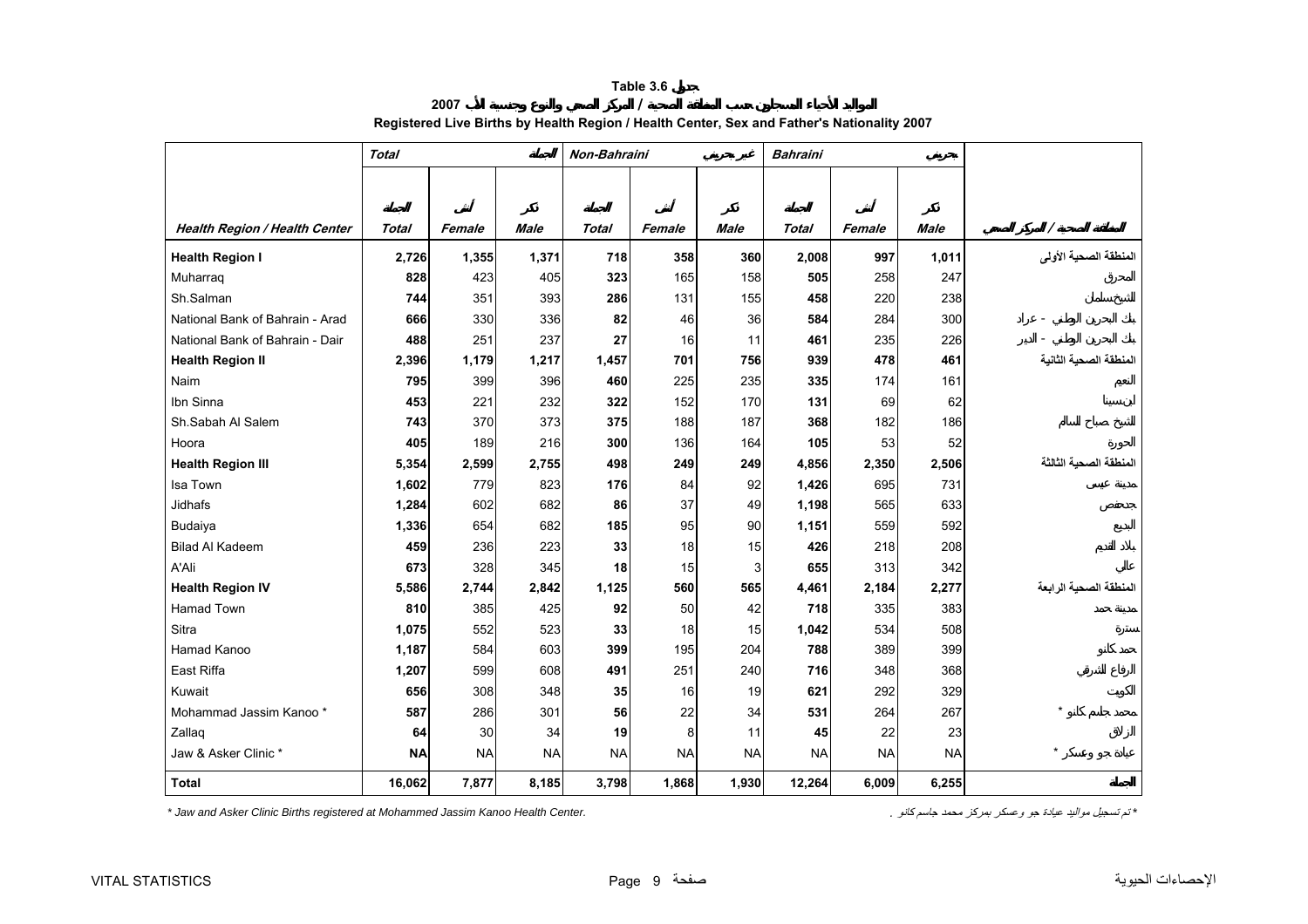**2007**

<span id="page-10-0"></span>

|              | Birth weight (kg)         |                |        |                |        |        |                         |        |                  | <b>Mother</b>      |                   |
|--------------|---------------------------|----------------|--------|----------------|--------|--------|-------------------------|--------|------------------|--------------------|-------------------|
| <b>Total</b> | Undete-<br>rmined         | $4.5+$         | $4.0+$ | $3.5+$         | $3.0+$ | $2.5+$ | $2.0+$                  | $1.5+$ | Less than<br>1.5 | <b>Nationality</b> | <b>Age Groups</b> |
| 2            |                           |                |        |                |        |        | 1                       |        |                  | Bah                | less than 15      |
| 1            |                           |                |        |                |        |        |                         |        |                  | Non-Bah            |                   |
| 273          |                           |                | 10     | 29             | 114    | 81     | 31                      | 5      |                  | 2 Bah              | $15-19$           |
| 158          | 4                         |                | 3      | 29             | 47     | 48     | 15                      | 9      |                  | 3 Non-Bah          |                   |
| 2,601        | $\ensuremath{\mathsf{3}}$ | 6              | 71     | 442            | 1082   | 758    | 180                     | 39     |                  | 20 Bah             | 20-24             |
| 955          | 44                        | 8              | 42     | 197            | 374    | 227    | 47                      | 11     |                  | 5 Non-Bah          |                   |
| 3,534        | 12                        | 14             | 136    | 735            | 1435   | 888    | 229                     | 52     |                  | 33 Bah             | 25-29             |
| 1,634        | 46                        | 9              | 78     | 352            | 626    | 382    | 92                      | 29     |                  | 20 Non-Bah         |                   |
| 2,580        | 22                        | 20             | 119    | 582            | 1051   | 565    | 149                     | 41     |                  | 31 Bah             | 30-34             |
| 1,317        | 46                        | 9              | 68     | 322            | 502    | 275    | 62                      | 17     |                  | 16 Non-Bah         |                   |
| 1,545        | 11                        | 29             | 108    | 367            | 593    | 318    | 77                      | 22     |                  | 20 Bah             | 35-39             |
| 621          | 28                        | 9              | 41     | 159            | 208    | 125    | 36                      | 11     |                  | 4 Non-Bah          |                   |
| 566          | 5                         | 9              | 47     | 148            | 177    | 127    | 39                      | 11     |                  | 3 Bah              | 40-44             |
| 174          | 12                        | $\overline{c}$ | 14     | 44             | 61     | 28     | $\overline{7}$          | $6 \,$ |                  | Non-Bah            |                   |
| 60           |                           |                | 6      | 15             | 17     | 18     | $\overline{\mathbf{c}}$ |        |                  | - Bah              | 45-49             |
| 31           |                           |                | 5      | $\overline{7}$ | 7      | 9      | 1                       |        |                  | Non-Bah            |                   |
| 1            |                           |                |        |                |        |        |                         |        |                  | -Bah               | $50+$             |
| 4            |                           |                |        | 1              |        |        |                         |        |                  | 1 Non-Bah          |                   |
| 5            | $\mathbf 5$               |                |        |                |        |        |                         |        |                  | - Bah              | Unknown           |
|              |                           |                |        |                |        |        |                         |        |                  | Non-Bah            |                   |
| 11,167       | 58                        | 80             | 497    | 2,318          | 4,471  | 2,755  | 708                     | 171    |                  | $109$ Bah          |                   |
| 4,895        | 180                       | 38             | 251    | 1,111          | 1,827  | 1,094  | 260                     | 85     |                  | 49 Non-Bah         | <b>Total</b>      |
| 16,062       | 238                       | 118            | 748    | 3,429          | 6,298  | 3,849  | 968                     | 256    |                  | 158 Total          |                   |

# **Registered Live Births by Birth Weight, Mother's Nationality and Age Groups 2007**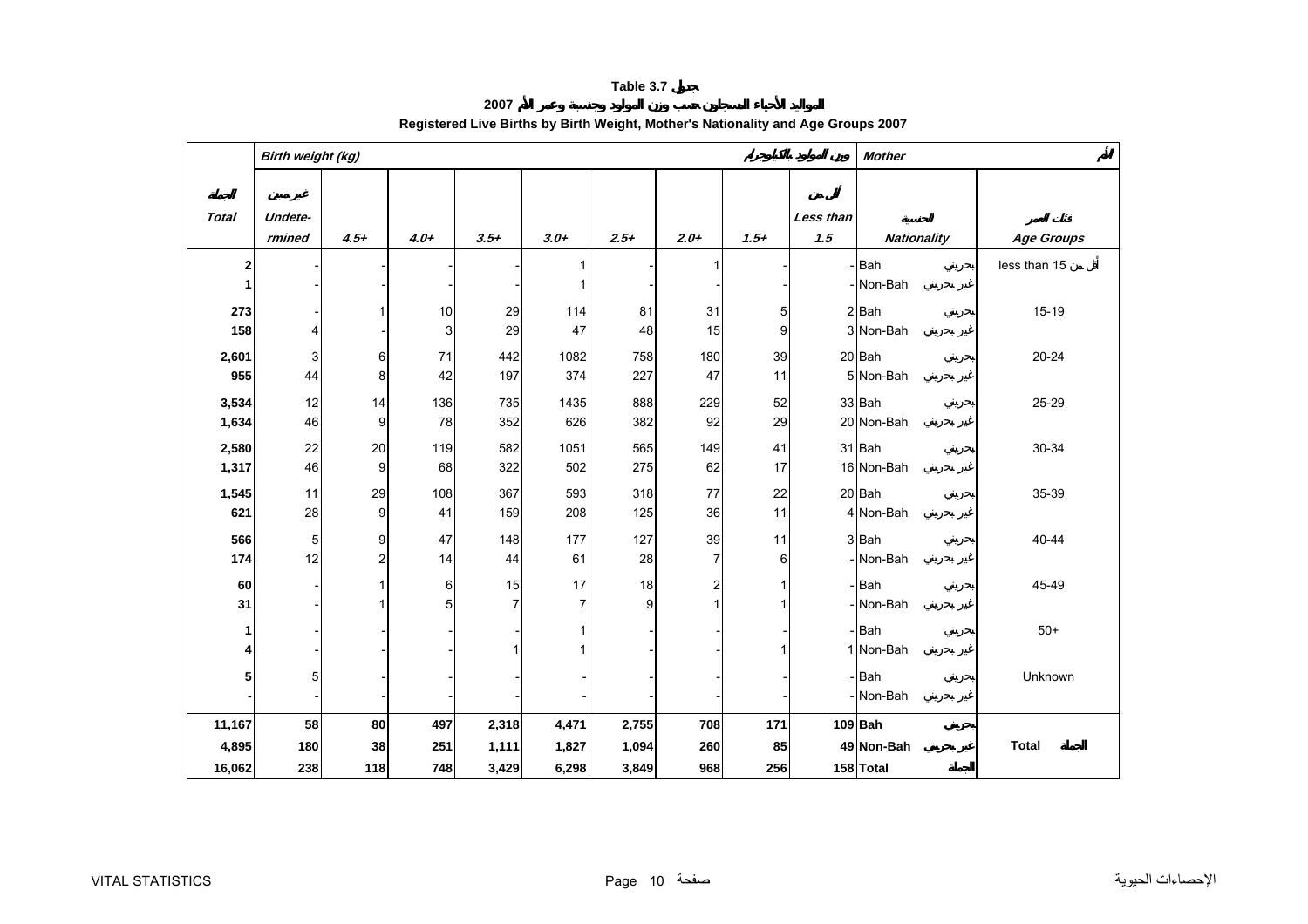# **Figure 3.2 <sup>2007</sup> ( ) Births Weight (kg) By Mother's Nationality 2007**

#### *Note:*

*- Low birth weight:*

- *Less than 2500 g (up to and including 2499 g).*
- *Very low birth weight:*
- *Less than 1500 g (up to and including 1499 g).*
- *Extremely low birth weight:*

0.8

5.1

22.7

37.3

22.3

5.3

**Non-Bahraini**

 *Less than 1000 g (up to and including 999 g).*

3.7

Undetermined

<span id="page-11-0"></span>







1.7

1.0

 $\theta$ 

10

20

30

40

50

Percentage



<1.5 <2.0 <2.5 <3.0 <3.5 <4.0 <4.5 <5.0

مرجع: جدول 3.7 *3.7 Table :Reference*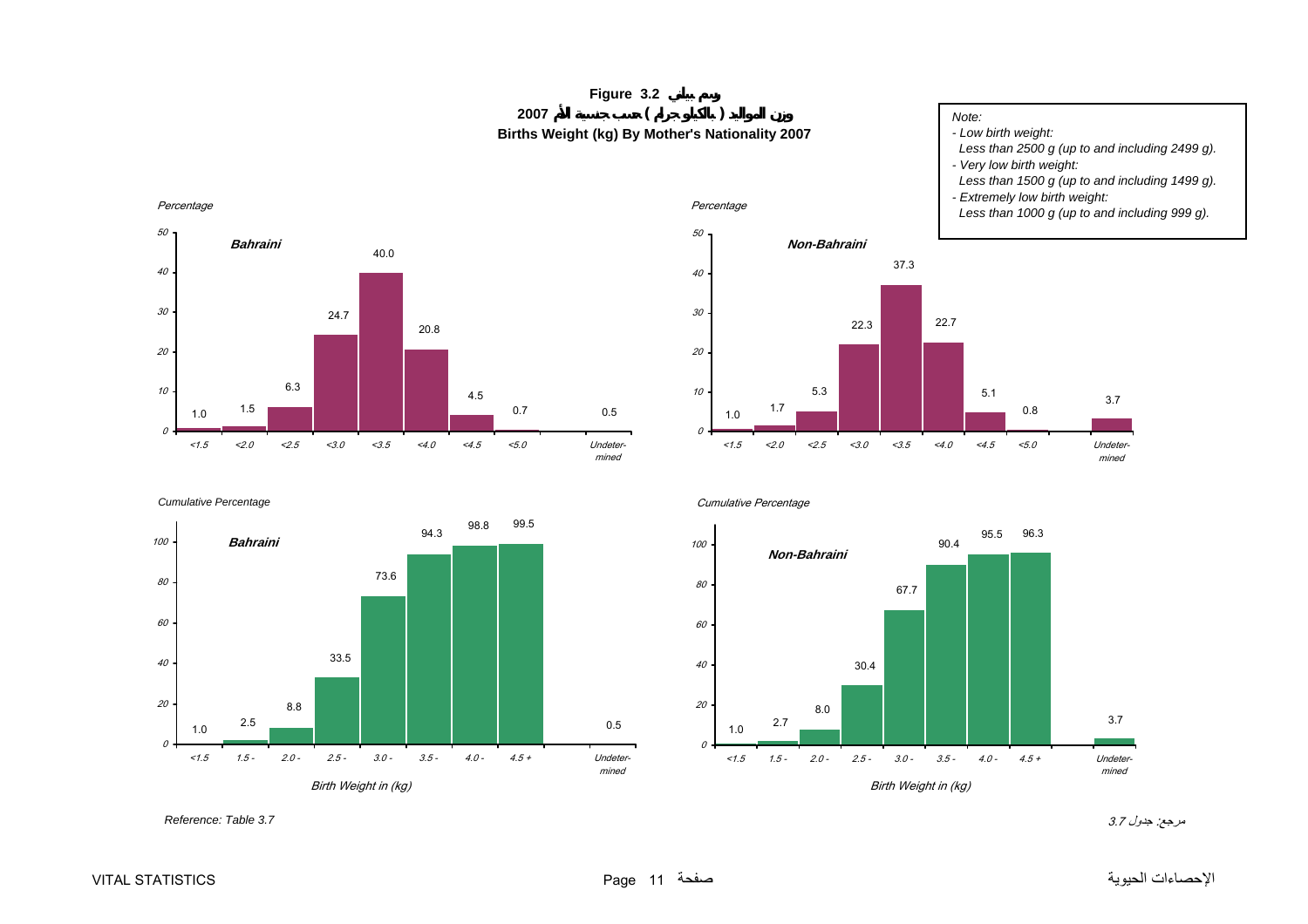**2007**

<span id="page-12-0"></span>

|              |                |                | Interval between current delivery and previous pregnancy |                |       |       |       |       |                         |             | <b>Mother</b>      |                   |
|--------------|----------------|----------------|----------------------------------------------------------|----------------|-------|-------|-------|-------|-------------------------|-------------|--------------------|-------------------|
|              |                |                |                                                          |                |       |       |       |       |                         |             |                    |                   |
| <b>Total</b> | Undete-        |                |                                                          |                |       |       |       |       | Less than               |             |                    |                   |
|              | rmined         | $7+$           | $6+$                                                     | $5+$           | $4+$  | $3+$  | $2 +$ | $1+$  | $\boldsymbol{\eta}$     | <b>NA</b>   | <b>Nationality</b> | <b>Age Groups</b> |
| 2            |                |                |                                                          |                |       |       |       |       |                         |             | $2$ $Bah$          | less than 15      |
|              |                |                |                                                          |                |       |       |       |       |                         |             | 1 Non-Bah          |                   |
| 273          |                |                |                                                          |                |       | 3     | 14    | 28    | 1                       |             | 226 Bah            | $15 - 19$         |
| 158          | 4              |                |                                                          |                |       | 6     | 10    | 27    |                         |             | 111 Non-Bah        |                   |
| 2,601        | 32             | 5              | 5                                                        | 24             | 71    | 156   | 308   | 324   | 12                      | 1,664 Bah   |                    | $20 - 24$         |
| 955          | $\overline{4}$ | $\mathbf{3}$   | $\overline{2}$                                           | 17             | 35    | 76    | 155   | 189   | 10                      |             | 464 Non-Bah        |                   |
| 3,534        | 25             | 71             | 81                                                       | 158            | 371   | 588   | 732   | 470   | 17                      | 1,021 Bah   |                    | 25-29             |
| 1,634        | 10             | 37             | 32                                                       | 74             | 158   | 224   | 297   | 264   | $\overline{7}$          |             | 531 Non-Bah        |                   |
| 2,580        | 23             | 233            | 186                                                      | 284            | 343   | 446   | 457   | 339   | 4                       |             | $265$ Bah          | 30-34             |
| 1,317        | 5              | 128            | 81                                                       | 103            | 140   | 171   | 218   | 192   | 5                       |             | 274 Non-Bah        |                   |
| 1,545        | 6              | 311            | 133                                                      | 185            | 222   | 223   | 239   | 149   | 5                       |             | 72 Bah             | 35-39             |
| 621          |                | 98             | 51                                                       | 58             | 73    | 73    | 95    | 77    | $\overline{\mathbf{c}}$ |             | 93 Non-Bah         |                   |
| 566          |                | 168            | 54                                                       | 70             | 65    | 72    | 75    | 44    | 1                       |             | 16 Bah             | 40-44             |
| 174          | 2              | 46             | 16                                                       | 16             | 17    | 15    | 30    | 18    | 1                       |             | 13 Non-Bah         |                   |
| 60           |                | 27             | 6                                                        | 4              | 5     | 8     | 4     | 4     |                         |             | $1$ Bah            | 45-49             |
| 31           |                | $\overline{7}$ | $\overline{3}$                                           | $\overline{3}$ | 5     | 3     | 5     | 4     |                         |             | 1 Non-Bah          |                   |
| 1            |                |                |                                                          |                |       |       |       |       |                         |             | - Bah              | $50+$             |
| 4            |                |                |                                                          |                |       |       |       |       |                         |             | 2 Non-Bah          |                   |
| 5            |                |                |                                                          |                |       |       |       |       |                         |             | 5Bah               | Unknown           |
|              |                |                |                                                          |                |       |       |       |       |                         |             | - Non-Bah          |                   |
| 11,167       | 89             | 815            | 465                                                      | 725            | 1,078 | 1,496 | 1,829 | 1,358 | 40                      | 3,272 Bah   |                    |                   |
| 4,895        | 27             | 320            | 185                                                      | 271            | 428   | 568   | 810   | 771   | 25                      |             | 1,490 Non-Bah      | <b>Total</b>      |
| 16,062       | 116            | 1,135          | 650                                                      | 996            | 1,506 | 2,064 | 2,639 | 2,129 | 65                      | 4,762 Total |                    |                   |

# **Registered Live Births by Birth Intervals, Mother's Nationality and Age Groups 2007**

*NA (Not Applicable) indicates 1st Delivery .* . *(NA)*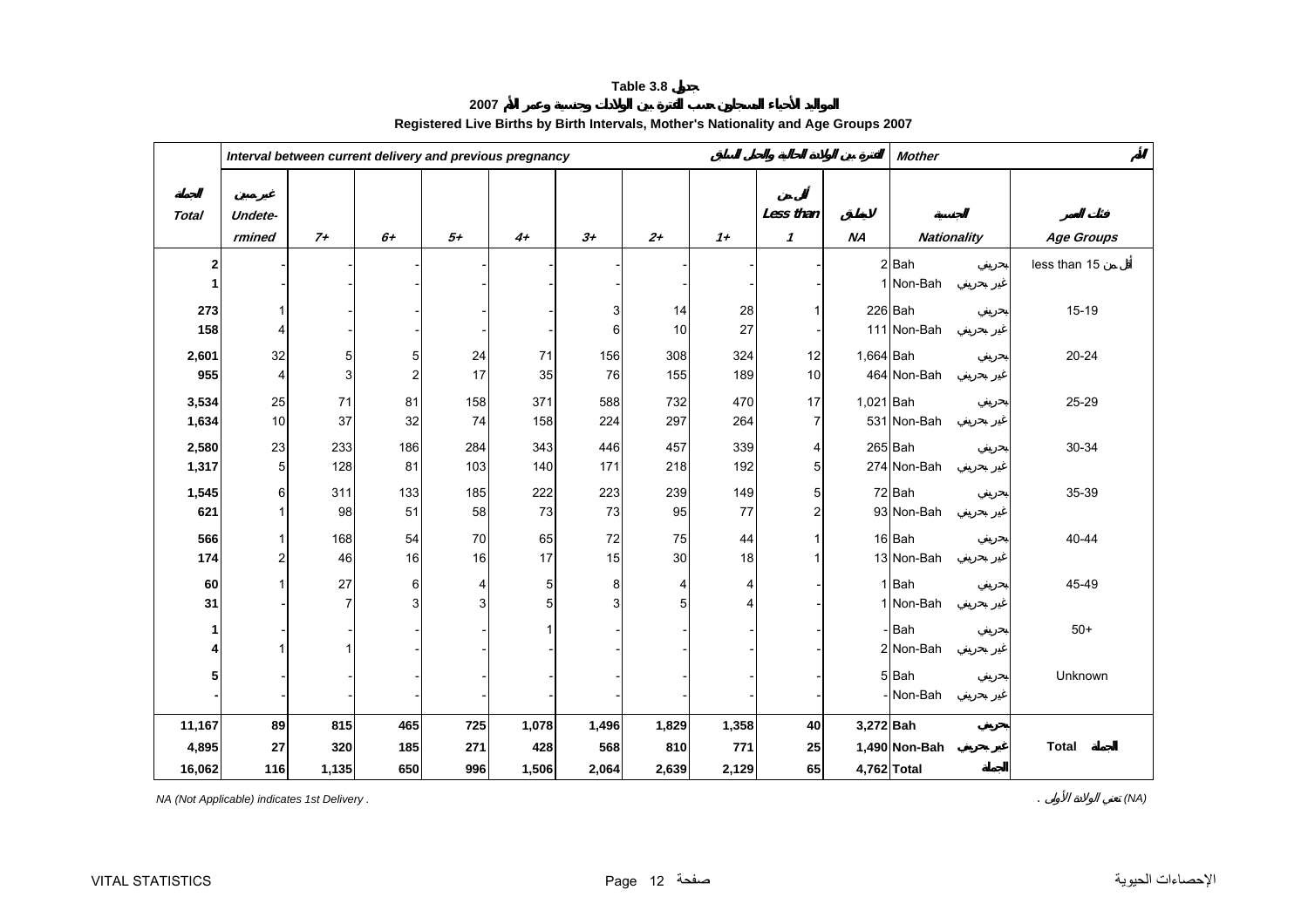**2007**

# **Registered Births by Mother's Nationality, Sex and Age of Fetus 2007**

<span id="page-13-0"></span>

| <b>Total</b> |        |             | Non-Bahraini |        |             | <b>Bahraini</b> |        |             |                                       |
|--------------|--------|-------------|--------------|--------|-------------|-----------------|--------|-------------|---------------------------------------|
| <b>Total</b> | Female | <b>Male</b> | <b>Total</b> | Female | <b>Male</b> | <b>Total</b>    | Female | <b>Male</b> | $\mathcal{I}$<br>Age of Fetus (weeks) |
| 385          | 205    | 180         | 247          | 132    | 115         | 138             | 73     | 65          | less than 28 weeks                    |
| 23           | 8      | 15          | 4            |        | 4           | 19              | 8      | 11          | 28                                    |
| 25           | 7      | 18          | 9            | 3      | 6           | 16              | 4      | 12          | 29                                    |
| 32           | 14     | 18          | 8            | 4      | 4           | 24              | 10     | 14          | 30                                    |
| 44           | 23     | 21          | 11           | 3      | 8           | 33              | 20     | 13          | 31                                    |
| 62           | 39     | 23          | 25           | 15     | 10          | 37              | 24     | 13          | 32                                    |
| 78           | 33     | 45          | 30           | 9      | 21          | 48              | 24     | 24          | 33                                    |
| 158          | 70     | 88          | 53           | 24     | 29          | 105             | 46     | 59          | 34                                    |
| 246          | $111$  | 135         | 63           | 33     | 30          | 183             | 78     | 105         | 35                                    |
| 704          | 321    | 383         | 180          | 75     | 105         | 524             | 246    | 278         | 36                                    |
| 1,613        | 793    | 820         | 457          | 226    | 231         | 1,156           | 567    | 589         | 37                                    |
| 3,125        | 1,496  | 1,629       | 988          | 460    | 528         | 2,137           | 1,036  | 1,101       | 38                                    |
| 3,958        | 1,946  | 2,012       | 1,115        | 561    | 554         | 2,843           | 1,385  | 1,458       | 39                                    |
| 5,609        | 2,811  | 2,798       | 1,705        | 853    | 852         | 3,904           | 1,958  | 1,946       | 40 & over                             |
| 16,062       | 7,877  | 8,185       | 4,895        | 2,398  | 2,497       | 11,167          | 5,479  | 5,688       | <b>Total</b>                          |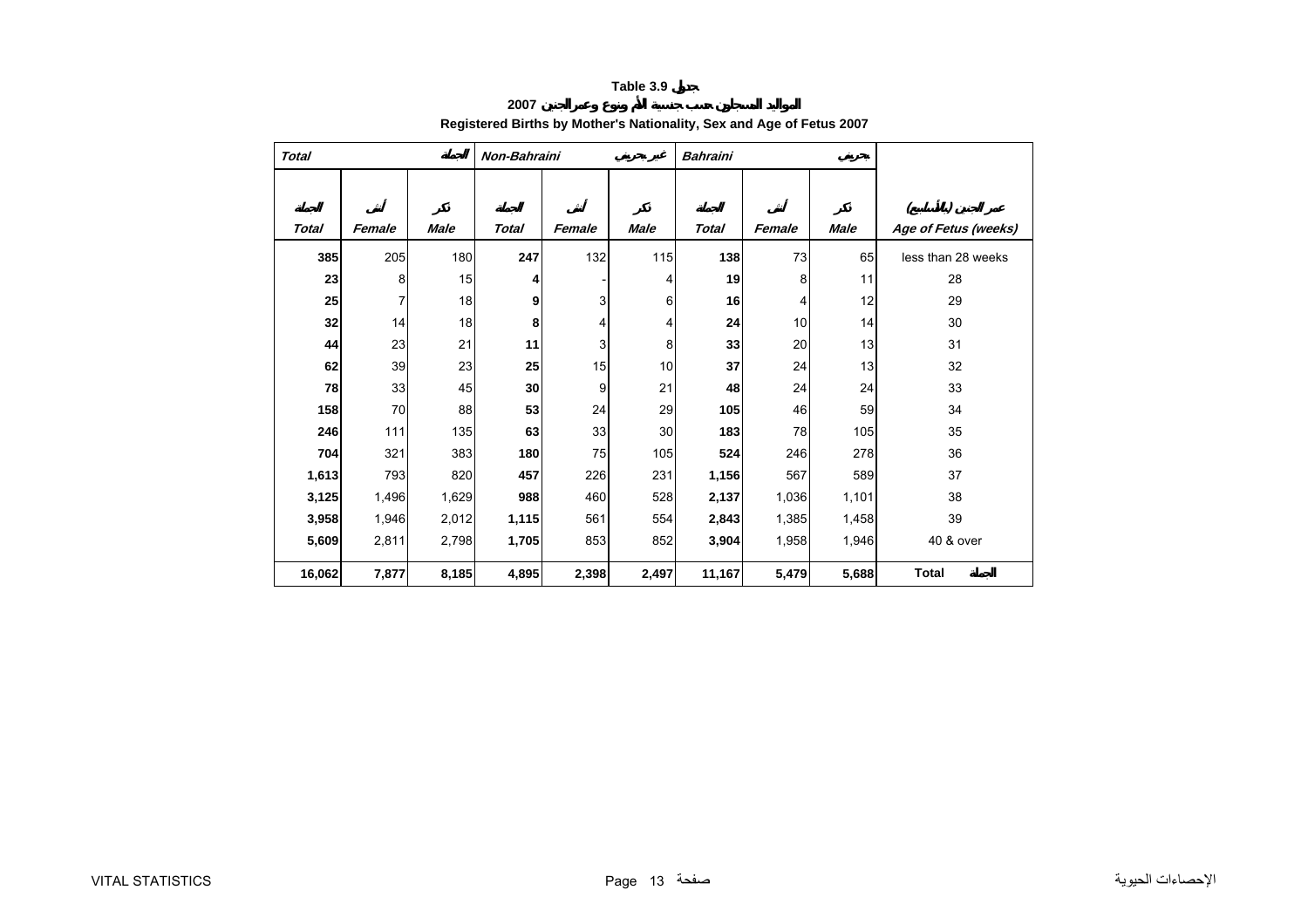## **جدول 3.10 Table**

**2007**

<span id="page-14-0"></span>

|              | Total        |        |       | Non-Bahraini |        |       | <b>Bahraini</b> |        |             |  |
|--------------|--------------|--------|-------|--------------|--------|-------|-----------------|--------|-------------|--|
|              |              |        |       |              |        |       |                 |        |             |  |
| Governorate  | <b>Total</b> | Female | Male  | <b>Total</b> | Female | Male  | Total           | Female | <b>Male</b> |  |
| Capital      | 2,855        | 1,415  | 1,440 | 1,490        | 719    | 771   | 1,365           | 696    | 669         |  |
| Muharraq     | 2,726        | 1,355  | 1,371 | 718          | 358    | 360   | 2,008           | 997    | 1,011       |  |
| Northern     | 4,673        | 2,235  | 2,438 | 454          | 220    | 234   | 4,219           | 2,015  | 2,204       |  |
| Central      | 3,350        | 1,659  | 1,691 | 227          | 117    | 110   | 3,123           | 1,542  | 1,581       |  |
| Southern     | 2,458        | 1,213  | 1,245 | 909          | 454    | 455   | 1,549           | 759    | 790         |  |
| <b>Total</b> | 16,062       | 7,877  | 8,185 | 3,798        | 1,868  | 1,930 | 12,264          | 6,009  | 6,255       |  |

# **Registered Live Births by Governorates, Sex and Father's Nationality 2007**

# **جدول 3.11 Table**

#### **2007 Reported Deaths by Governorates, Sex and Nationality 2007**

|              | <b>Total</b> |        |       | Non-Bahraini |        |             | <b>Bahraini</b> |        |       |  |
|--------------|--------------|--------|-------|--------------|--------|-------------|-----------------|--------|-------|--|
|              |              |        |       |              |        |             |                 |        |       |  |
| Governorate  | <b>Total</b> | Female | Male  | <b>Total</b> | Female | <b>Male</b> | Total           | Female | Male  |  |
| Capital      | 508          | 158    | 350   | 203          | 27     | 176         | 305             | 131    | 174   |  |
| Muharraq     | 443          | 186    | 257   | 66           | 22     | 44          | 377             | 164    | 213   |  |
| Northern     | 544          | 226    | 318   | 46           | 14     | 32          | 498             | 212    | 286   |  |
| Central      | 501          | 184    | 317   | 81           | 9      | 72          | 420             | 175    | 245   |  |
| Southern     | 274          | 93     | 181   | 100          | 24     | 76          | 174             | 69     | 105   |  |
| <b>Total</b> | 2,270        | 847    | 1,423 | 496          | 96     | 400         | 1,774           | 751    | 1,023 |  |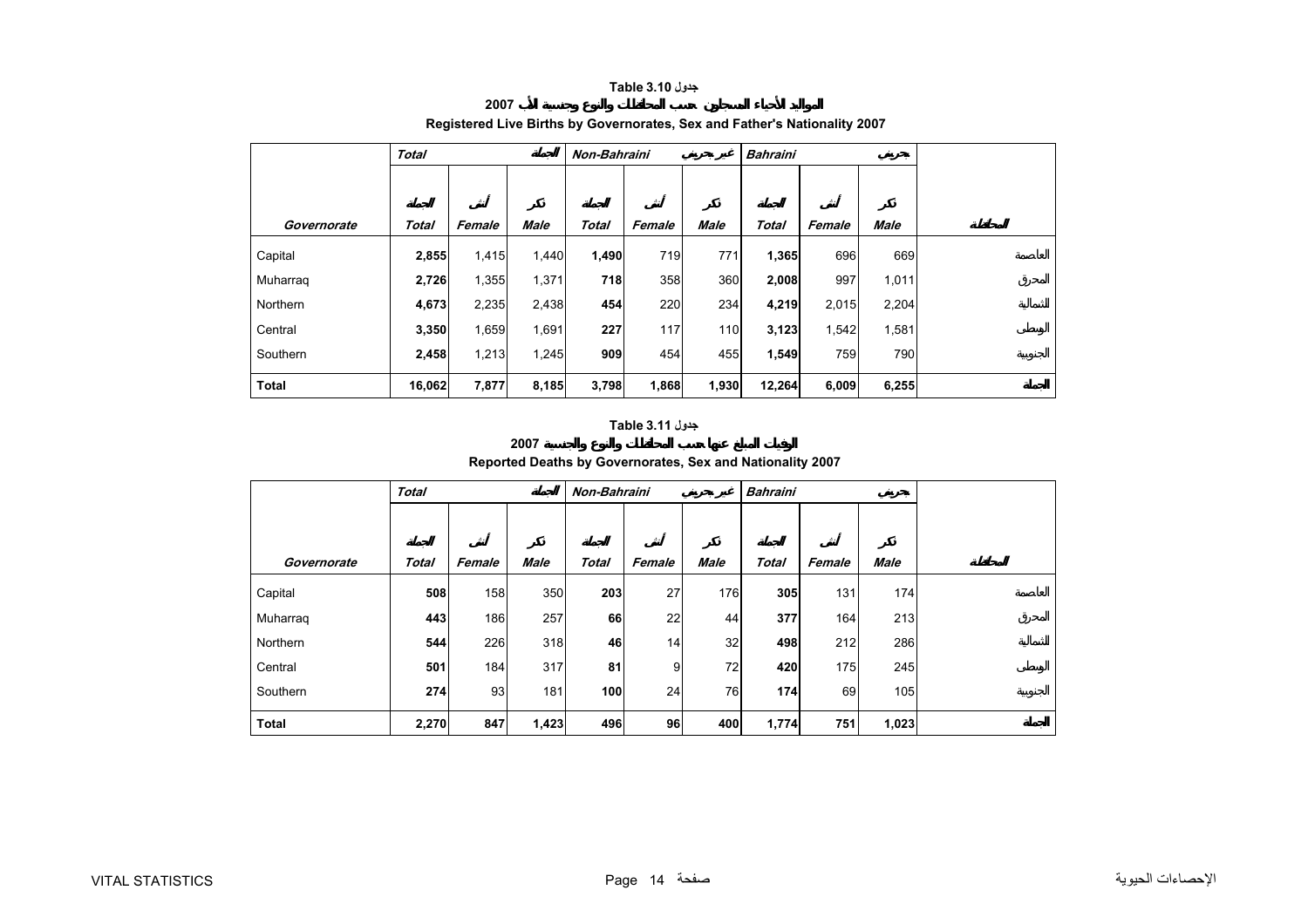<span id="page-15-0"></span>

**Figure 3.3 2007 - 1998 1000 Crude Registered Birth & Death Rate Per 1000 Population by Nationality 1998 - 2007**

 *Reference: Table 3.10, 3.11 , 2.2 2.2 3.11* <sup>و</sup> *3.10* :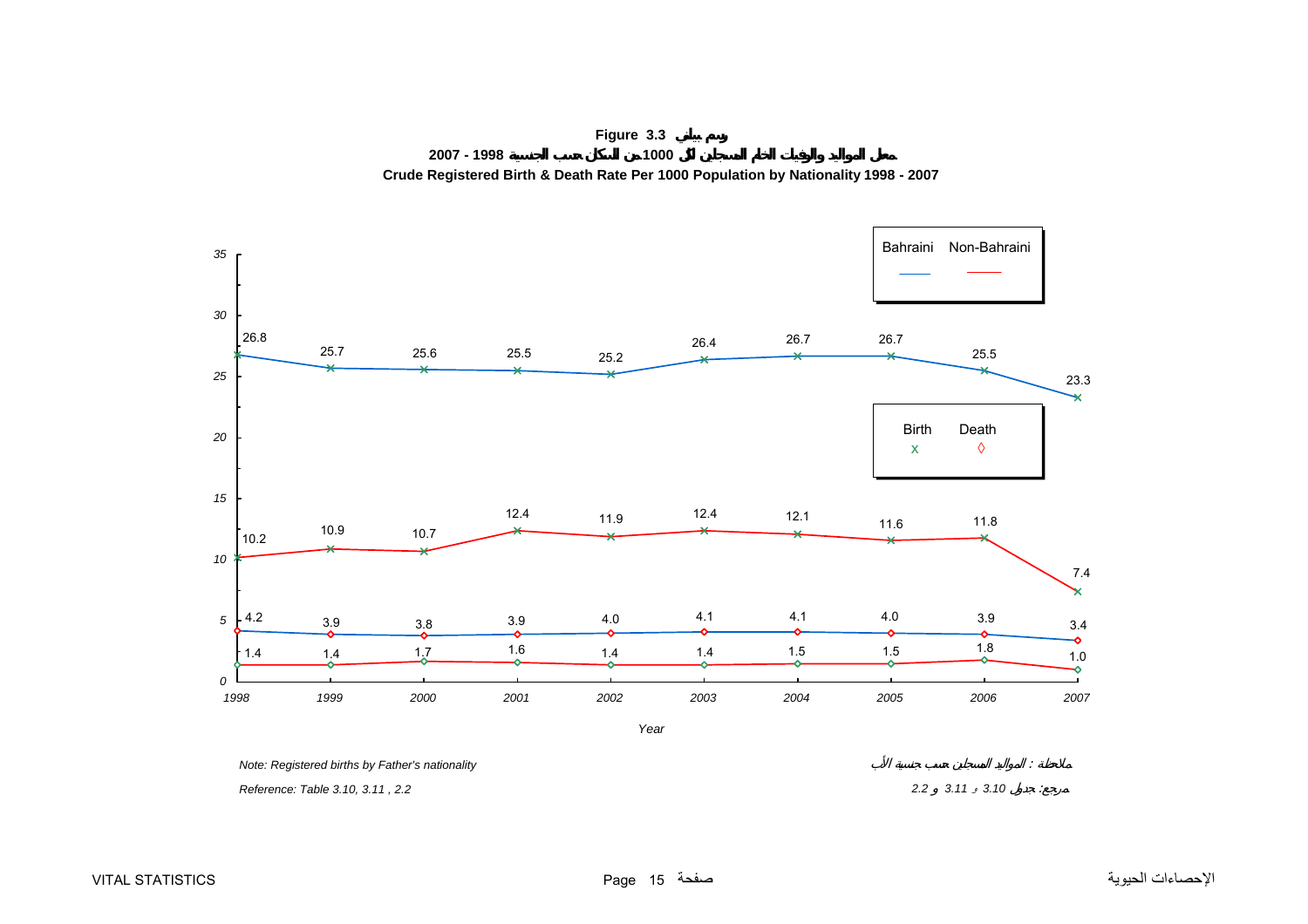**2007**

**Reported Deaths by Place of Death, Nationality and Sex 2007**

<span id="page-16-0"></span>

|                                              | <b>Total</b> |        | Non-Bahraini |                |                         | <b>Bahraini</b> |              |                |             |  |
|----------------------------------------------|--------------|--------|--------------|----------------|-------------------------|-----------------|--------------|----------------|-------------|--|
|                                              |              |        |              |                |                         |                 |              |                |             |  |
| <b>Place of Death</b>                        | <b>Total</b> | Female | <b>Male</b>  | <b>Total</b>   | Female                  | <b>Male</b>     | <b>Total</b> | Female         | <b>Male</b> |  |
| <b>Ministry of Health Hospitals</b>          | 1,161        | 493    | 668          | 184            | 41                      | 143             | 977          | 452            | 525         |  |
| Salmaniya Medical Complex                    | 1,133        | 481    | 652          | 184            | 41                      | 143             | 949          | 440            | 509         |  |
| Psychiatric Hospital                         |              |        |              |                |                         |                 |              |                |             |  |
| Sitra Maternity Hospital                     |              |        |              |                |                         |                 |              |                |             |  |
| Muharraq Geriatrics Hospital                 | 18           | 10     |              |                |                         |                 | 18           | 10             |             |  |
| <b>Health Centers</b>                        | 6            | 1      | 5            |                |                         |                 | 6            |                | 5           |  |
| <b>Other Government Hospitals</b>            | 293          | 112    | 181          | 62             | 15                      | 47              | 231          | 97             | 134         |  |
| Military Hospital                            | 285          | 108    | 177          | 61             | 15                      | 46              | 224          | 93             | 131         |  |
| <b>Essa Town Geriatric</b>                   | 3            |        |              |                |                         |                 |              |                |             |  |
| Muharraq Social Care Center                  | 5            |        |              |                |                         |                 |              |                |             |  |
| <b>Private Sector</b>                        | 40           | 18     | 22           | 13             | 5                       |                 | 27           | 13             | 14          |  |
| Private Clinics & Polyclinics                |              | 2      |              | $\overline{2}$ |                         |                 |              | $\overline{c}$ |             |  |
| American Mission Hospital                    |              |        |              |                |                         |                 |              |                |             |  |
| Awali Hospital                               |              |        |              | 3              |                         |                 |              |                |             |  |
| International Hospital of Bahrain            | 16           |        | 10           |                |                         |                 | 11           |                |             |  |
| Ibn Al-Nafees Hospital                       |              |        |              |                |                         |                 |              |                |             |  |
| <b>Bahrain Specialist Hospital</b>           |              |        |              |                |                         |                 |              |                |             |  |
| Al-Hilal Hospital                            |              |        |              |                |                         |                 |              |                |             |  |
| Noor Specialist Hospital                     |              |        |              |                |                         |                 |              |                |             |  |
| Home                                         | 459          | 168    | 291          | 103            | 26                      | 77              | 356          | 142            | 214         |  |
| <b>Other Places in Bahrain</b>               | 229          | 29     | 200          | 134            | 9                       | 125             | 95           | 20             | 75          |  |
| <b>Born Abroad (Bahraini only)</b>           | 88           | 27     | 61           | <b>NA</b>      | <b>NA</b>               | <b>NA</b>       | 88           | 27             | 61          |  |
| Other Countries of Gulf Co-operation Council | 38           | 9      | 29           | <b>NA</b>      | <b>NA</b>               | <b>NA</b>       | 38           | 9              | 29          |  |
| <b>Other Arabic Countries</b>                | 31           | q      | 22           | <b>NA</b>      | <b>NA</b>               | <b>NA</b>       | 31           | 9              | 22          |  |
| <b>Asian Countries</b>                       | 16           |        |              | <b>NA</b>      | <b>NA</b>               | <b>NA</b>       | 16           |                | 8           |  |
| European Countries                           |              |        |              | <b>NA</b>      | <b>NA</b>               | <b>NA</b>       |              |                |             |  |
| <b>Other Countries</b>                       |              |        |              | <b>NA</b>      | <b>NA</b>               | <b>NA</b>       |              |                |             |  |
| <b>Total</b>                                 | 2,270        | 847    | 1,423        | 496            | 96                      | 400             | 1,774        | 751            | 1,023       |  |
| Before the Law                               | 3            | 3      |              |                |                         |                 | 3            | 3              |             |  |
| Within the Law                               | 84           | 50     | 34           | 13             | $\overline{7}$          | 6               | 71           | 43             | 28          |  |
| <b>Total</b>                                 | 87           | 53     | 34           | 13             | $\overline{\mathbf{r}}$ | 6               | 74           | 46             | 28          |  |

*Note: Deaths include some visitors .*  $\therefore$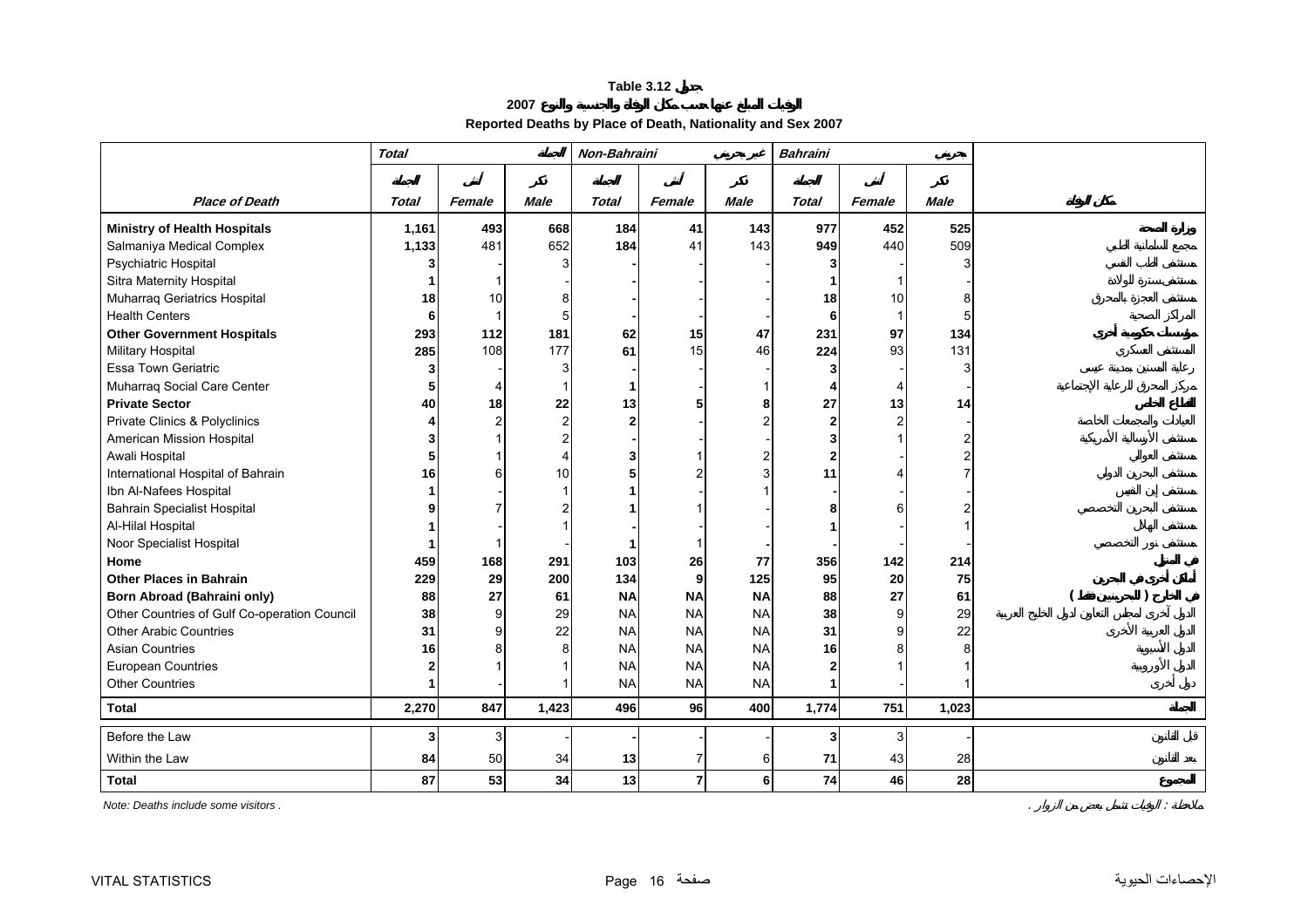**2007 - 2003**

# **Reported Deaths by Place of Death, Nationality and Sex 2003 - 2007**

<span id="page-17-0"></span>

| <b>Place of Death</b>                        | 2007  | 2006      | 2005           | 2004           | 2003      |  |
|----------------------------------------------|-------|-----------|----------------|----------------|-----------|--|
| <b>Ministry of Health Hospitals</b>          | 1,161 | 1,228     | 1,228          | 1,183          | 1,250     |  |
| Salmaniya Medical Complex                    | 1,133 | 1,200     | 1,191          | 1,150          | 1,203     |  |
| Psychiatric Hospital                         |       |           |                |                |           |  |
| Jidhafs Maternity Hospital                   |       |           |                |                |           |  |
| Sitra Maternity Hospital                     |       |           |                |                |           |  |
| Muharraq Geriatrics Hospital                 | 18    | 18        | 21             | 20             | 30        |  |
| <b>Health Centers</b>                        | 6     | 9         | 12             | 9              | 14        |  |
| <b>Other Government Hospitals</b>            | 293   | 253       | 244            | 229            | 183       |  |
| Military Hospital                            | 285   | 244       | 241            | 226            | 180       |  |
| <b>Essa Town Geriatric</b>                   | 3     |           | 3              |                |           |  |
| Muharraq Social Care Center                  |       |           |                |                |           |  |
| <b>Private Sector</b>                        | 40    | 32        | 37             | 33             | 19        |  |
| Private Clinics & Polyclinics                |       |           | $\overline{c}$ | $\overline{2}$ |           |  |
| American Mission Hospital                    | 3     |           | 5              | 9              |           |  |
| Awali Hospital                               | 5     |           | 3              | 3              |           |  |
| International Hospital of Bahrain            | 16    | 11        | 12             | 10             |           |  |
| Ibn Al-Nafees Hospital                       |       |           |                |                |           |  |
| <b>Bahrain Specialist Hospital</b>           |       | 11        | 15             | 8              | 4         |  |
| Al-Hilal Hospital                            |       | <b>NA</b> | <b>NA</b>      | <b>NA</b>      | <b>NA</b> |  |
| Noor Specialist Hospital                     |       |           |                |                |           |  |
| Home                                         | 459   | 479       | 467            | 503            | 445       |  |
| <b>Other Places in Bahrain</b>               | 229   | 253       | 186            | 181            | 160       |  |
| Abroad (Bahraini only)                       | 88    | 72        | 59             | 86             | 55        |  |
| Other Countries of Gulf Co-operation Council | 38    | 38        | 19             | 27             | 17        |  |
| <b>Other Arabic Countries</b>                | 31    | 12        | 16             | 30             | 21        |  |
| <b>Asian Countries</b>                       | 16    | 15        | 15             | 15             | 10        |  |
| European Countries                           | 2     |           | 3              | 8              |           |  |
| <b>Other Countries</b>                       |       |           | 6              | հ              |           |  |
| <b>Total</b>                                 | 2,270 | 2,317     | 2,221          | 2,215          | 2,112     |  |

*Note: Deaths include some visitors .* . :

 *Data reviewed and updated.* .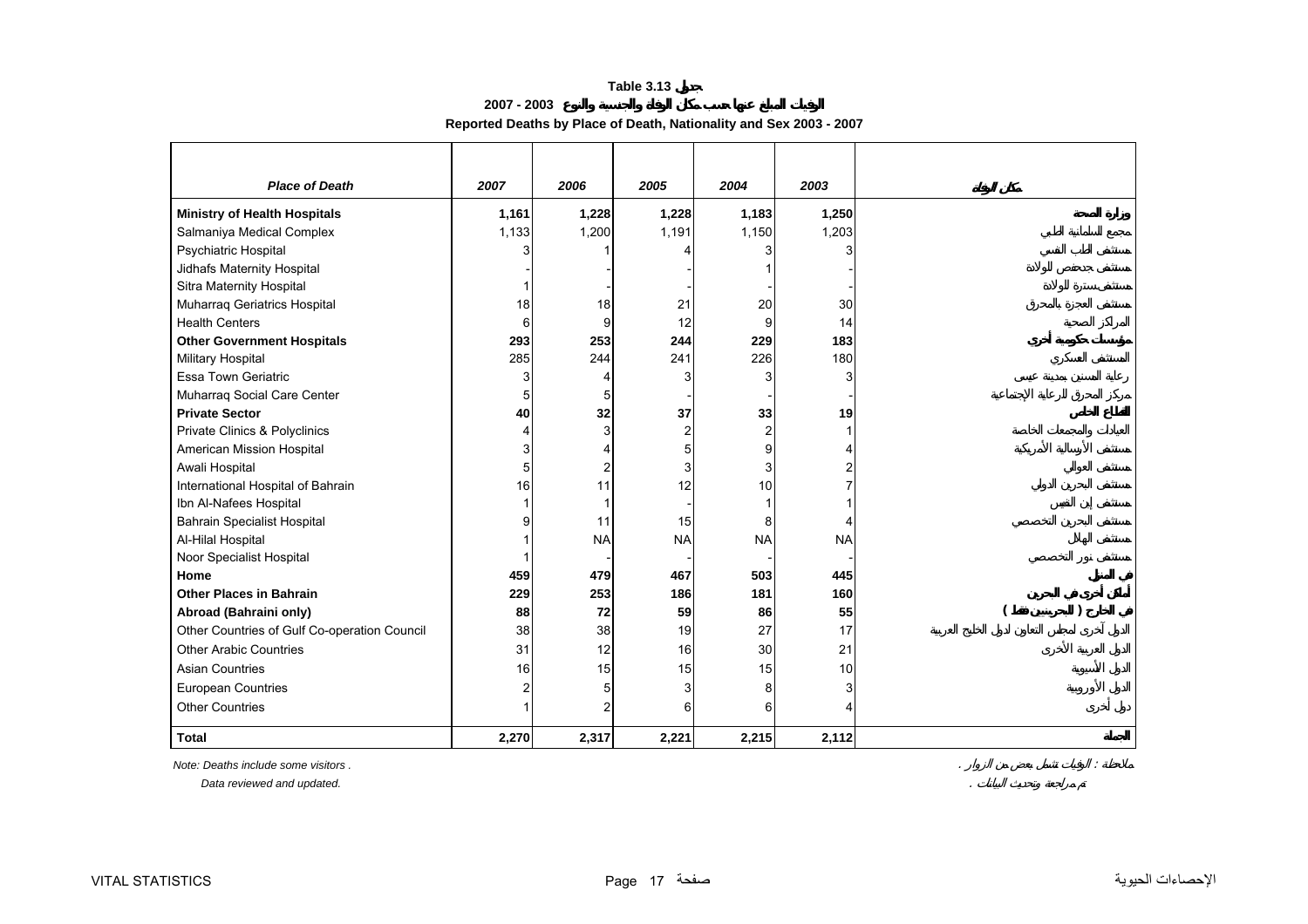#### **2007 Reported Deaths by Age Groups, Nationality and Sex 2007**

<span id="page-18-0"></span>

| <b>Total</b> |              |                |             | Non-Bahraini |                |                |                | <b>Bahraini</b> |              |        |             |                          |
|--------------|--------------|----------------|-------------|--------------|----------------|----------------|----------------|-----------------|--------------|--------|-------------|--------------------------|
|              |              |                |             |              |                |                |                |                 |              |        |             |                          |
|              |              |                |             |              |                |                |                |                 |              |        |             |                          |
| %            | <b>Total</b> | Female         | <b>Male</b> | %            | <b>Total</b>   | Female         | <b>Male</b>    | %               | <b>Total</b> | Female | <b>Male</b> | Age Groups (Years)       |
| 2.3          | 53           | 22             | 31          | 2.8          | 14             | 5 <sub>l</sub> | 9              | 2.2             | 39           | 17     | 22          | $<$ 1 days               |
| 1.1          | 26           | 15             | 11          | 1.6          | 8              | 3 <sup>1</sup> | 5              | 1.0             | 18           | 12     | 6           | 7 days to $<$ 4 wks<br>4 |
| 2.4          | 54           | 27             | 27          | 4.2          | 21             | 8              | 13             | 1.9             | 33           | 19     | 14          | 4 wks to $<$ 1 yr        |
| 1.4          | 32           | 13             | 19          | 1.8          | 9              | 5              | 4              | 1.3             | 23           | 8      | 15          | $1 - 4$                  |
| 0.7          | 15           | 8              |             | 0.8          | 4              |                | 3              | 0.6             | 11           |        |             | $5 - 9$                  |
| 0.9          | 20           | $\overline{4}$ | 16          | $1.2$        | 6              |                | 5              | 0.8             | 14           | 3      | 11          | $10 - 14$                |
| 1.4          | 32           | 6              | 26          | 0.4          | $\overline{2}$ |                |                | 1.7             | 30           | 5      | 25          | $15 - 9$                 |
| 2.2          | 50           | 8              | 42          | 2.8          | 14             | $\overline{2}$ | 12             | 2.0             | 36           | 6      | 30          | $20 - 24$                |
| 3.1          | 71           | 16             | 55          | 8.1          | 40             | 8              | 32             | 1.7             | 31           | 8      | 23          | $25 - 29$                |
| 3.3          | 75           | 12             | 63          | 10.5         | 52             | 7              | 45             | 1.3             | 23           | 5      | 18          | $30 - 34$                |
| 3.6          | 82           | 18             | 64          | 9.1          | 45             | 5 <sup>1</sup> | 40             | 2.1             | 37           | 13     | 24          | $35 - 39$                |
| 4.1          | 94           | 29             | 65          | 8.5          | 42             | 6              | 36             | 2.9             | 52           | 23     | 29          | $40 - 44$                |
| 6.4          | 145          | 37             | 108         | 10.7         | 53             | 3              | 50             | 5.2             | 92           | 34     | 58          | $45 - 49$                |
| 6.0          | 136          | 29             | 107         | 12.9         | 64             |                | 57             | 4.1             | 72           | 22     | 50          | $50 - 54$                |
| 7.2          | 164          | 48             | 116         | 9.1          | 45             | 7              | 38             | 6.7             | 119          | 41     | 78          | $55 - 59$                |
| 5.4          | 123          | 41             | 82          | 3.4          | 17             | $\overline{3}$ | 14             | 6.0             | 106          | 38     | 68          | $60 - 64$                |
| 8.8          | 199          | 101            | 98          | 2.2          | 11             |                | $\overline{7}$ | 10.6            | 188          | 97     | 91          | $65 - 69$                |
| 10.9         | 248          | 115            | 133         | 2.2          | 11             | $\overline{2}$ | 9              | 13.4            | 237          | 113    | 124         | $70 - 74$                |
| 28.7         | 651          | 298            | 353         | 7.7          | 38             | 18             | 20             | 34.6            | 613          | 280    | 333         | $75+$                    |
| 100.0        | 2,270        | 847            | 1,423       | 100.0        | 496            | 96             | 400            | 100.0           | 1,774        | 751    | 1,023       | <b>Total</b>             |

*Note : Deaths include some visitors .* . :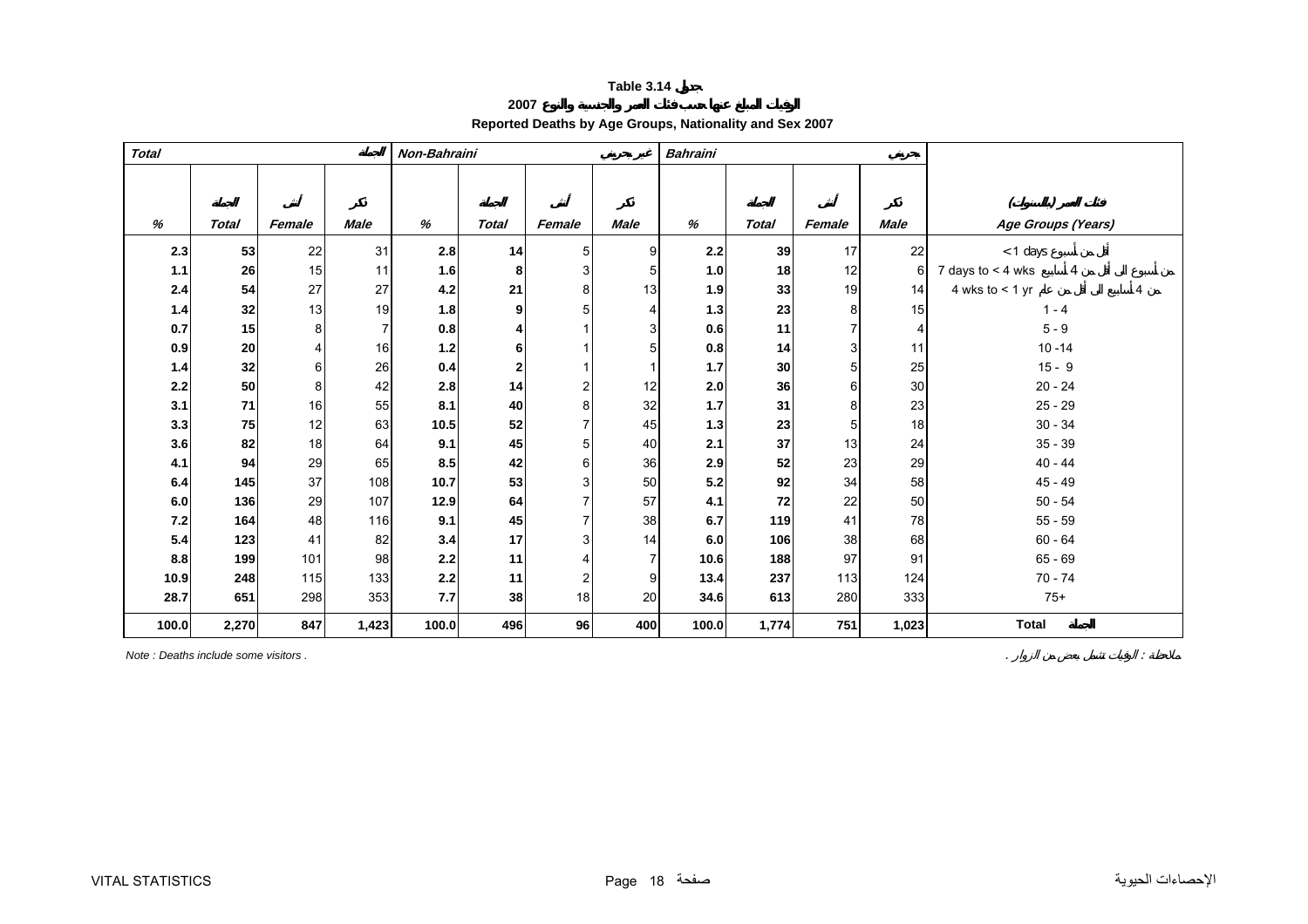

<span id="page-19-0"></span>

*,2.2 3.14 Table :Reference* 

مرجع: جدول 3.14 <sup>و</sup> 2.2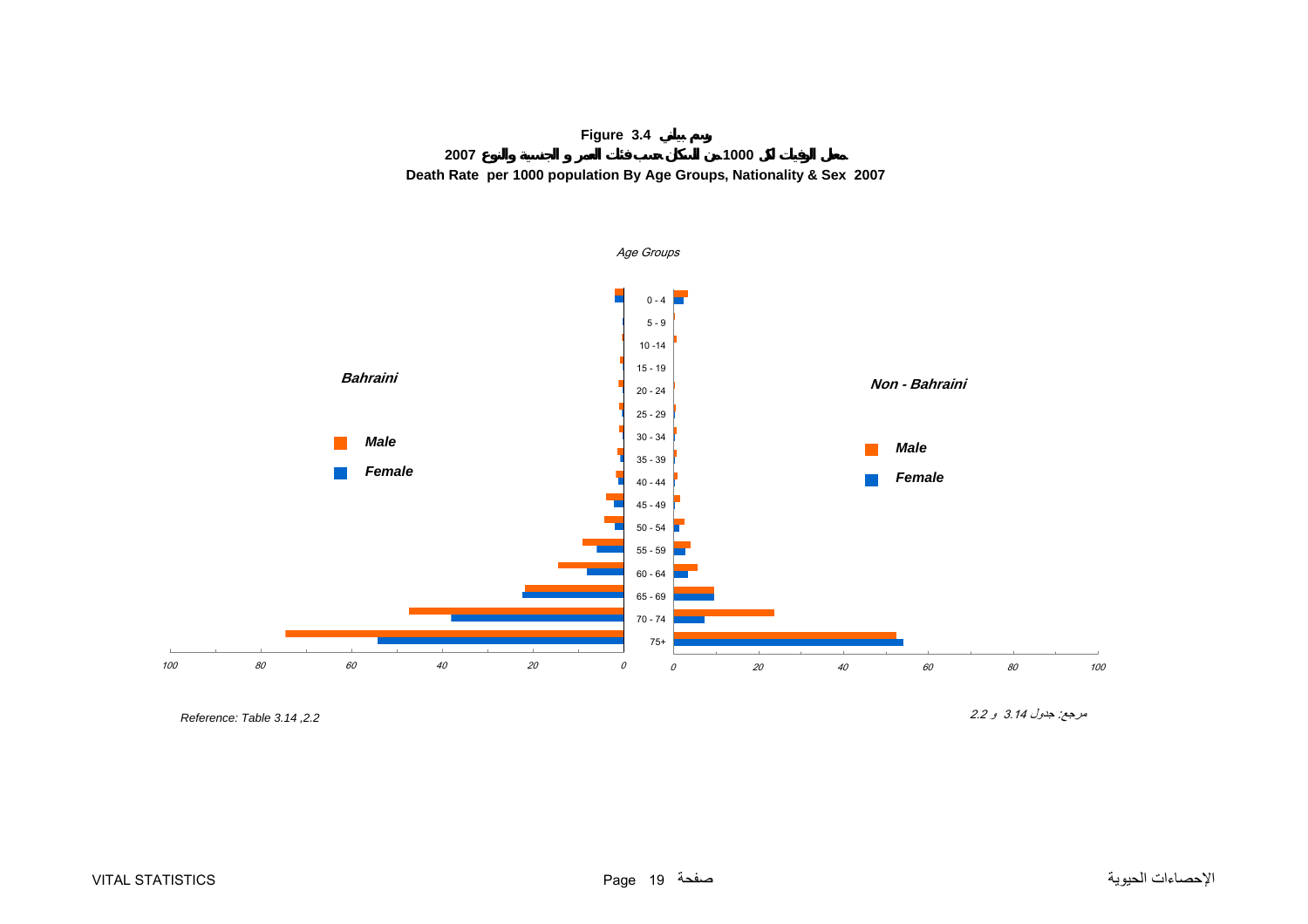#### **2007**

# **Reported Deaths by Cause of Death, Nationality and Sex 2007**

<span id="page-20-0"></span>

|                                                                                                           | <b>Nationality / Sex</b> |     |               |     |                     |     |    |                |                 |     |     |     |          |
|-----------------------------------------------------------------------------------------------------------|--------------------------|-----|---------------|-----|---------------------|-----|----|----------------|-----------------|-----|-----|-----|----------|
|                                                                                                           | <b>Total</b>             |     |               |     | <b>Non Bahraini</b> |     |    |                | <b>Bahraini</b> |     |     |     |          |
|                                                                                                           | <b>Total</b>             |     |               |     | <b>Total</b>        |     |    |                | <b>Total</b>    |     |     |     |          |
|                                                                                                           |                          |     |               |     |                     |     |    |                |                 |     |     |     | $ICD-10$ |
| <b>Cause of Death</b>                                                                                     | %                        | No. | $\mathcal{F}$ | M   | %                   | No. | F  | М              | %               | No. | F   | M   | Code     |
| Certain infectious & parasitic diseases                                                                   | 3.0                      | 69  | 31            | 38  | 3.2                 | 16  | 4  | 12             | 3.0             | 53  | 27  | 26  | A00-B99  |
| Neoplasms                                                                                                 | 10.6                     | 240 | 96            | 144 | 5.4                 | 27  | 10 | 17             | 12.0            | 213 | 86  | 127 | C00-D49  |
| Diseases of the blood and blood-forming<br>organs and certain disorders involving<br>the immune mechanism | 1.6                      | 36  | 18            | 18  | 0.2                 |     |    |                | 2.0             | 35  | 18  | 17  | D50-D89  |
| Endocrine, nutritional and metabolic<br>diseases                                                          | 11.0                     | 250 | 108           | 142 | 4.8                 | 24  | 5  | 19             | 12.7            | 226 | 103 | 123 | E00-E90  |
| Mental and behavioural disorders                                                                          | 0.26                     | 6   |               | 5   | 0.4                 | 2   |    | $\mathfrak{p}$ | 0.2             |     |     | 3   | F00-F99  |
| Diseases of the nervous system                                                                            | 2.2                      | 49  | 24            | 25  | 1.6                 | 8   | 3  |                | 2.3             | 41  | 21  | 20  | G00-G99  |
| Diseases of the circulatory system                                                                        | 19.7                     | 447 | 188           | 259 | 16.5                | 82  | 20 | 62             | 20.6            | 365 | 168 | 197 | 100-199  |
| Diseases of the respiratory system                                                                        | 7.6                      | 173 | 68            | 105 | 4.0                 | 20  | 6  | 14             | 8.6             | 153 | 62  | 91  | J00-J99  |
| Diseases of the digestive system                                                                          | 2.7                      | 61  | 28            | 33  | 1.6                 | 8   |    |                | 3.0             | 53  | 24  | 29  | K00-K99  |
| Diseases of the skin and subcutaneous<br>tissue                                                           | 1.0                      | 23  | 13            | 10  |                     |     |    |                | $1.3$           | 23  | 13  | 10  | L00-L99  |
| Diseases of the musculoscletal system<br>and connective tissue                                            | 0.4                      | 8   |               | З   | 0.2                 |     |    |                | 0.4             |     | 5   | 2   | M00-M99  |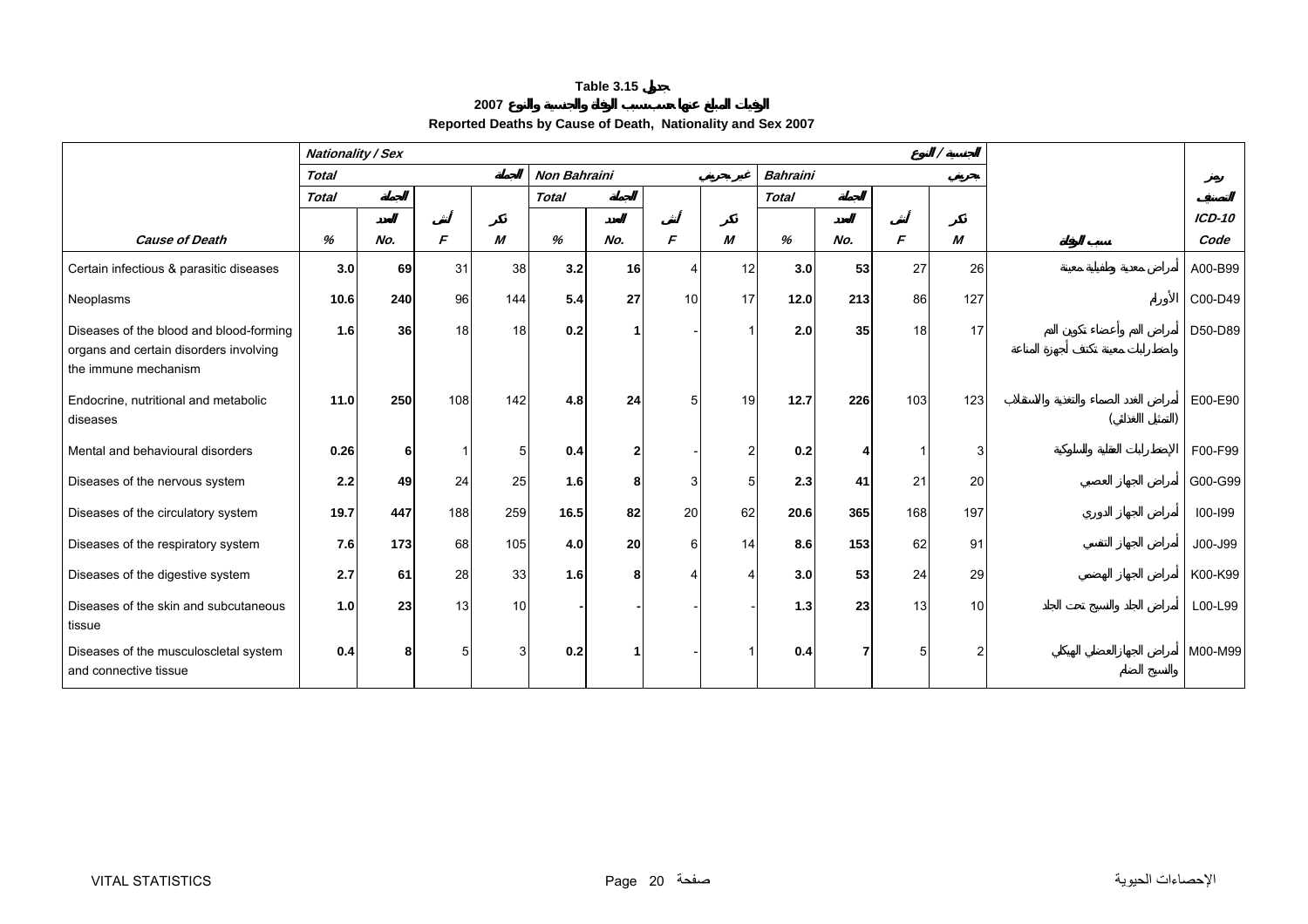# **(Cont'd) Table 3.15 ( )**

#### **2007**

# **Reported Deaths by Cause of Death, Nationality and Sex 2007**

|                                                                                              | <b>Nationality / Sex</b> |       |     |       |                     |     |          |          |                 |       |     |       |         |
|----------------------------------------------------------------------------------------------|--------------------------|-------|-----|-------|---------------------|-----|----------|----------|-----------------|-------|-----|-------|---------|
|                                                                                              | <b>Total</b>             |       |     |       | <b>Non Bahraini</b> |     |          |          | <b>Bahraini</b> |       |     |       |         |
|                                                                                              | <b>Total</b>             |       |     |       | <b>Total</b>        |     |          |          | <b>Total</b>    |       |     |       |         |
|                                                                                              |                          |       |     |       |                     |     |          |          |                 |       |     |       | ICD-10  |
| <b>Cause of Death</b>                                                                        | %                        | No.   | F   | M     | %                   | No. | F        | М        | $\%$            | No.   | F   | M     | Code    |
| Diseases of the genitourinary system                                                         | 4.6                      | 104   | 52  | 52    | 1.4                 |     |          | $6 \mid$ | 5.5             | 97    | 51  | 46    | N00-N99 |
| Pregnancy, childbirth and the<br>puerperium                                                  | 0.1                      |       | 3   |       |                     |     |          |          | 0.2             |       |     |       | O00-O99 |
| Certain conditions originating in the<br>perinatal period                                    | 2.2                      | 50    | 26  | 24    | 2.4                 | 12  | 6        | 6        | 2.1             | 38    | 20  | 18    | P00-P99 |
| Congenital malformation, deformations<br>and chromosomal abnormalities                       | 2.6                      | 60    | 25  | 35    | 3.8                 | 19  | $6 \mid$ | 13       | 2.3             | 41    | 19  | 22    | Q00-Q99 |
| Symptoms, signs and abnormal clinical<br>and laboratory findings not elsewhere<br>classified | 20.5                     | 466   | 135 | 331   | 26.2                | 130 | 20       | 110      | 18.9            | 336   | 115 | 221   | R00-R99 |
| Injury, poisoning and certain other<br>consequences of external causes                       |                          |       |     |       |                     |     |          |          |                 |       |     |       | S00-T98 |
| External causes of morbidity and<br>mortality                                                | 9.9                      | 225   | 26  | 199   | 28.0                | 139 | 11       | 128      | 4.8             | 86    | 15  | 71    | V00-Y98 |
| Factors influencing health status and<br>contact with health services                        |                          |       |     |       |                     |     |          |          |                 |       |     |       | Z00-Z99 |
| <b>Total</b>                                                                                 | 100.0                    | 2,270 | 847 | 1,423 | 100.0               | 496 | 96       | 400      | 100.0           | 1,774 | 751 | 1,023 |         |

*Note : Deaths include some visitors .* . :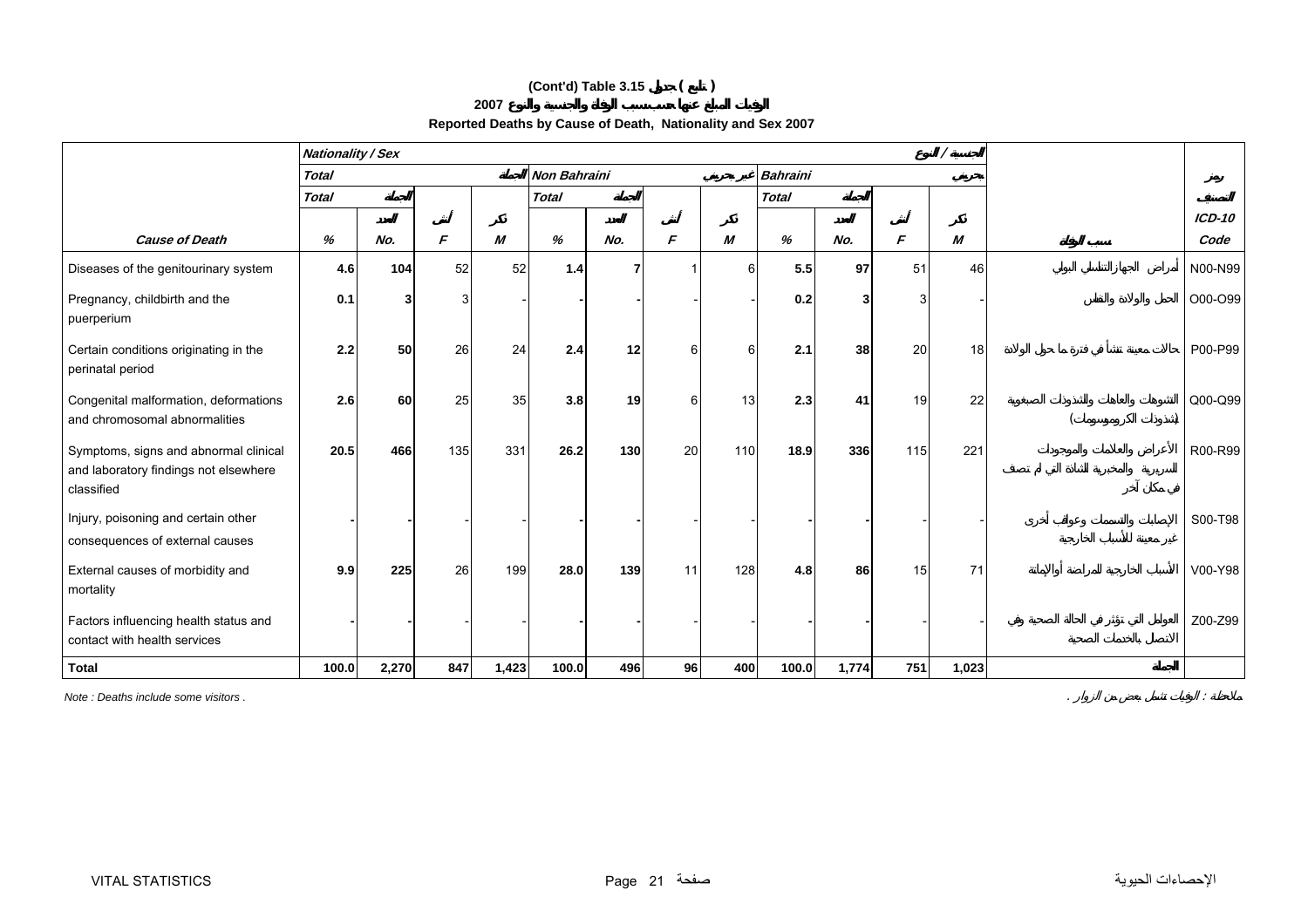**Figure 3.5**

**2007**

### **Number & Percentage of Reported Deaths by Nationality and Cause of Death 2007**

<span id="page-22-0"></span>

*Number & Percentage of Deaths*

*Reference: Table 3.15*

 *3.15* : $\sim$   $2$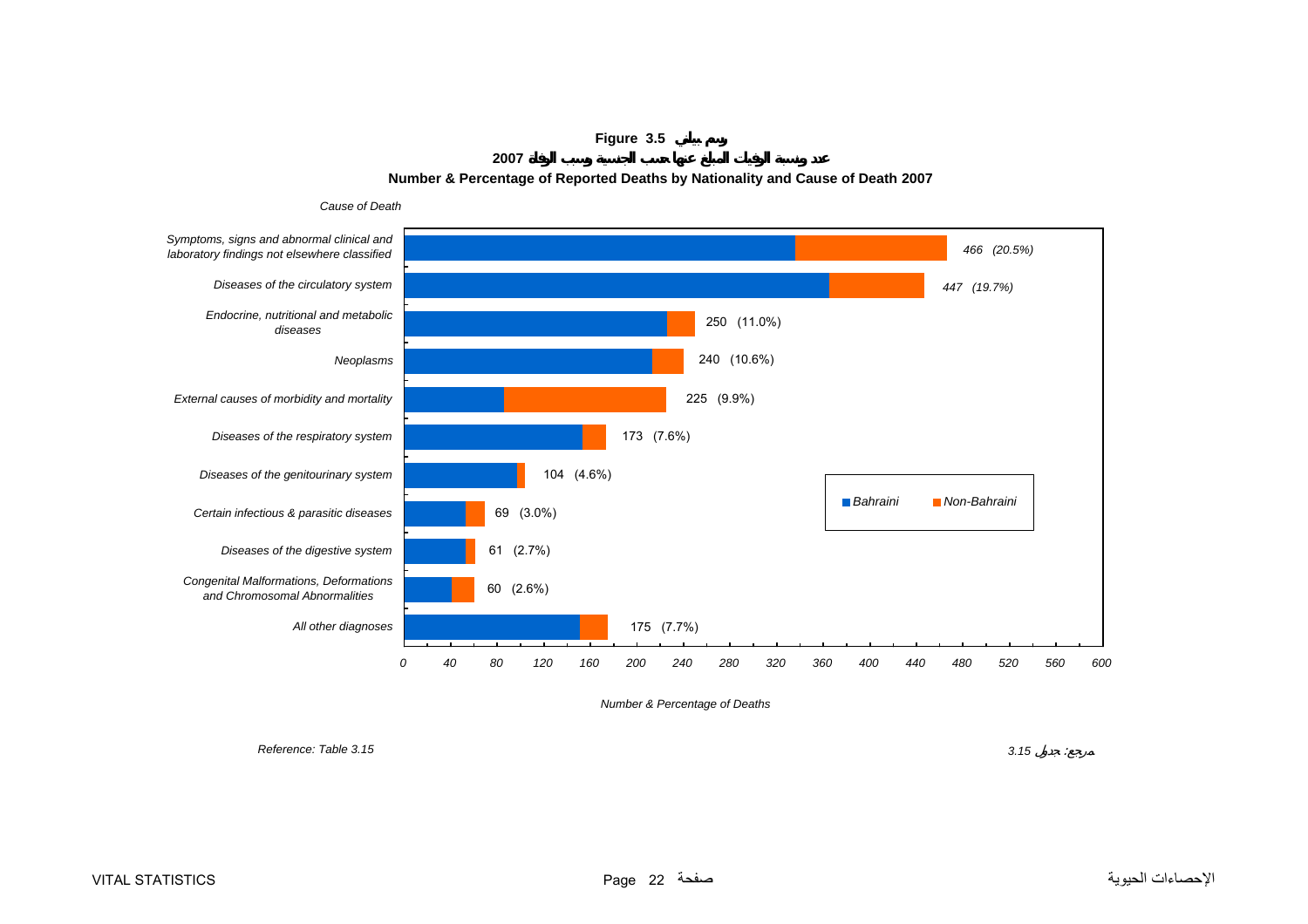#### **2007 Reported Deaths by Geographical Region and Age Groups 2007**

<span id="page-23-0"></span>

|              | Age groups |       |       |                 |                |                |                       |                |           |           |                |                |                |                |                 |                |          |                            |
|--------------|------------|-------|-------|-----------------|----------------|----------------|-----------------------|----------------|-----------|-----------|----------------|----------------|----------------|----------------|-----------------|----------------|----------|----------------------------|
|              |            |       |       |                 |                |                |                       |                |           |           |                |                |                |                |                 |                |          |                            |
|              |            |       |       |                 |                |                |                       |                |           |           |                |                |                |                |                 |                |          |                            |
| <b>Total</b> | $75 +$     | 70-74 | 65-69 | 60-64           | 55-59          | 50-54          | 45-49                 | 40-44          | $35 - 39$ | $30 - 34$ | 25-29          | $20 - 24$      | 15-19          | 10-14          | 5-9             | $1 - 4$        | $<$ 1 yr | <b>Geographical Region</b> |
| 51           | 17         | 7     | 3     | 3               | $\mathbf{2}$   | 4              |                       | 2              | 3         |           | 4              | $\mathbf 1$    |                |                |                 |                |          | 4 Hidd                     |
| 392          | 146        | 39    | 32    | 18 <sup>1</sup> | 31             | 19             | 14                    | 16             | 13        | 14        | 9              | 4              | 8              |                | 1               | 6              |          | 18 Muharraq                |
| 506          | 128        | 48    | 43    | 26              | 38             | 43             | 46                    | 25             | 26        | 22        | 16             | 11             | 4              | 5              | 2               | 5              |          | 18 Manama                  |
| 194          | 62         | 29    | 26    | 12              | 9              | $6 \mid$       | 13                    | 8              | 5         | 4         | 7              | 1              | 3              |                |                 |                | 8        | Jidhafs                    |
| 147          | 49         | 15    | 13    | $\overline{7}$  | 6              | 5 <sup>1</sup> | 6                     | 3 <sup>1</sup> | 6         | 4         | 6              | 2              |                |                | 2               | 4              |          | 17 Northern                |
| 156          | 47         | 19    | 12    | $\overline{7}$  | 9              | 10             | 5                     | $\overline{7}$ | 11        | 6         | 4              | 3              |                |                |                 | $\overline{c}$ | 11       | Sitra                      |
| 178          | 51         | 20    | 18    | 5 <sub>1</sub>  | 13             | $\overline{7}$ | 13                    | 8              | 5         | 8         | 7              | 4              | 2              | 2              | 4               | $\overline{c}$ | 9        | Central                    |
| 166          | 42         | 22    | 22    | 18              | 16             | $6 \mid$       | 5                     | 4              |           | ົ         | $\overline{2}$ | 10             | 2              | 3              |                 | $\mathbf{1}$   |          | 10 Isa Town                |
| 257          | 58         | 26    | 19    | 10 <sup>1</sup> | 22             | 18             | 22                    | 11             | 6         | 11        | 12             | $\overline{7}$ | $\overline{2}$ | $\overline{2}$ | 4               | $\overline{7}$ |          | 20 Riffa                   |
| 77           | 32         | 9     | 3     | $6 \,$          | $\overline{7}$ | $\overline{4}$ | $\boldsymbol{\Delta}$ | 2              |           |           | $\overline{c}$ | 1              |                |                |                 | 1              | 5        | Western                    |
| 14           |            |       |       |                 | $\overline{a}$ | 3              |                       | 2              |           |           |                |                |                |                |                 |                |          | 2 Southern                 |
| 132          | 18         | 13    | 8     | 11              | 9 <sub>l</sub> | 11             | 17                    | 6              | 5         | ົ         | $\overline{2}$ | 6              | 8              |                |                 | 4              |          | 11 Hamad Town              |
| 2,270        | 651        | 248   | 199   | 123             | 164            | 136            | 145                   | 94             | 82        | 75        | 71             | 50             | 32             | 20             | 15 <sub>l</sub> | 32             | 133      | <b>Total</b>               |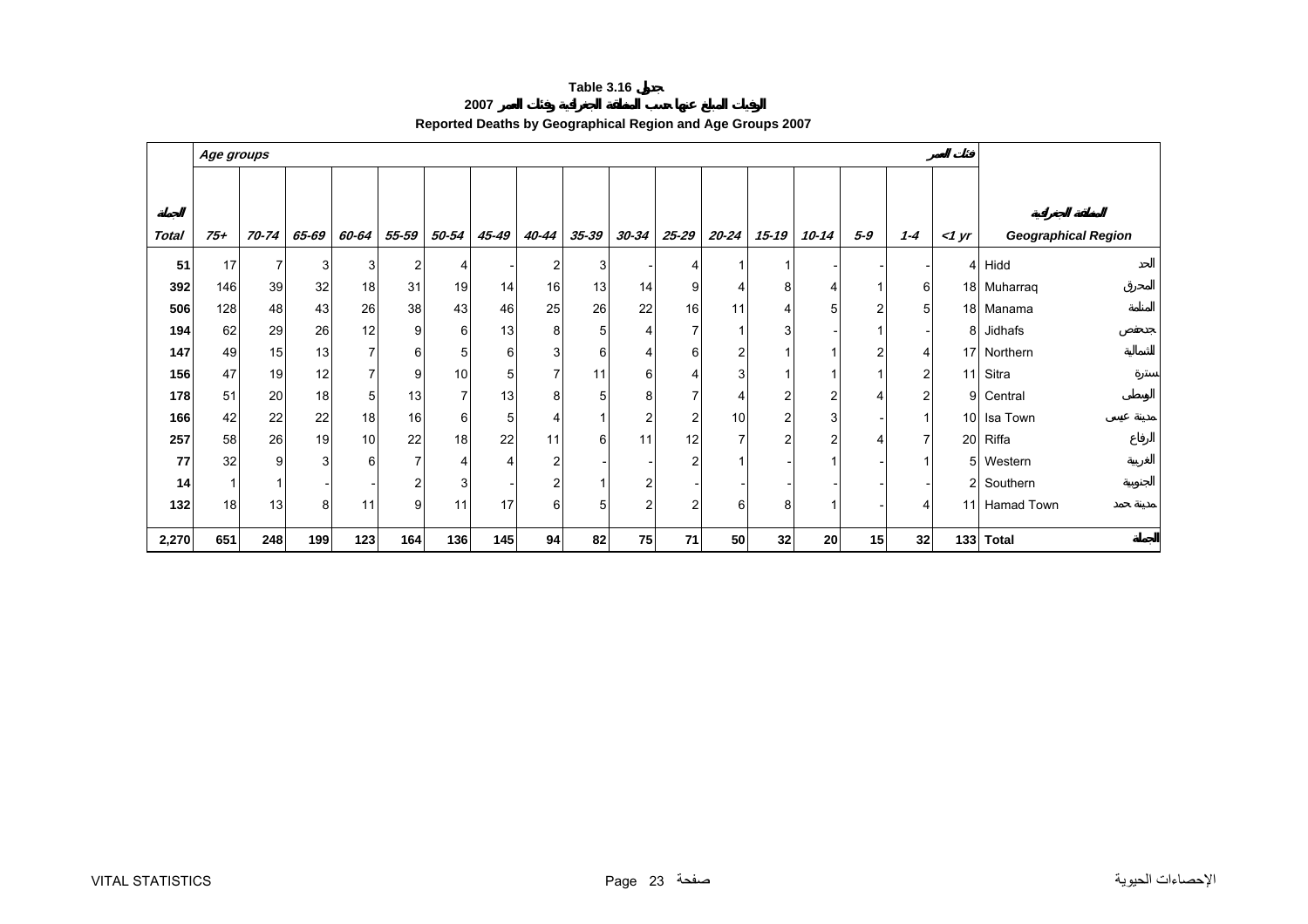**2007 / Reported Deaths by Health Region / Health Center and Age Groups 2007** 

<span id="page-24-0"></span>

|              | Age groups |           |                |                |                |                |                         |                  |                |                |                |                |                |                |                      |                |       |                                      |  |  |  |  |  |  |  |
|--------------|------------|-----------|----------------|----------------|----------------|----------------|-------------------------|------------------|----------------|----------------|----------------|----------------|----------------|----------------|----------------------|----------------|-------|--------------------------------------|--|--|--|--|--|--|--|
|              |            |           |                |                |                |                |                         |                  |                |                |                |                |                |                |                      |                |       |                                      |  |  |  |  |  |  |  |
|              |            |           |                |                |                |                |                         |                  |                |                |                |                |                |                |                      |                |       |                                      |  |  |  |  |  |  |  |
|              |            |           |                |                |                |                |                         |                  |                |                |                |                |                |                |                      |                |       |                                      |  |  |  |  |  |  |  |
| <b>Total</b> | $75+$      | 70-74     | 65-69          | 60-64          | 55-59          | 50-54          | $45 - 49$               | 40-44            | $35 - 39$      | $30 - 34$      | $25 - 29$      | $20 - 24$      | $15 - 19$      | $10 - 14$      | $5 - 9$              | $1 - 4$        | <1 yr | <b>Health Region / Health Center</b> |  |  |  |  |  |  |  |
| 443          | 162        | 46        | 35             | 21             | 33             | 23             | 14                      | 18               | 17             | 14             | 13             | 5 <sup>1</sup> | 9              | 4              | $\blacktriangleleft$ | 6              |       | 22 Health Region I                   |  |  |  |  |  |  |  |
| 123          | 50         | 13        | 9              | 5 <sub>l</sub> | 11             | 8              | $\mathbf 1$             |                  |                | $6 \mid$       |                |                |                | 2              |                      | -1             |       | 5 Muharraq                           |  |  |  |  |  |  |  |
| 150          | 60         | 14        | 13             | $\overline{7}$ | 10             | 5              | $\overline{7}$          |                  | 6              |                |                |                |                |                |                      | $\overline{2}$ |       | 4 Sh.Salman                          |  |  |  |  |  |  |  |
| 111          | 29         | 14        | 9              | $6 \mid$       | 8              | 8              | 6                       | 4                |                |                |                |                |                |                |                      |                |       | 9 National Bank of Bahrain - Arad    |  |  |  |  |  |  |  |
| 59           | 23         | 5         | 4              | 3              | 4              | $\overline{c}$ |                         | 6                |                | 2              |                |                |                |                |                      | $\overline{c}$ |       | 4 National Bank of Bahrain - Dair    |  |  |  |  |  |  |  |
| 431          | 107        | 37        | 30             | 22             | 36             | 41             | 40                      | 23               | 20             | 17             | 16             | 9              |                | 5              | 2                    | 5              |       | 17 Health Region II                  |  |  |  |  |  |  |  |
| 164          | 42         | 10        | 9              | 8              | 13             | 10             | 21                      | 10               | 9              | 10             |                |                |                | 2              |                      | $\overline{c}$ |       | 5 Naim                               |  |  |  |  |  |  |  |
| 74           | 22         | 9         | 6              | $3 \,$         | $\overline{4}$ | 9              | 5                       | 4                |                | 2              |                |                |                |                |                      | $\overline{c}$ |       | 3 Ibn Sinna                          |  |  |  |  |  |  |  |
| 123          | 27         | 12        | 11             | 8 <sup>1</sup> | 10             | 12             | 12                      | 5                | 5              | 3              |                |                |                | 3              |                      |                |       | 6 Sh.Sabah Al Salem                  |  |  |  |  |  |  |  |
| 70           | 16         | 6         | 4              | 3              | 9              | 10             | $\overline{\mathbf{c}}$ | 4                | 5              | 2              |                |                |                |                |                      |                |       | 3 Hoora                              |  |  |  |  |  |  |  |
| 754          | 225        | 95        | 92             | 46             | 45             | 26             | 41                      | 25               | 21             | 22             | 22             | 19             |                | 6              |                      | $\overline{7}$ |       | 47 Health Region III                 |  |  |  |  |  |  |  |
| 258          | 68         | $30\,$    | 33             | 22             | 22             | 10             | 12                      | $\boldsymbol{9}$ | 4              | 9 <sub>l</sub> | 6              | 12             | 2              | 3              |                      | $\mathbf 1$    |       | 15 Isa Town                          |  |  |  |  |  |  |  |
| 185          | 61         | 29        | 23             | 12             | 8              | $\,6\,$        | 11                      | 8                | 5              |                |                | -1             |                |                |                      |                | 8     | Jidhafs                              |  |  |  |  |  |  |  |
| 148          | 49         | 14        | 15             | $\overline{7}$ | $6 \mid$       | 5              | 6                       | 3                | 5              |                |                |                |                |                |                      | 4              |       | 17 Budayia                           |  |  |  |  |  |  |  |
| 77           | 23         | 10        | 14             | $\overline{4}$ | $\mathbf{2}$   | $\overline{2}$ | $\overline{7}$          | 2                | 5              | 3              |                |                |                |                |                      |                |       | 1 Bilad Al Kadeem                    |  |  |  |  |  |  |  |
| 86           | 24         | 12        | $\overline{7}$ | $\overline{1}$ | $\overline{7}$ | 3              | 5                       | 3                | $\overline{2}$ | $\overline{2}$ |                | 2              | $\overline{2}$ | $\overline{c}$ | 4                    | $\overline{c}$ |       | 6 A' Ali                             |  |  |  |  |  |  |  |
| 642          | 157        | 70        | 42             | 34             | 50             | 46             | 50                      | 28               | 24             | 22             | 20             | 17             | 11             | 5              | 5                    | 14             |       | 47 Health Region IV                  |  |  |  |  |  |  |  |
| 120          | 18         | 12        | 4              | 9              | 9              | 10             | 16                      | $\overline{5}$   | 5              | 3 <sup>1</sup> | $\overline{2}$ | 4              | 7              |                |                      | 3              |       | 11 Hamad Town                        |  |  |  |  |  |  |  |
| 157          | 47         | 20        | 12             | $\overline{7}$ | 10             | 10             | 5                       | $\overline{7}$   | 11             |                |                |                |                |                |                      | $\overline{c}$ |       | 9 Sitra                              |  |  |  |  |  |  |  |
| 80           | 14         | 8         | 4              | $\overline{2}$ | 8              | 7              | 8                       | 6                | $\overline{2}$ | 6              |                |                |                |                |                      | $\overline{2}$ |       | 5 Hamad Kanoo                        |  |  |  |  |  |  |  |
| 188          | 43         | 20        | 15             | 8              | 16             | 14             | 14                      | 8                | 5              |                |                |                |                |                |                      | 4              |       | 17 East Riffa                        |  |  |  |  |  |  |  |
| 60           | 25         | 5         | 3              | $\overline{4}$ | 6              |                | 3                       |                  |                |                |                |                |                |                |                      | $\mathbf{1}$   |       | 3 Kuwait                             |  |  |  |  |  |  |  |
| 31           | 8          | 5         |                | 4              |                |                | 3                       |                  |                |                |                |                |                |                |                      | $\overline{c}$ |       | Mohammed Jassim Kanoo                |  |  |  |  |  |  |  |
| 6            | 2          |           |                |                |                |                | $\mathbf 1$             |                  |                |                |                |                |                |                |                      |                |       | 2 Zallaq                             |  |  |  |  |  |  |  |
| <b>NA</b>    | <b>NA</b>  | <b>NA</b> | <b>NA</b>      | <b>NA</b>      | <b>NA</b>      | <b>NA</b>      | <b>NA</b>               | <b>NA</b>        | <b>NA</b>      | <b>NA</b>      | <b>NA</b>      | <b>NA</b>      | <b>NA</b>      | <b>NA</b>      | <b>NA</b>            | <b>NA</b>      |       | $\star$<br>NA Jaw & Asker Clinic *   |  |  |  |  |  |  |  |
| 2,270        | 651        | 248       | 199            | 123            | 164            | 136            | 145                     | 94               | 82             | 75             | 71             | 50             | 32             | 20             | 15                   | 32             |       | 133 Total                            |  |  |  |  |  |  |  |

*\* Jaw and Asker Clinic deaths registered at Mohammed Jassim Kanoo Health Center.* . *\**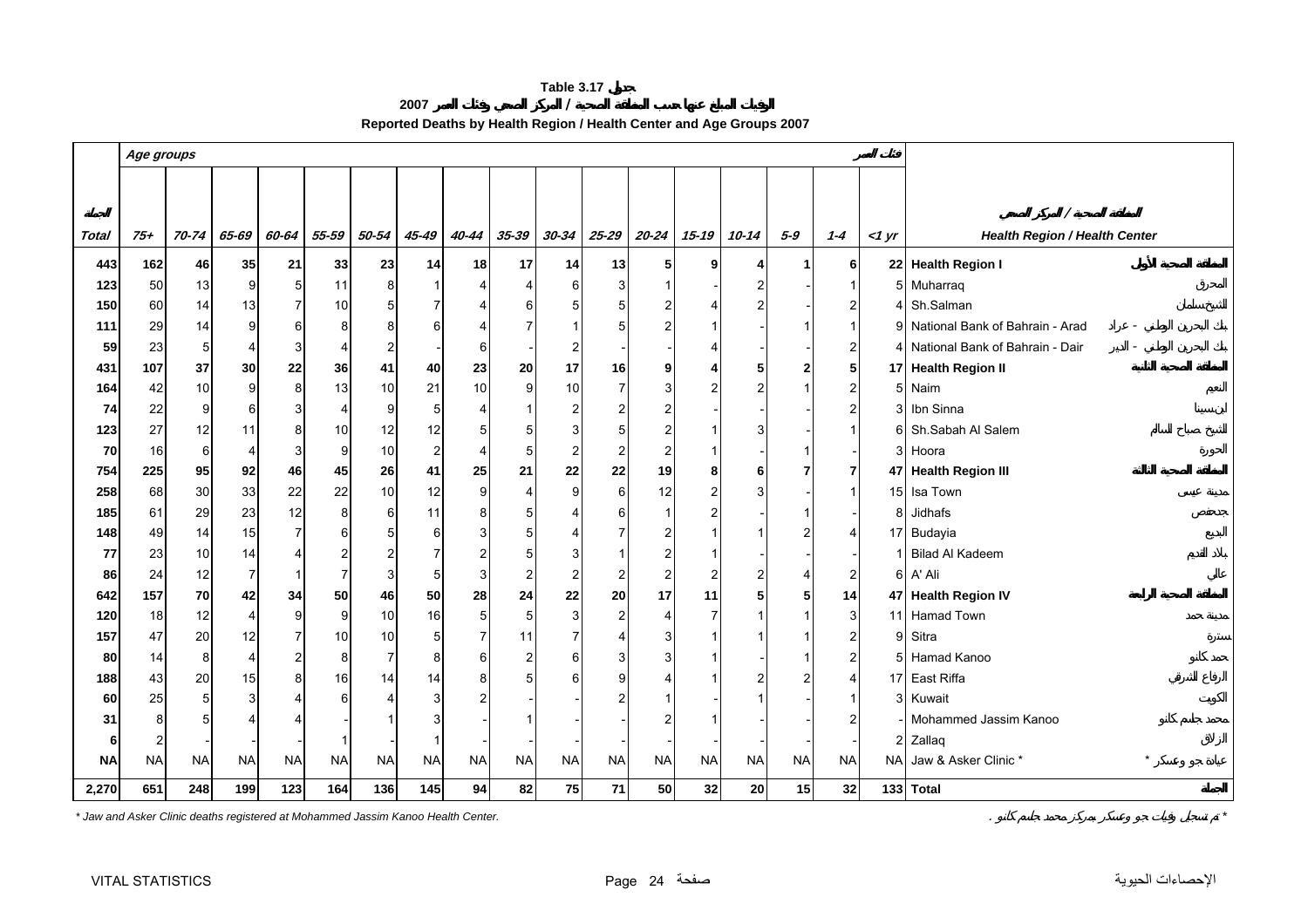<span id="page-25-0"></span>

|                                                                                                           |              | Age groups |                |                |                |                |                |       |                       |                |           |                       |           |           |           |       |         |       |               |
|-----------------------------------------------------------------------------------------------------------|--------------|------------|----------------|----------------|----------------|----------------|----------------|-------|-----------------------|----------------|-----------|-----------------------|-----------|-----------|-----------|-------|---------|-------|---------------|
|                                                                                                           |              |            |                |                |                |                |                |       |                       |                |           |                       |           |           |           |       |         |       | <b>ICD-10</b> |
| <b>Cause of Death</b>                                                                                     | <b>Total</b> | $75 +$     | 70-74          | 65-69          | 60-64          | 55-59          | 50-54          | 45-49 | 40-44                 | $35 - 39$      | $30 - 34$ | $25 - 29$             | $20 - 24$ | $15 - 19$ | $10 - 14$ | $5-9$ | $1 - 4$ | <1 yr | Code          |
| Certain infectious &<br>parasitic diseases                                                                | 69           | 23         | 9              | 8              | 61             | $\overline{2}$ | $\overline{2}$ | 8     |                       | 5 <sub>l</sub> | 2         |                       |           |           |           |       |         |       | A00-B99       |
| Neoplasms                                                                                                 | 240          | 57         | 34             | 36             | 19             | 30             | 9              | 19    | 16                    | 5 <sub>1</sub> |           | -1                    | 3         |           |           |       |         |       | C00-D49       |
| Diseases of the blood<br>and blood-forming organs<br>and certain disorders<br>and the immune<br>mechanism | 36           | 4          | $\overline{1}$ | 3              |                | $\overline{2}$ | -1             | 5     | $\overline{2}$        | $\overline{c}$ |           | $\boldsymbol{\Delta}$ | 3         | 3         |           |       |         |       | D50-D89       |
| Endocrine, nutritional and<br>metabolic diseases                                                          | 250          | 92         | 38             | 27             | 27             | 21             | 21             | 11    |                       |                |           | $\overline{2}$        |           |           |           |       |         | 5     | E00-E90       |
| Mental and behavioural<br>disorders                                                                       | 6            |            | $\mathbf 1$    |                |                |                |                |       | $\mathbf{1}$          |                |           |                       |           |           |           |       |         |       | F00-F99       |
| Diseases of the nervous<br>system                                                                         | 49           | 6          | $\overline{7}$ | 3              |                | 5              | $\overline{2}$ |       | -1                    |                |           |                       | 3         | 2         | 6         | 3     |         | 6     | G00-G99       |
| Diseases of the<br>circulatory system                                                                     | 447          | 169        | 55             | 57             | 32             | 45             | 34             | 26    | 8                     | 6              |           |                       |           |           | 3         |       |         |       | 100-199       |
| Diseases of the<br>respiratory system                                                                     | 173          | 86         | 19             | 19             | 5 <sup>1</sup> | 8              | 7              |       | 4                     | 3              |           | 2                     | 2         |           |           | 3     |         | 5     | J00-J99       |
| Diseases of the digestive<br>system                                                                       | 61           | 23         | 8              | $\overline{7}$ |                | $\overline{2}$ | 5              |       | $\boldsymbol{\Delta}$ |                |           |                       |           |           |           |       |         |       | K00-K99       |
| Diseases of the skin and<br>subcutaneous tissue                                                           | 23           | 17         | 5              |                |                |                |                |       |                       |                |           |                       |           |           |           |       |         |       | L00-L99       |
| Diseases of the and<br>musculoscletal system<br>connective tissue                                         | 8            |            |                |                |                |                |                |       |                       |                |           |                       |           |           |           |       |         |       | M00-M99       |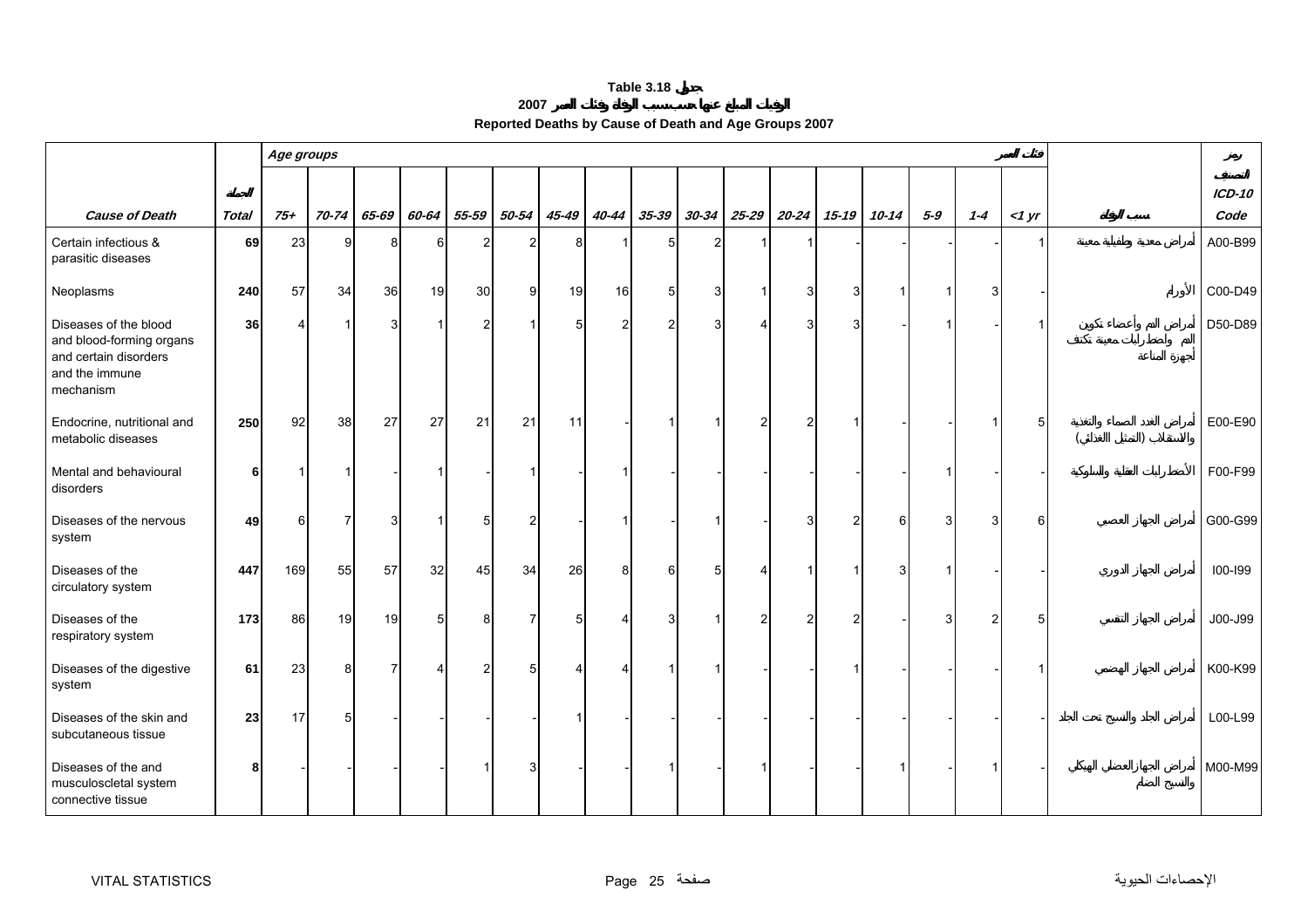# **(Cont'd) Table 3.18 ( )**

**2007**

|                                                                                                 |              |       | Age groups |       |       |       |       |       |       |           |           |           |           |           |                |       |         |       |          |
|-------------------------------------------------------------------------------------------------|--------------|-------|------------|-------|-------|-------|-------|-------|-------|-----------|-----------|-----------|-----------|-----------|----------------|-------|---------|-------|----------|
|                                                                                                 |              |       |            |       |       |       |       |       |       |           |           |           |           |           |                |       |         |       | $ICD-10$ |
| <b>Cause of Death</b>                                                                           | <b>Total</b> | $75+$ | $70 - 74$  | 65-69 | 60-64 | 55-59 | 50-54 | 45-49 | 40-44 | $35 - 39$ | $30 - 34$ | $25 - 29$ | $20 - 24$ | $15 - 19$ | $10 - 14$      | $5-9$ | $1 - 4$ | <1 yr | Code     |
| Diseases of the<br>genitourinary system                                                         | 104          | 56    | 18         | 9     | Δ     | 6     | 2     | 3     | 4     |           |           | -1        |           |           | -1             |       |         |       | N00-N99  |
| Pregnancy, childbirth<br>and the puerperium                                                     | 3            |       |            |       |       |       |       |       |       |           |           |           |           |           |                |       |         |       | O00-O99  |
| Certain conditions<br>originating in the<br>perinatal period                                    | 50           |       |            |       |       |       |       |       |       |           |           |           |           |           |                |       |         | 50    | P00-P99  |
| Congenital malformations,<br>deformations and<br>chromosomal<br>abnormalities                   | 60           |       |            |       |       |       |       |       |       |           |           |           |           |           |                |       | 10      | 49    | Q00-Q99  |
| Symptoms, signs and<br>abnormal clinical and<br>laboratory findings not<br>elsewhere classified | 466          | 116   | 51         | 24    | 21    | 37    | 40    | 43    | 27    | 33        | 19        | 18        | 12        | 7         |                |       |         | 12    | R00-R99  |
| Injury, poisoning and<br>certain other consequences<br>of external causes                       |              |       |            |       |       |       |       |       |       |           |           |           |           |           |                |       |         |       | S00-T98  |
| External causes of<br>morbidity and mortality                                                   | 225          |       | 2          | 6     | 2     | 5     | g     | 20    | 25    | 24        | 39        | 36        | 23        | 12        | $\overline{7}$ | 3     | 8       | 3     | V00-Y98  |
| Factors influencing<br>health status and<br>contact with health<br>services                     |              |       |            |       |       |       |       |       |       |           |           |           |           |           |                |       |         |       | Z00-Z99  |
| <b>Total</b>                                                                                    | 2,270        | 651   | 248        | 199   | 123   | 164   | 136   | 145   | 94    | 82        | 75        | $71$      | 50        | 32        | 20             | 15    | 32      | 133   |          |

*Note : Deaths include some visitors .* . :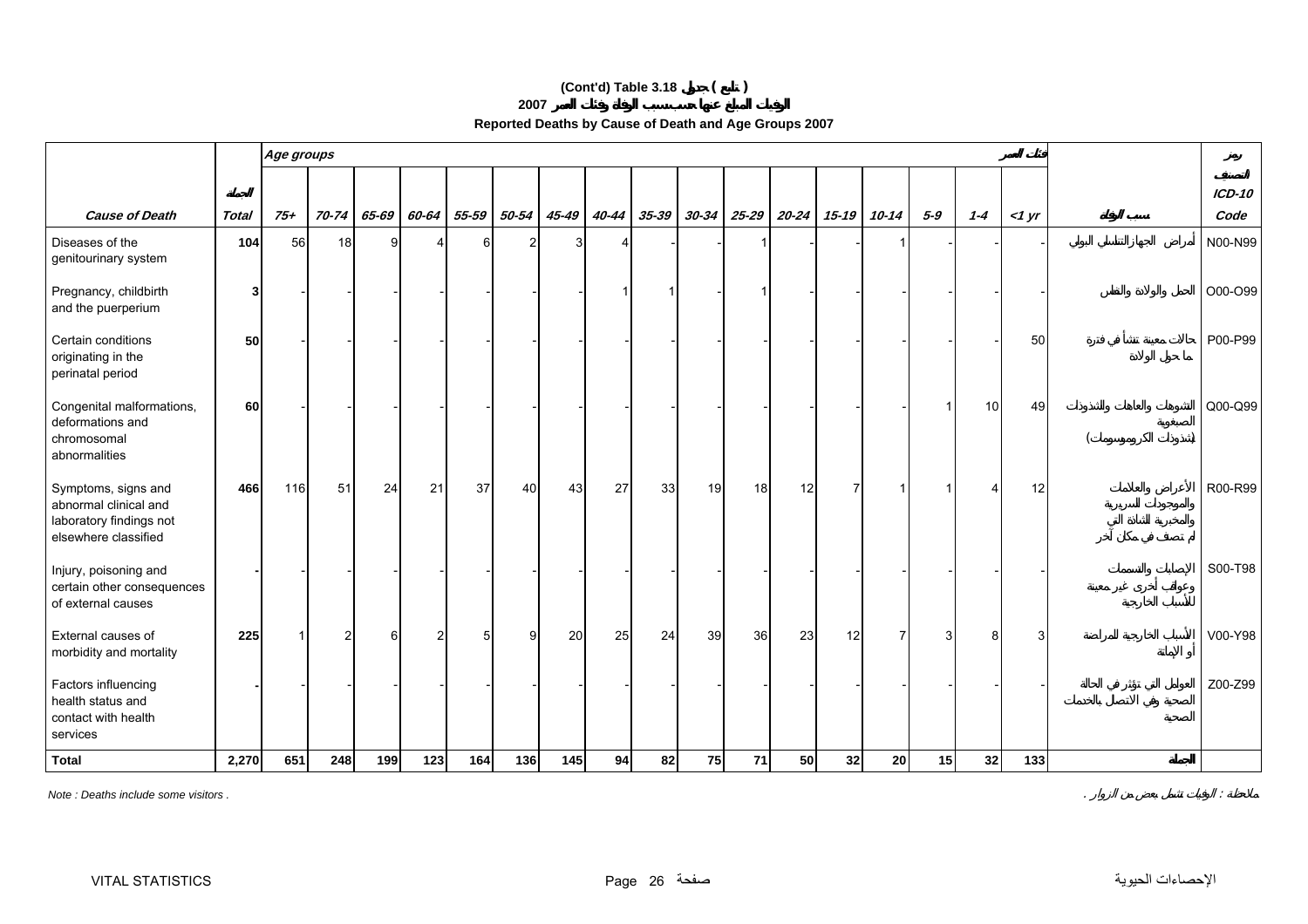#### **2007**

|  | Reported Deaths by Geographical Region and Cause of Death 2007 |  |  |  |
|--|----------------------------------------------------------------|--|--|--|
|--|----------------------------------------------------------------|--|--|--|

<span id="page-27-0"></span>

|                                                                                                              |       | <b>Region</b>   |              |              |       |                 |         |                |                 |                |    |                 |                |           |
|--------------------------------------------------------------------------------------------------------------|-------|-----------------|--------------|--------------|-------|-----------------|---------|----------------|-----------------|----------------|----|-----------------|----------------|-----------|
|                                                                                                              |       |                 | مدينة        |              |       |                 |         |                |                 |                |    |                 |                |           |
|                                                                                                              | Total |                 | <b>Hamad</b> |              |       |                 |         |                |                 |                |    |                 |                | $ICD-10$  |
| <b>Cause of Death</b>                                                                                        |       | <b>Southern</b> | Town         | Western      | Riffa | <b>Isa Town</b> | Central | <b>Sitra</b>   | <b>Northern</b> | Jidhafs        |    | Manama Muharraq | <b>Hidd</b>    | Code      |
| Certain infectious and<br>parasitic diseases                                                                 | 69    |                 |              |              |       |                 | 6       | Я              |                 |                | 20 | 12              | $\overline{2}$ | A00-B99   |
| Neoplasms                                                                                                    | 240   |                 | 22           | 5            | 30    | 18              | 26      | 17             | 13              | 19             | 50 | 35              | 5              | $COO-D49$ |
| Diseases of the blood and<br>blood-forming organs and<br>certain disorders involving<br>the immune mechanism | 36    |                 | Δ            |              | 3     | 3               | 3       |                | 5               |                | q  | 3               |                | D50-D89   |
| Endocrine, nutritional and<br>metabolic diseases                                                             | 250   |                 | 12           | 11           | 28    | 24              | 9       | 17             | 16              | 26             | 50 | 50              | 6              | E00-E90   |
| Mental and behavioural<br>disorders                                                                          | 6     |                 |              |              |       |                 |         |                |                 |                |    |                 |                | F00-F99   |
| Diseases of the nervous<br>system                                                                            | 49    |                 | 5            |              | 8     | $\overline{2}$  | 5       | $\overline{2}$ |                 | $\mathfrak{p}$ | 5  | 14              |                | G00-G99   |
| Diseases of the circulatory<br>system                                                                        | 447   | 3               | 17           | 13           | 48    | 48              | 33      | 31             | 26              | 41             | 98 | 80              | $\mathbf{Q}$   | 100-199   |
| Diseases of the respiratory<br>system                                                                        | 173   |                 | 9            | $\mathbf{Q}$ | 18    | 13              | 10      | 13             | 5 <sup>1</sup>  | 19             | 37 | 33              | 6              | J00-J99   |
| Diseases of the digestive sys                                                                                | 61    |                 | 3            | 3            | 9     | 6               | 2       | 8              | 5 <sup>1</sup>  | 3              | 10 | 10              | $\mathfrak{p}$ | K00-K99   |
| Diseases of the skin and<br>subcutaneous tissue                                                              | 23    |                 |              |              |       |                 |         |                | 2               | 5              | 2  |                 | 2              | L00-L99   |
| Diseases of the<br>musculoscletal system<br>and connective tissue                                            | 8     |                 |              |              |       |                 |         |                |                 |                |    |                 |                | M00-M99   |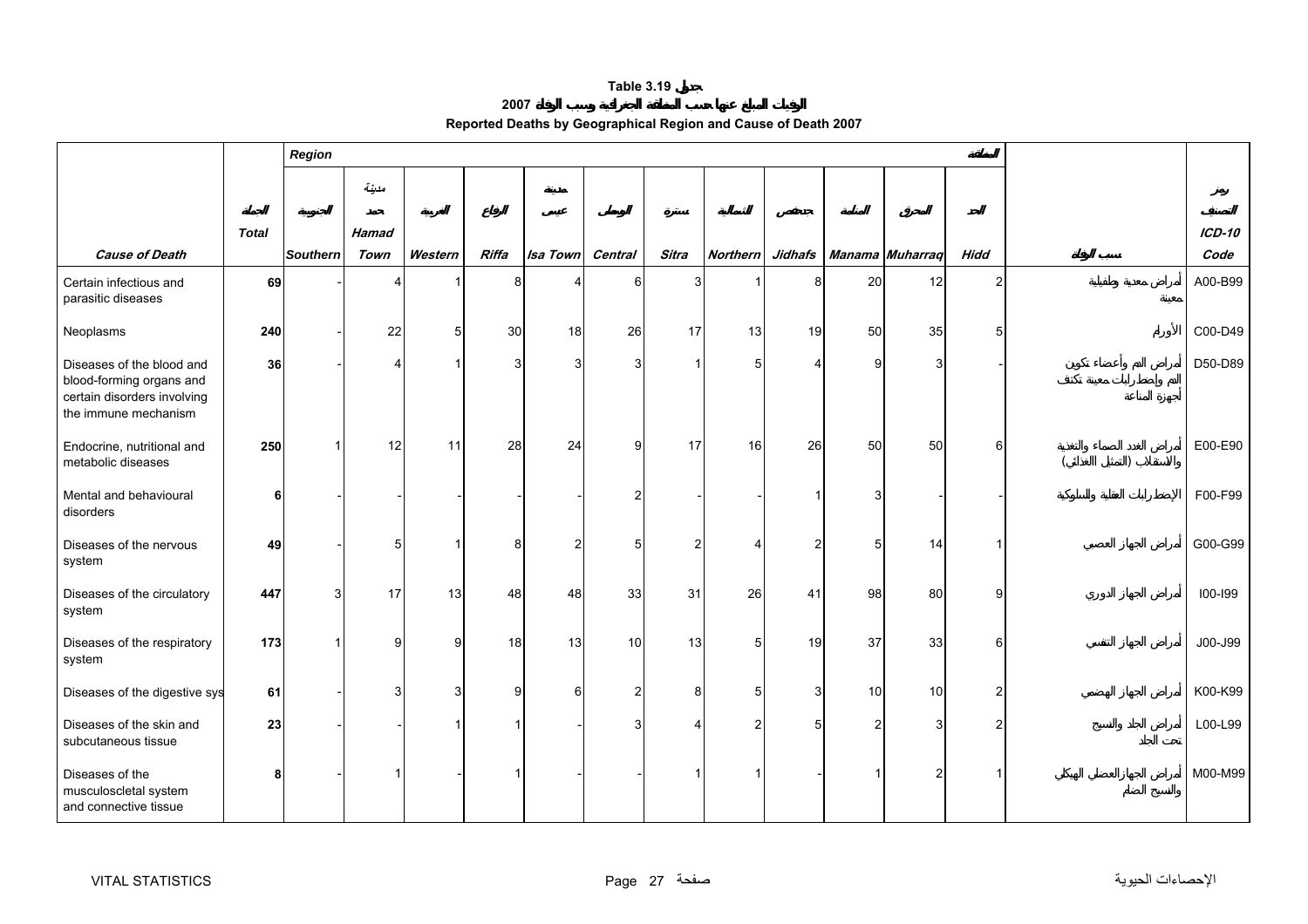# **(Cont'd) Table 3.19 ( )**

**2007**

| Reported Deaths by Geographical Region and Cause of Death 2007 |  |  |
|----------------------------------------------------------------|--|--|
|                                                                |  |  |

|                                                                                                 |              | Region          |              |                |       |          |         |       |                 |                |     |                 |             |               |
|-------------------------------------------------------------------------------------------------|--------------|-----------------|--------------|----------------|-------|----------|---------|-------|-----------------|----------------|-----|-----------------|-------------|---------------|
|                                                                                                 |              |                 | مدينة        |                |       |          |         |       |                 |                |     |                 |             |               |
|                                                                                                 | <b>Total</b> |                 | <b>Hamad</b> |                |       |          |         |       |                 |                |     |                 |             | <b>ICD-10</b> |
| <b>Cause of Death</b>                                                                           |              | <b>Southern</b> | Town         | Western        | Riffa | Isa Town | Central | Sitra | <b>Northern</b> | <b>Jidhafs</b> |     | Manama Muharraq | <b>Hidd</b> | Code          |
| Diseases of the<br>genitourinary system                                                         | 104          |                 |              | 5              | 12    | 8        | 8       | 5     |                 | 12             | 17  | 22              |             | N00-N99       |
| Pregnancy, childbirth and<br>the puerperium                                                     |              |                 |              |                |       |          |         |       |                 |                |     |                 |             | O00-O99       |
| Certain conditions<br>originating in the<br>perinatal period                                    | 50           |                 |              |                |       | 3        | 5       | 5     | 9               | 5              |     | 10              |             | P00-P99       |
| Congenital malformations,<br>deformations and<br>chromosomal abnormalities                      | 60           | $\mathcal{P}$   | 8            | $\overline{2}$ | 13    | Δ        | 5       |       |                 |                | 5   | 8               |             | $Q00-Q99$     |
| Symptoms, signs and<br>abnormal clinical and<br>laboratory findings not<br>elsewhere classified | 466          | $\overline{2}$  | 25           | 21             | 41    | 25       | 34      | 28    | 37              | 38             | 129 | 77              | 9           | R00-R99       |
| Injury, poisoning and<br>certain other<br>consequences of external<br>causes                    |              |                 |              |                |       |          |         |       |                 |                |     |                 |             | S00-T98       |
| External causes of<br>morbidity and mortality                                                   | 225          | 5               | 13           | 3              | 34    | 8        | 26      | 17    | 9               | 10             | 63  | 32              | 5           | V00-Y98       |
| Factors influencing health<br>status and contact with<br>health services                        |              |                 |              |                |       |          |         |       |                 |                |     |                 |             | Z00-Z99       |
| <b>Total</b>                                                                                    | 2,270        | 14              | $132$        | 77             | 257   | 166      | 178     | 156   | 147             | 194            | 506 | 392             | 51          |               |

*Note : Deaths include some visitors .* . :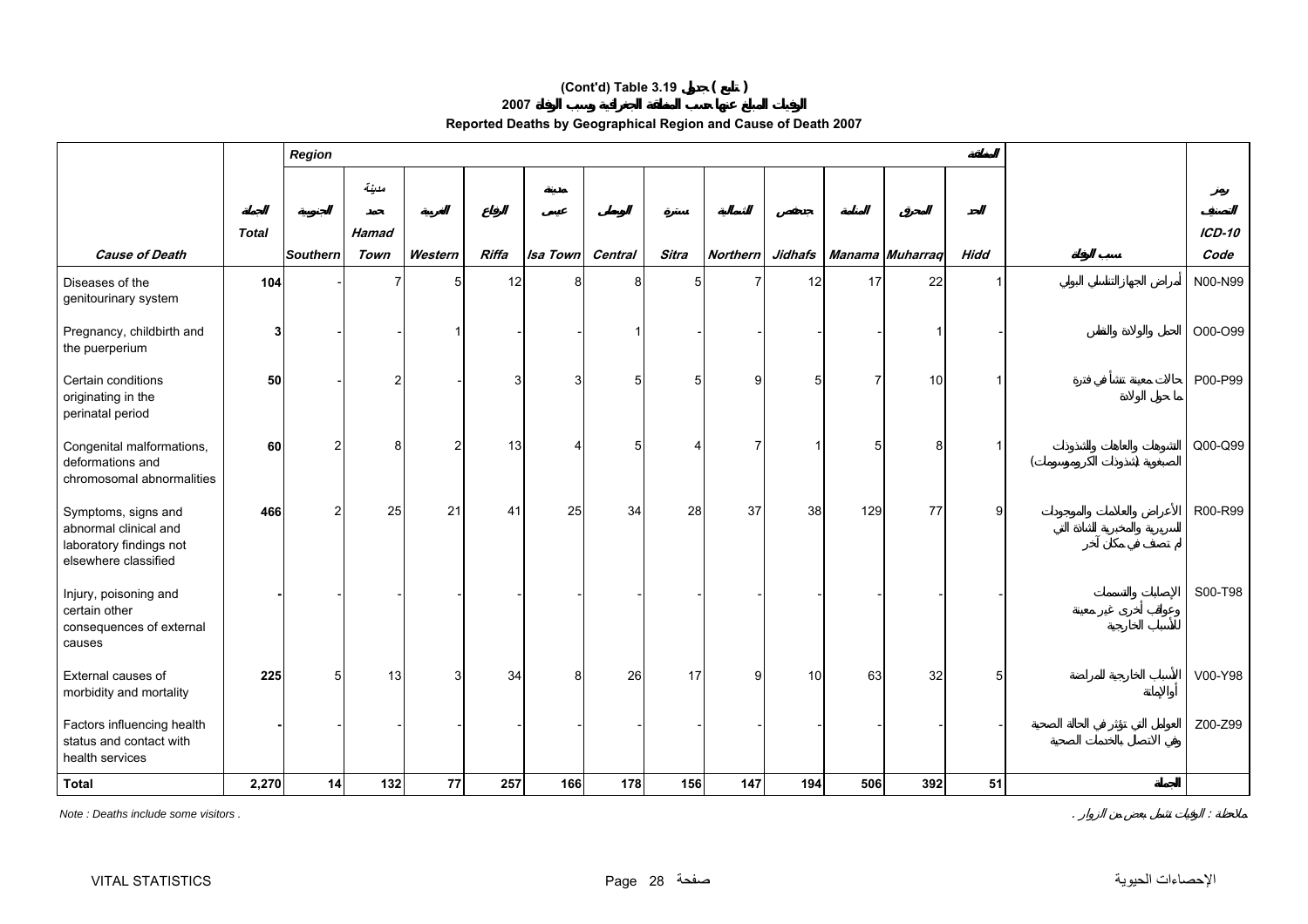**2007 - 2003**

# **100,000 Death Rates per 100,000 Population by Cause of Death and Nationality 2003 - 2007**

<span id="page-29-0"></span>

|                                                                                                              | 2007    |            |         | 2006       | 2005    |            |         | 2004       |         | 2003       | دمغر          |
|--------------------------------------------------------------------------------------------------------------|---------|------------|---------|------------|---------|------------|---------|------------|---------|------------|---------------|
|                                                                                                              |         |            |         |            |         |            |         |            |         |            | <b>ICD-10</b> |
| <b>Cause of Death</b>                                                                                        | Non-Bah | <b>Bah</b> | Non-Bah | <b>Bah</b> | Non-Bah | <b>Bah</b> | Non-Bah | <b>Bah</b> | Non-Bah | <b>Bah</b> | Code          |
| Certain infectious & parasitic<br>diseases                                                                   | 3.1     | 10.0       | 4.9     | 15.5       | 3.6     | 18.7       | 4.1     | 15.5       | 3.8     | 16.8       | A00-B99       |
| Neoplasms                                                                                                    | 5.3     | 40.4       | 8.5     | 49.9       | 7.6     | 54.9       | 9.7     | 54.1       | 10.7    | 56.8       | C00-D49       |
| Diseases of the blood and<br>blood-forming organs and<br>certain disorders involving the<br>immune mechanism | 0.2     | 6.6        | 0.4     | 6.1        | 0.4     | 8.2        | 0.4     | 9.1        | 8.4     | 8.9        | D50-D89       |
| Endocrine, nutritional and<br>metabolic diseases                                                             | 4.7     | 42.8       | 12.0    | 67.5       | 9.8     | 45.9       | 8.9     | 40.8       | 8.4     | 34.1       | E00-E90       |
| Mental and behavioural<br>disorders                                                                          | 0.4     | 0.8        | 1.1     | 1.1        |         | 1.8        | 0.7     | 0.7        | 0.4     |            | F00-F99       |
| Diseases of the nervous<br>system                                                                            | 1.6     | 7.8        | 3.9     | 7.2        | 2.5     | 9.1        | 1.9     | 8.4        | 2.3     | 7.0        | G00-G99       |
| Diseases of the circulatory<br>system                                                                        | 16.0    | 69.2       | 29.6    | 79.5       | 27.2    | 80.0       | 27.9    | 94.2       | 43.2    | 113.1      | 100-199       |
| Diseases of the respiratory<br>system                                                                        | 3.9     | 29.0       | 2.1     | 26.4       | 6.5     | 27.9       | 3.3     | 26.5       | 5.7     | 29.9       | J00-J99       |
| Diseases of the digestive<br>system                                                                          | 1.6     | 10.0       | 2.1     | 11.3       | 3.6     | 12.3       | 3.7     | 13.2       | 4.6     | 19.4       | K00-K99       |
| Diseases of the skin and<br>subcutaneous tissue                                                              |         | 4.4        | 1.1     | 4.1        | 0.7     | 10.5       | 0.7     | 8.9        | 0.4     | 10.3       | L00-L99       |
| Diseases of the musculoscletal<br>system and connective tissue                                               | 0.2     | 1.3        | 0.4     | 1.1        | 0.7     | 0.4        | 0.7     | 0.9        |         |            | M00-M99       |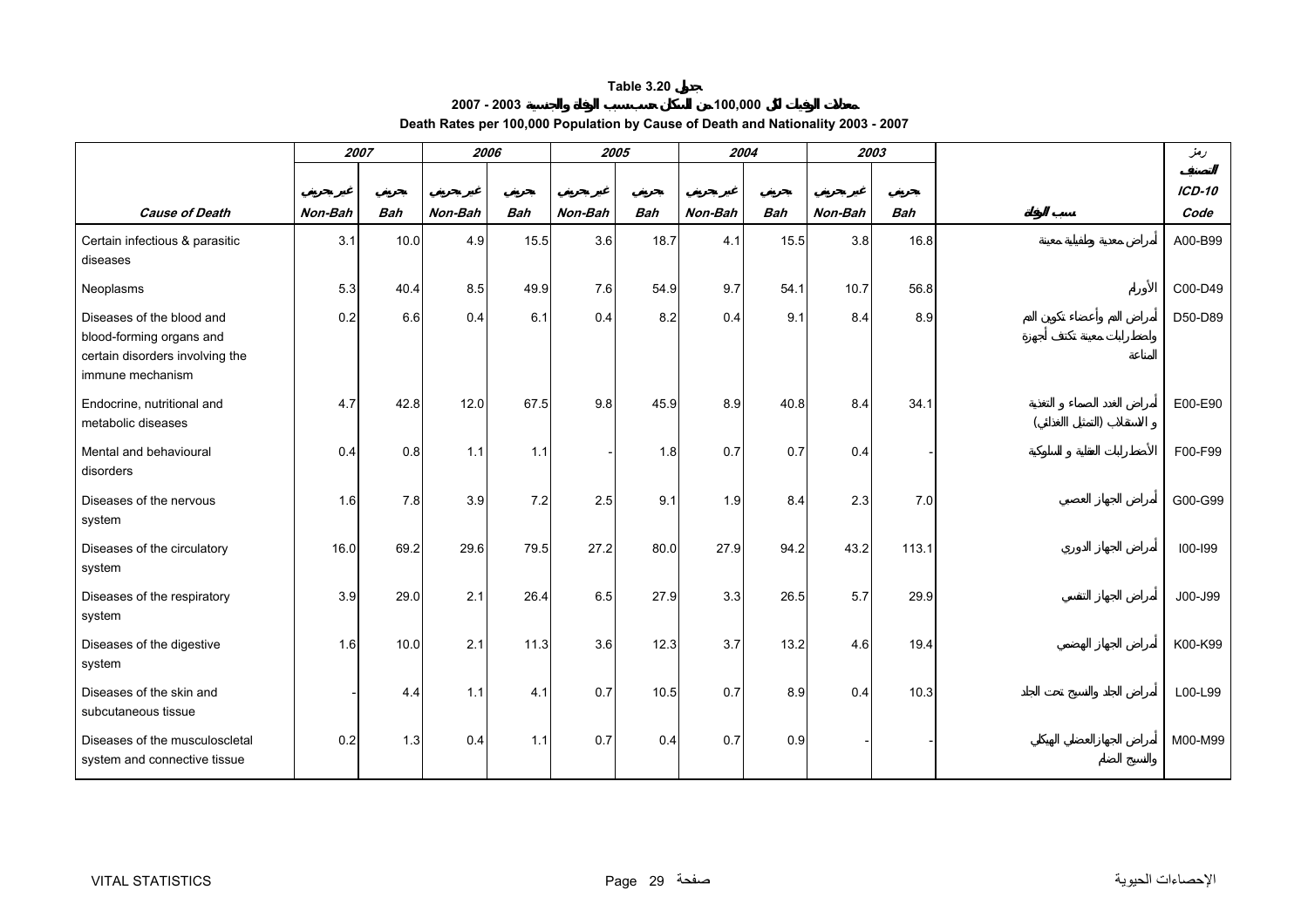# **(Cont'd) Table 3.20 ( )**

#### **2007 - 2003**

**Death Rates per 100,000 Population by Cause of Death and Nationality 2003 - 2007** 

**100,000**

|                                                                                              | 2007    |            | 2006    |            | 2005    |            | 2004    |            |         | 2003       |         | دمغر     |
|----------------------------------------------------------------------------------------------|---------|------------|---------|------------|---------|------------|---------|------------|---------|------------|---------|----------|
|                                                                                              |         |            |         |            |         |            |         |            |         |            |         | $ICD-10$ |
| <b>Cause of Death</b>                                                                        | Non-Bah | <b>Bah</b> | Non-Bah | <b>Bah</b> | Non-Bah | <b>Bah</b> | Non-Bah | <b>Bah</b> | Non-Bah | <b>Bah</b> |         | Code     |
| Diseases of the genitourinary<br>system                                                      | 1.4     | 18.4       | 2.5     | 16.1       | 3.3     | 18.3       | 2.2     | 18.0       | 3.1     | 15.9       |         | N00-N99  |
| Pregnancy, childbirth and the<br>puerperium                                                  |         | 0.6        |         | 0.4        |         |            |         | 0.7        |         | 0.7        |         | O00-O99  |
| Certain conditions originating in<br>the perinatal period                                    | 2.3     | 7.2        | 4.9     | 9.4        | 3.6     | 11.6       | 7.8     | 14.6       | 2.7     | 10.0       |         | P00-P99  |
| Congenital malformations,<br>deformations and<br>chromosomal abnormalities                   | 3.7     | 7.8        | 3.5     | 6.3        | 3.3     | 8.5        | 4.1     | 8.2        | 3.4     | 10.5       |         | Q00-Q99  |
| Symptoms, signs and abnormal<br>clinical and laboratory findings<br>not elsewhere classified | 25.4    | 63.7       | 41.3    | 70.6       | 38.4    | 72.0       | 35.7    | 77.4       | 16.8    | 53.0       |         | R00-R99  |
| Injury, poisoning and certain other<br>consequences of external causes                       |         |            |         |            |         |            |         |            |         |            |         | S00-T98  |
| External causes of morbidity<br>and mortality *                                              | 27.2    | 16.3       | 62.4    | 20.7       | 39.8    | 21.2       | 41.6    | 19.9       | 37.9    | 19.6       | $\star$ | V00-Y98  |
| Factors influencing health<br>status and contact with health<br>services                     |         |            |         |            |         | 1.1        |         |            |         |            |         | Z00-Z99  |
| <b>Total</b>                                                                                 | 96.9    | 336.3      | 180.6   | 393.2      | 151.0   | 402.5      | 153.6   | 411.2      | 144.2   | 406.1      |         |          |

*\* The increment in the deaths of External Causes of Morbidity and Mortality was mainly due to the accident of drowning "Dana Dhow".* . ( ) *\**

*Note: a) cause of death was based on ICD -10 electronically since 2003, though.* (*ICD-10* - ) - :

 *it was manually implemented since 1996.* . *1996 2003*

 $b)$  deaths include some visitors .

*Please refer to conventions regarding the rates mentioned in this table .* .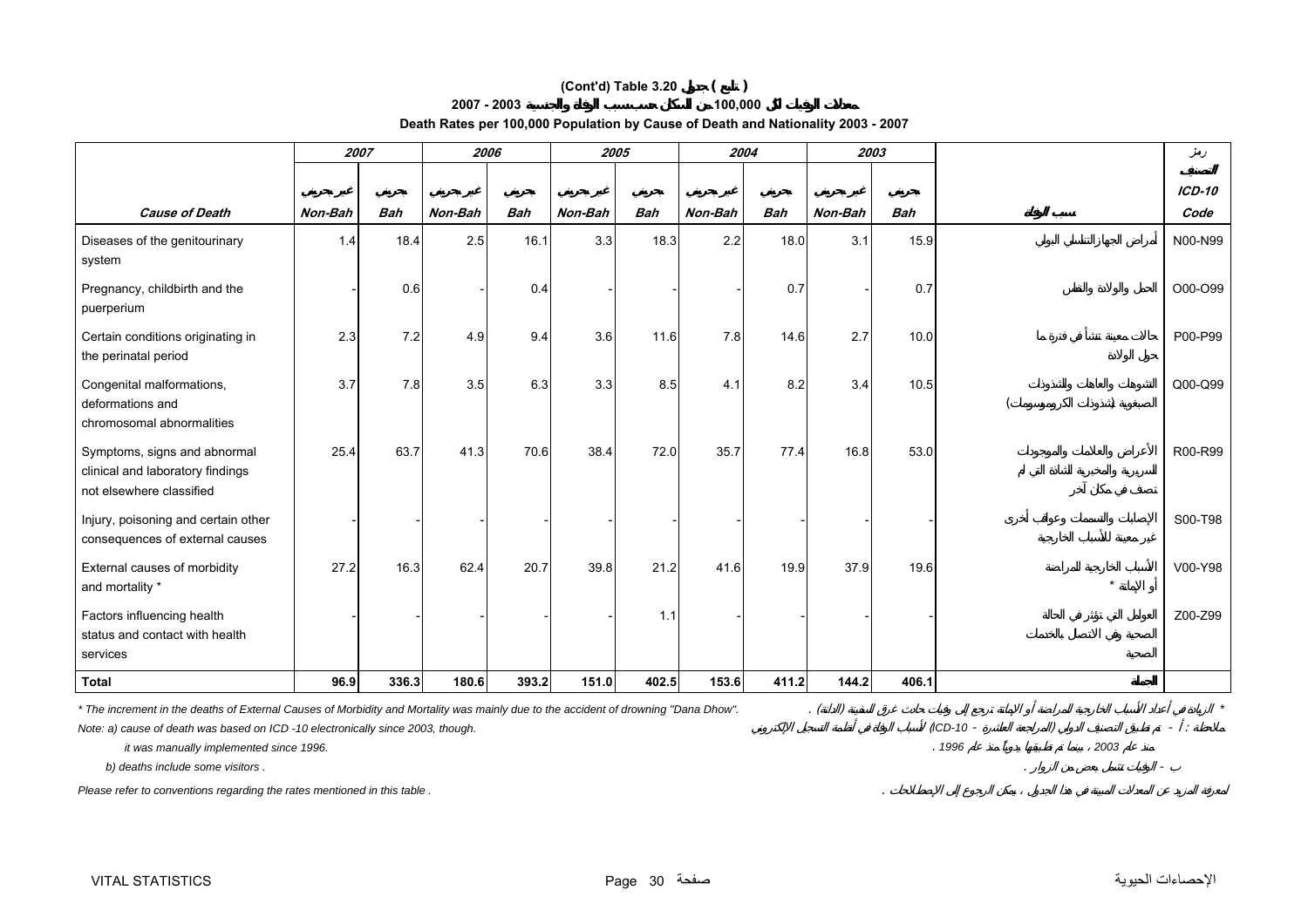**2007 - 2003 100,000 The Top Ten Leading Causes of Death Per 100,000 Population 2003 - 2007** 

<span id="page-31-0"></span>

| %change | %change | %change | %change | %change |      |      |      |      |      |                                                                                           | $ICD-10$    |
|---------|---------|---------|---------|---------|------|------|------|------|------|-------------------------------------------------------------------------------------------|-------------|
| 07-06   | 06-05   | 05-04   | 04-03   | 03-02   | 2007 | 2006 | 2005 | 2004 | 2003 | <b>Principal Diagnosis</b>                                                                | Code        |
| $-24.6$ | 0.3     | $-3.8$  | 56.5    | $-13.1$ | 44.8 | 59.4 | 59.2 | 61.5 | 39.3 |                                                                                           | R00-R99     |
|         |         |         |         |         |      |      |      |      |      | Symptoms, signs and abnormal clinical and<br>laboratory findings not elsewhere classified |             |
| $-28.9$ | 1.0     | $-13.2$ | $-20.3$ | 0.2     | 43.0 | 60.5 | 59.9 | 69.0 | 86.6 |                                                                                           | $100 - 199$ |
|         |         |         |         |         |      |      |      |      |      | Diseases of the circulatory system                                                        |             |
| $-48.0$ | 44.1    | 12.0    | 17.8    | $-13.3$ | 24.1 | 46.3 | 32.2 | 28.7 | 24.4 |                                                                                           | E00-E90     |
|         |         |         |         |         |      |      |      |      |      | Endocrine, nutritional and metabolic diseases                                             |             |
| $-32.3$ | $-7.5$  | $-0.9$  | $-5.4$  | $-5.0$  | 23.1 | 34.1 | 36.8 | 37.2 | 39.3 |                                                                                           | C00-D49     |
|         |         |         |         |         |      |      |      |      |      | Neoplasms                                                                                 |             |
| $-41.0$ | 29.5    | 0.5     | 6.0     | 0.2     | 21.6 | 36.6 | 28.3 | 28.1 | 26.5 |                                                                                           | V00-Y98     |
|         |         |         |         |         |      |      |      |      |      | External causes of morbidity and mortality                                                |             |
| $-2.9$  | $-13.3$ | 11.6    | $-14.8$ | 15.2    | 16.6 | 17.1 | 19.7 | 17.7 | 20.7 |                                                                                           | J00-J99     |
|         |         |         |         |         |      |      |      |      |      | Diseases of the respiratory system                                                        |             |
| $-8.3$  | $-13.1$ | 4.5     | 9.0     | 45.3    | 10.0 | 10.9 | 12.6 | 12.0 | 11.0 |                                                                                           | N00-N99     |
|         |         |         |         |         |      |      |      |      |      | Diseases of the genitourinary system                                                      |             |
| $-42.3$ | $-11.8$ | 16.1    | $-6.1$  | 17.5    | 6.6  | 11.4 | 13.0 | 11.2 | 11.9 |                                                                                           | A00-B99     |
|         |         |         |         |         |      |      |      |      |      | Certain infectious & parasitic diseases                                                   |             |
| $-24.5$ | $-13.2$ | $-6.4$  | $-30.2$ | 32.3    | 5.9  | 7.8  | 9.0  | 9.6  | 13.8 |                                                                                           | K00-K99     |
|         |         |         |         |         |      |      |      |      |      | Diseases of the digestive system                                                          |             |
| 9.4     | $-18.5$ | $-1.5$  | $-15.4$ | 16.1    | 5.8  | 5.3  | 6.5  | 6.6  | 7.8  | Congenital Malformations, Deformations                                                    | Q00-Q99     |
|         |         |         |         |         |      |      |      |      |      | and Chromosomal Abnormalities                                                             |             |
|         |         |         |         |         |      |      |      |      |      |                                                                                           |             |

*Note: a) Deaths include some visitors .* . ( :

 *b) Occurrence of the 10 leading causes are based on the fasal year,* (

 *therefore some previous years rates might be affected .* .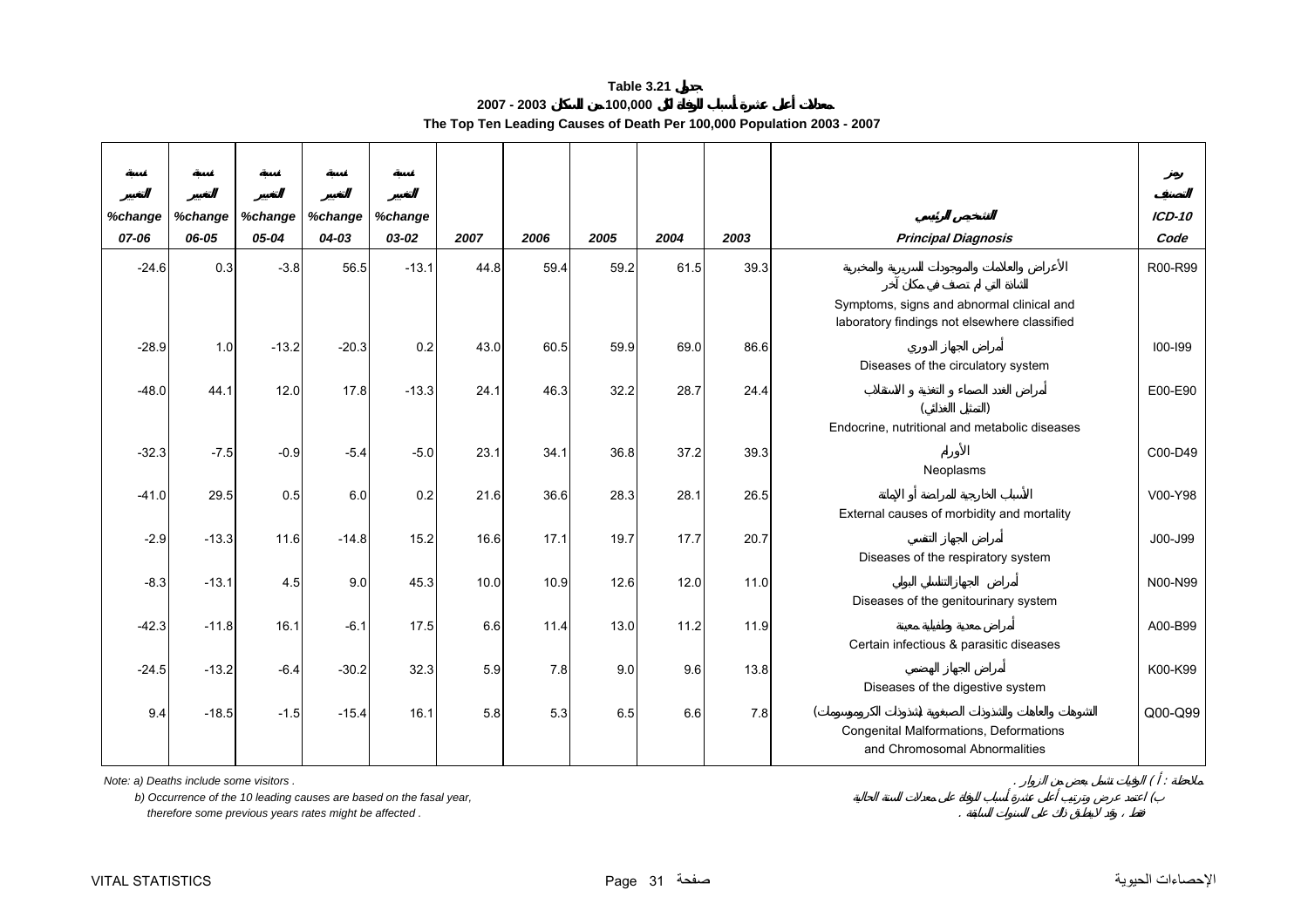**Figure 3.6 2007 - 2003 100,000 The Top Ten Leading Causes of Death Rates Per 100,000 Population 2003 - 2007**

<span id="page-32-0"></span>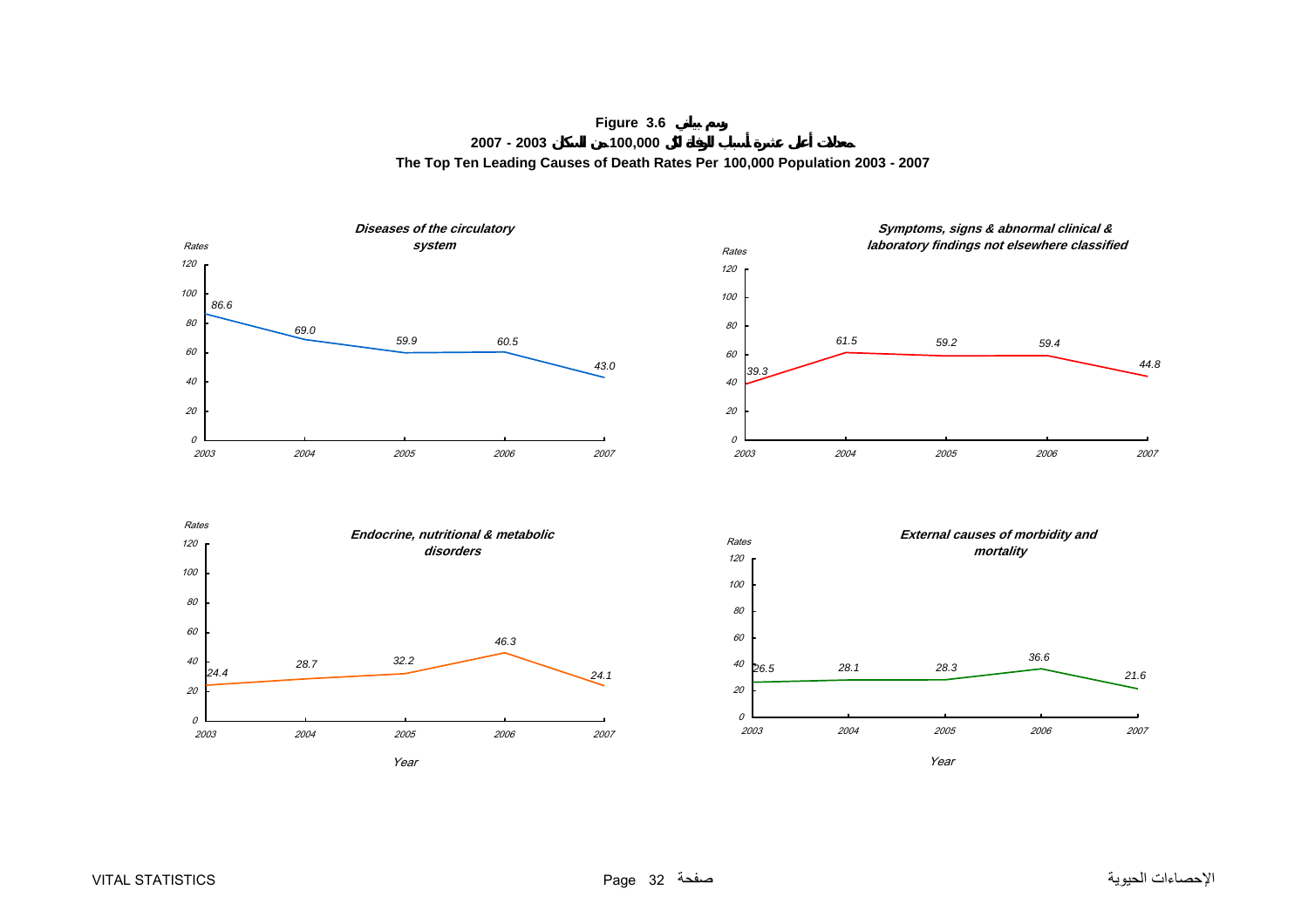# **(Cont'd) Figure 3.6 ( ) 2007 - 2003 100,000 The Top Ten Leading Causes of Death Rates Per 100,000 Population 2003 - 2007**

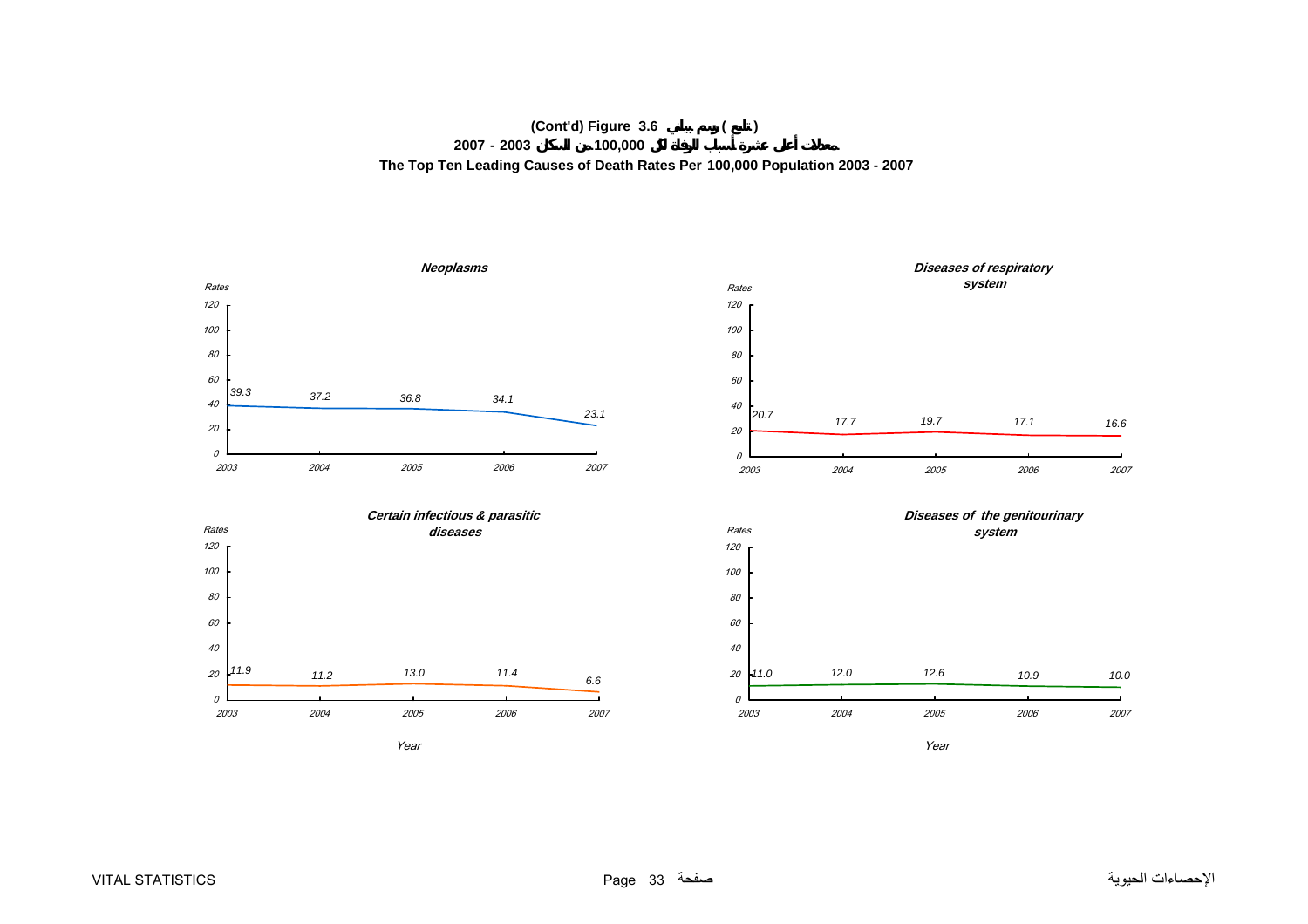



مرجع: جدول 3.21 *3.21 Table :Reference*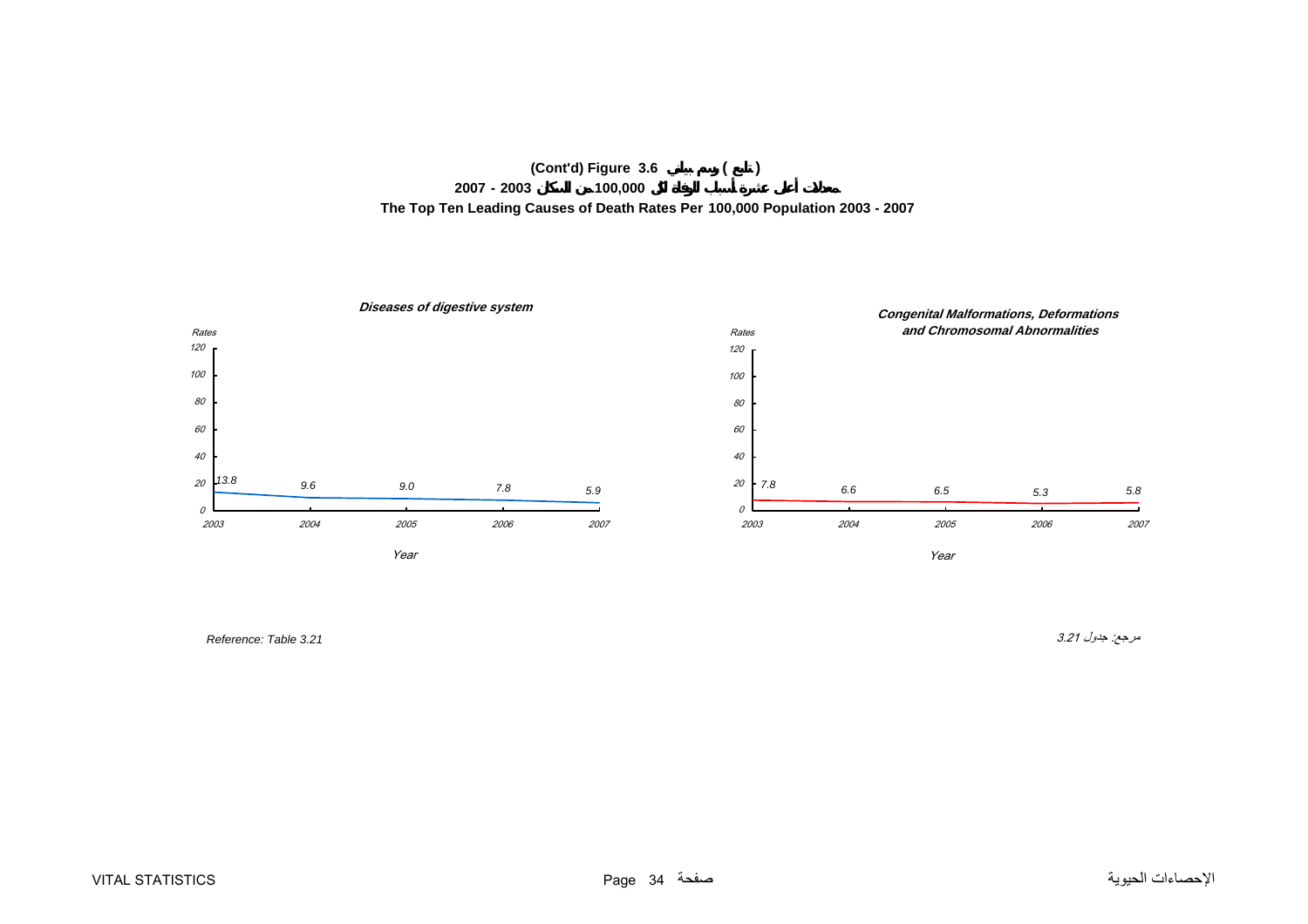## **جدول 3.22 Table**

# **2007The Top Ten Leading Causes of Death by Principal Diagnosis, Nationality and Sex 2007**

<span id="page-35-0"></span>

|       | <b>Total</b> |        |             | Non-Bahraini |        |                | <b>Bahraini</b> |        |             |                                                                                            |               |
|-------|--------------|--------|-------------|--------------|--------|----------------|-----------------|--------|-------------|--------------------------------------------------------------------------------------------|---------------|
|       |              |        |             |              |        |                |                 |        |             |                                                                                            |               |
| %     |              |        |             |              |        |                |                 |        |             |                                                                                            |               |
|       | <b>Total</b> | Female | <b>Male</b> | <b>Total</b> | Female | <b>Male</b>    | <b>Total</b>    | Female | <b>Male</b> | <b>Principal Diagnosis</b>                                                                 | <b>ICD-10</b> |
| 20.5  | 466          | 135    | 331         | 130          | 20     | 110            | 336             | 115    | 221         |                                                                                            | R00-R99       |
|       |              |        |             |              |        |                |                 |        |             | Symptoms, Signs and Abnormal Clinical and<br>Laboratory Findings, not elsewhere classified |               |
| 19.7  | 447          | 188    | 259         | 82           | 20     | 62             | 365             | 168    | 197         |                                                                                            | 100-199       |
|       |              |        |             |              |        |                |                 |        |             | Diseases of the Circulatory System                                                         |               |
| 11.0  | 250          | 108    | 142         | 24           | 5      | 19             | 226             | 103    | 123         |                                                                                            | E00-E90       |
|       |              |        |             |              |        |                |                 |        |             | Endocrine, Nutritional and Metabolic Diseases                                              |               |
| 10.6  | 240          | 96     | 144         | 27           | 10     | 17             | 213             | 86     | 127         | Neoplasms                                                                                  | C00-D49       |
| 9.9   | 225          | 26     | 199         | 139          | 11     | 128            | 86              | 15     | 71          |                                                                                            | V00-Y98       |
|       |              |        |             |              |        |                |                 |        |             | External Causes of Morbidity and Mortality                                                 |               |
| 7.6   | 173          | 68     | 105         | 20           | 6      | 14             | 153             | 62     | 91          |                                                                                            | J00-J99       |
|       |              |        |             |              |        |                |                 |        |             | Diseases of the Respiratory System                                                         |               |
| 4.6   | 104          | 52     | 52          |              | 1      | 6              | 97              | 51     | 46          |                                                                                            | N00-N99       |
|       |              |        |             |              |        |                |                 |        |             | Diseases of the Genitourinary System                                                       |               |
| 3.0   | 69           | 31     | 38          | 16           | 4      | 12             | 53              | 27     | 26          | Certain Infectious & Parasitic Diseases                                                    | A00-B99       |
|       |              |        |             |              |        |                |                 |        |             |                                                                                            |               |
| 2.7   | 61           | 28     | 33          | 8            | 4      | $\overline{4}$ | 53              | 24     | 29          | Diseases of the Digestive System                                                           | K00-K99       |
| 2.6   | 60           | 25     | 35          | 19           | 6      | 13             | 41              | 19     | 22          |                                                                                            | Q00-Q99       |
|       |              |        |             |              |        |                |                 |        |             | Congenital Malformations, Deformations                                                     |               |
|       |              |        |             |              |        |                |                 |        |             | and Chromosomal Abnormalities                                                              |               |
| 92.3  | 2,095        | 757    | 1,338       | 472          | 87     | 385            | 1,623           | 670    | 953         | Total                                                                                      |               |
| 7.7   | 175          | 90     | 85          | 24           | 9      | 15             | 151             | 81     | 70          | <b>Others</b>                                                                              |               |
| 100.0 | 2,270        | 847    | 1,423       | 496          | 96     | 400            | 1,774           | 751    | 1,023       | <b>Grand Total</b>                                                                         |               |